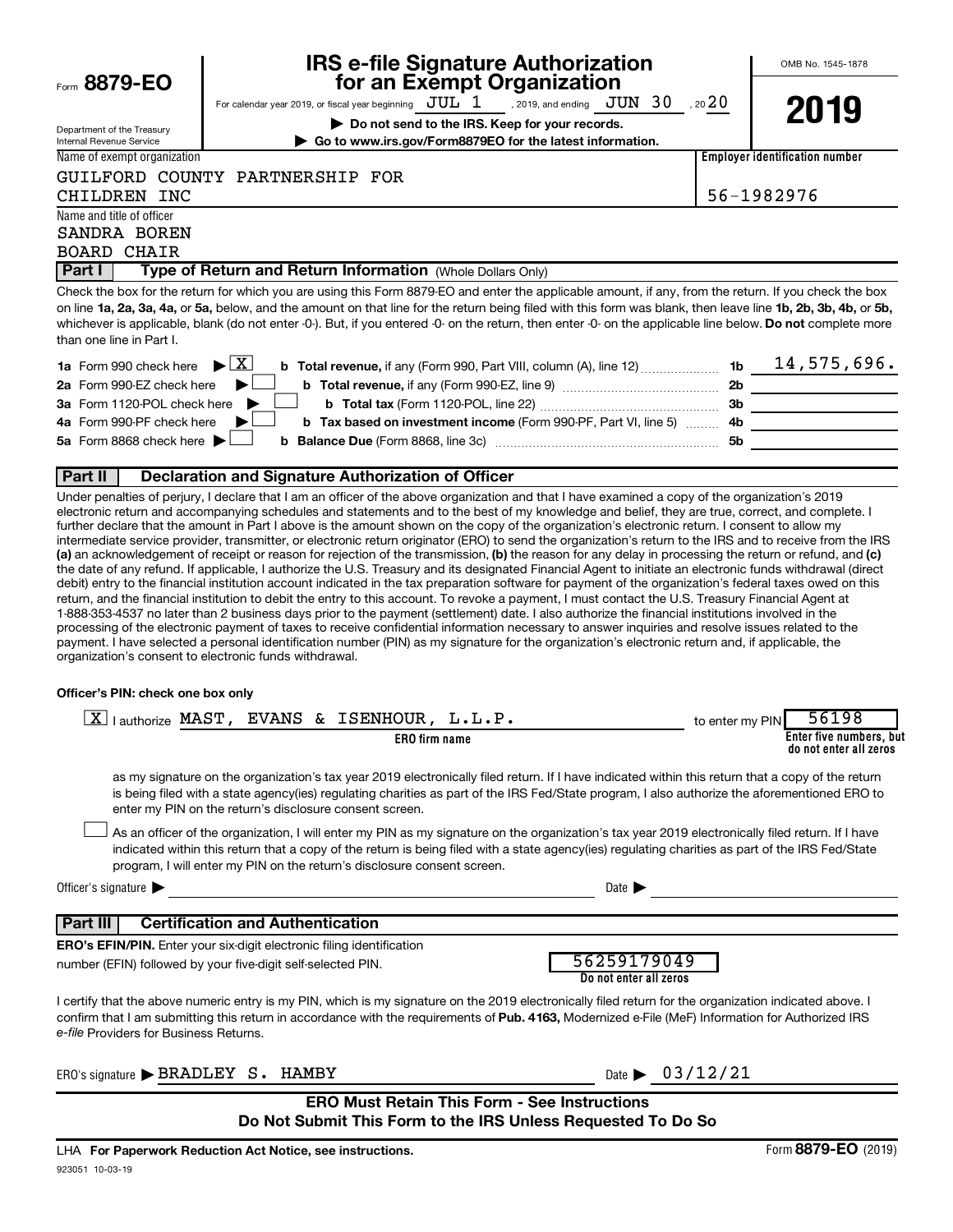|                                |                             |                                                                                   | EXTENDED TO MAY 17, 2021                                                                                                                                                                                         |                             |                 |                                                         |                                                           |
|--------------------------------|-----------------------------|-----------------------------------------------------------------------------------|------------------------------------------------------------------------------------------------------------------------------------------------------------------------------------------------------------------|-----------------------------|-----------------|---------------------------------------------------------|-----------------------------------------------------------|
|                                |                             |                                                                                   | <b>Return of Organization Exempt From Income Tax</b>                                                                                                                                                             |                             |                 |                                                         | OMB No. 1545-0047                                         |
| Form                           |                             |                                                                                   | Under section 501(c), 527, or 4947(a)(1) of the Internal Revenue Code (except private foundations)                                                                                                               |                             |                 |                                                         |                                                           |
|                                |                             | (Rev. January 2020)                                                               | Do not enter social security numbers on this form as it may be made public.                                                                                                                                      |                             |                 |                                                         | Open to Public                                            |
|                                |                             | Department of the Treasury<br>Internal Revenue Service                            | Go to www.irs.gov/Form990 for instructions and the latest information.                                                                                                                                           |                             |                 |                                                         | Inspection                                                |
|                                |                             |                                                                                   | A For the 2019 calendar year, or tax year beginning $JUL$ 1, $2019$                                                                                                                                              |                             |                 | and ending JUN 30, 2020                                 |                                                           |
|                                | <b>B</b> Check if           |                                                                                   | C Name of organization                                                                                                                                                                                           |                             |                 | D Employer identification number                        |                                                           |
|                                | applicable:                 |                                                                                   | GUILFORD COUNTY PARTNERSHIP FOR                                                                                                                                                                                  |                             |                 |                                                         |                                                           |
|                                | Address<br>change           |                                                                                   | CHILDREN INC                                                                                                                                                                                                     |                             |                 |                                                         |                                                           |
|                                | Name<br>change              |                                                                                   | Doing business as                                                                                                                                                                                                |                             |                 | 56-1982976                                              |                                                           |
|                                | <b>I</b> nitial<br>return   |                                                                                   | Number and street (or P.O. box if mail is not delivered to street address)                                                                                                                                       |                             | Room/suite      | <b>E</b> Telephone number                               |                                                           |
|                                | Final<br>return/<br>termin- |                                                                                   | 500 W. FRIENDLY AVE.                                                                                                                                                                                             |                             | 100             | $336 - 274 - 5437$                                      |                                                           |
|                                | ated<br>Amended             |                                                                                   | City or town, state or province, country, and ZIP or foreign postal code                                                                                                                                         |                             |                 | G Gross receipts \$                                     | 14,575,696.                                               |
|                                | return<br>Applica-          |                                                                                   | GREENSBORO, NC<br>27401                                                                                                                                                                                          |                             |                 | H(a) Is this a group return                             |                                                           |
|                                | ltion<br>pending            |                                                                                   | F Name and address of principal officer: CINDY WATKINS                                                                                                                                                           |                             |                 | for subordinates?                                       | $\Box$ Yes $\Box X$ No                                    |
|                                |                             |                                                                                   | 500 W. FRIENDLY AVE, SUITE 100, GREENSBORO,                                                                                                                                                                      |                             |                 | $H(b)$ Are all subordinates included? $\Box$ Yes $\Box$ | <b>No</b>                                                 |
|                                |                             |                                                                                   | <b>I</b> Tax-exempt status: $X \ 501(c)(3)$ $1 \ 501(c)$<br>$\sqrt{\bullet}$ (insert no.)                                                                                                                        | $4947(a)(1)$ or             | 527             |                                                         | If "No," attach a list. (see instructions)                |
|                                |                             |                                                                                   | J Website: WWW.GUILFORDCHILDREN.ORG<br>Trust                                                                                                                                                                     | Other $\blacktriangleright$ |                 | $H(c)$ Group exemption number $\blacktriangleright$     |                                                           |
|                                | Part I                      | <b>K</b> Form of organization: $\boxed{\mathbf{X}}$ Corporation<br><b>Summary</b> | Association                                                                                                                                                                                                      |                             |                 |                                                         | L Year of formation: $1996$ M State of legal domicile: NC |
|                                |                             |                                                                                   | Briefly describe the organization's mission or most significant activities: THE PARTNERSHIP WORKS WITH                                                                                                           |                             |                 |                                                         |                                                           |
|                                | 1                           |                                                                                   | FAMILIES AND PARTNERS WITH OTHER COMMUNITY ORGANIZATIONS TO PROVIDE                                                                                                                                              |                             |                 |                                                         |                                                           |
| Governance                     |                             |                                                                                   |                                                                                                                                                                                                                  |                             |                 |                                                         |                                                           |
|                                | 2<br>3                      |                                                                                   | Check this box $\blacktriangleright$ $\Box$ if the organization discontinued its operations or disposed of more than 25% of its net assets.<br>Number of voting members of the governing body (Part VI, line 1a) |                             |                 | 3                                                       | 18                                                        |
|                                | 4                           |                                                                                   |                                                                                                                                                                                                                  |                             |                 | $\overline{\mathbf{4}}$                                 | $\overline{18}$                                           |
| <b>Activities &amp;</b>        | 5                           |                                                                                   |                                                                                                                                                                                                                  | 5                           | $\overline{14}$ |                                                         |                                                           |
|                                | 6                           |                                                                                   |                                                                                                                                                                                                                  |                             |                 | 6                                                       | $\overline{70}$                                           |
|                                |                             |                                                                                   |                                                                                                                                                                                                                  |                             |                 | 7a                                                      | $\overline{0}$ .                                          |
|                                |                             |                                                                                   |                                                                                                                                                                                                                  |                             |                 | 7b                                                      | $\overline{0}$ .                                          |
|                                |                             |                                                                                   |                                                                                                                                                                                                                  |                             |                 | <b>Prior Year</b>                                       | <b>Current Year</b>                                       |
|                                | 8                           |                                                                                   |                                                                                                                                                                                                                  |                             |                 | 14, 135, 244.                                           | 14,571,142.                                               |
| Revenue                        | 9                           |                                                                                   | Program service revenue (Part VIII, line 2g)                                                                                                                                                                     |                             |                 | 0.                                                      | Ο.                                                        |
|                                | 10                          |                                                                                   |                                                                                                                                                                                                                  |                             |                 | 137.                                                    | 3,104.                                                    |
|                                | 11                          |                                                                                   | Other revenue (Part VIII, column (A), lines 5, 6d, 8c, 9c, 10c, and 11e)                                                                                                                                         |                             |                 | 3,109.                                                  | 1,450.                                                    |
|                                | 12                          |                                                                                   | Total revenue - add lines 8 through 11 (must equal Part VIII, column (A), line 12)                                                                                                                               |                             |                 | 14, 138, 490.                                           | 14,575,696.                                               |
|                                | 13                          |                                                                                   | Grants and similar amounts paid (Part IX, column (A), lines 1-3)                                                                                                                                                 |                             |                 | 12,938,393.                                             | 13,512,616.                                               |
|                                | 14                          |                                                                                   | Benefits paid to or for members (Part IX, column (A), line 4)                                                                                                                                                    |                             |                 | 0.                                                      | $\overline{0}$ .                                          |
|                                |                             |                                                                                   | 15 Salaries, other compensation, employee benefits (Part IX, column (A), lines 5-10)                                                                                                                             |                             |                 | 1,002,810.                                              | 910, 355.                                                 |
|                                |                             |                                                                                   |                                                                                                                                                                                                                  |                             |                 | $\overline{0}$ .                                        | $\overline{0}$ .                                          |
| Expenses                       |                             |                                                                                   | <b>b</b> Total fundraising expenses (Part IX, column (D), line 25)<br>▸                                                                                                                                          |                             | 0.              |                                                         |                                                           |
|                                |                             |                                                                                   |                                                                                                                                                                                                                  |                             |                 | 286,796.                                                | 302, 251.                                                 |
|                                | 18                          |                                                                                   | Total expenses. Add lines 13-17 (must equal Part IX, column (A), line 25)                                                                                                                                        |                             |                 | 14,227,999.                                             | 14,725,222.                                               |
|                                | 19                          |                                                                                   |                                                                                                                                                                                                                  |                             |                 | $-89,509.$                                              | $-149,526.$                                               |
| Net Assets or<br>Fund Balances |                             |                                                                                   |                                                                                                                                                                                                                  |                             |                 | <b>Beginning of Current Year</b>                        | <b>End of Year</b>                                        |
|                                | 20                          | Total assets (Part X, line 16)                                                    |                                                                                                                                                                                                                  |                             |                 | $1,193,406$ .                                           | 1,040,246.                                                |
|                                | 21                          |                                                                                   | Total liabilities (Part X, line 26)                                                                                                                                                                              |                             |                 | 77,446.                                                 | 73,812.<br>966, 434.                                      |
|                                | 22<br>Part II               | <b>Signature Block</b>                                                            |                                                                                                                                                                                                                  |                             |                 | 1, 115, 960.                                            |                                                           |
|                                |                             |                                                                                   | Under penalties of perjury, I declare that I have examined this return, including accompanying schedules and statements, and to the best of my knowledge and belief, it is                                       |                             |                 |                                                         |                                                           |
|                                |                             |                                                                                   | true, correct, and complete. Declaration of preparer (other than officer) is based on all information of which preparer has any knowledge.                                                                       |                             |                 |                                                         |                                                           |
|                                |                             |                                                                                   |                                                                                                                                                                                                                  |                             |                 |                                                         |                                                           |
| Sign                           |                             |                                                                                   | Signature of officer                                                                                                                                                                                             |                             |                 | Date                                                    |                                                           |
| Here                           |                             |                                                                                   | <b>BOARD CHAIR</b><br>SANDRA BOREN,                                                                                                                                                                              |                             |                 |                                                         |                                                           |
|                                |                             |                                                                                   | Type or print name and title                                                                                                                                                                                     |                             |                 |                                                         |                                                           |
|                                |                             |                                                                                   |                                                                                                                                                                                                                  |                             |                 |                                                         |                                                           |

|          | Print/Type preparer's name                                                                     | Preparer's signature | Date                                  | PTIN<br>Check |  |  |  |  |  |  |
|----------|------------------------------------------------------------------------------------------------|----------------------|---------------------------------------|---------------|--|--|--|--|--|--|
| Paid     | BRADLEY S. HAMBY                                                                               | BRADLEY S. HAMBY     | $\left[03/12/21\right]$ self-employed | P00229049     |  |  |  |  |  |  |
| Preparer | Firm's name MAST, EVANS & ISENHOUR, L.L.P.                                                     |                      | $\frac{1}{2}$ Firm's EIN 56-1758856   |               |  |  |  |  |  |  |
| Use Only | $1$ Firm's address $\blacktriangleright$ P O BOX 1029                                          |                      |                                       |               |  |  |  |  |  |  |
|          | CONOVER, NC 28613-1029                                                                         |                      | Phone no. $828 - 464 - 2812$          |               |  |  |  |  |  |  |
|          | No<br>May the IRS discuss this return with the preparer shown above? (see instructions)<br>Yes |                      |                                       |               |  |  |  |  |  |  |
|          | $\mathbf{A}$<br>$\overline{\phantom{0}}$                                                       |                      |                                       |               |  |  |  |  |  |  |

| 932001 01-20-20 LHA For Paperwork Reduction Act Notice, see the separate instructions.<br>SEE SCHEDULE O FOR ORGANIZATION MISSION STATEMENT CONTINUATION |  |  |  |  | Form 990 (2019) |  |
|----------------------------------------------------------------------------------------------------------------------------------------------------------|--|--|--|--|-----------------|--|
|                                                                                                                                                          |  |  |  |  |                 |  |

Form **990** (2019)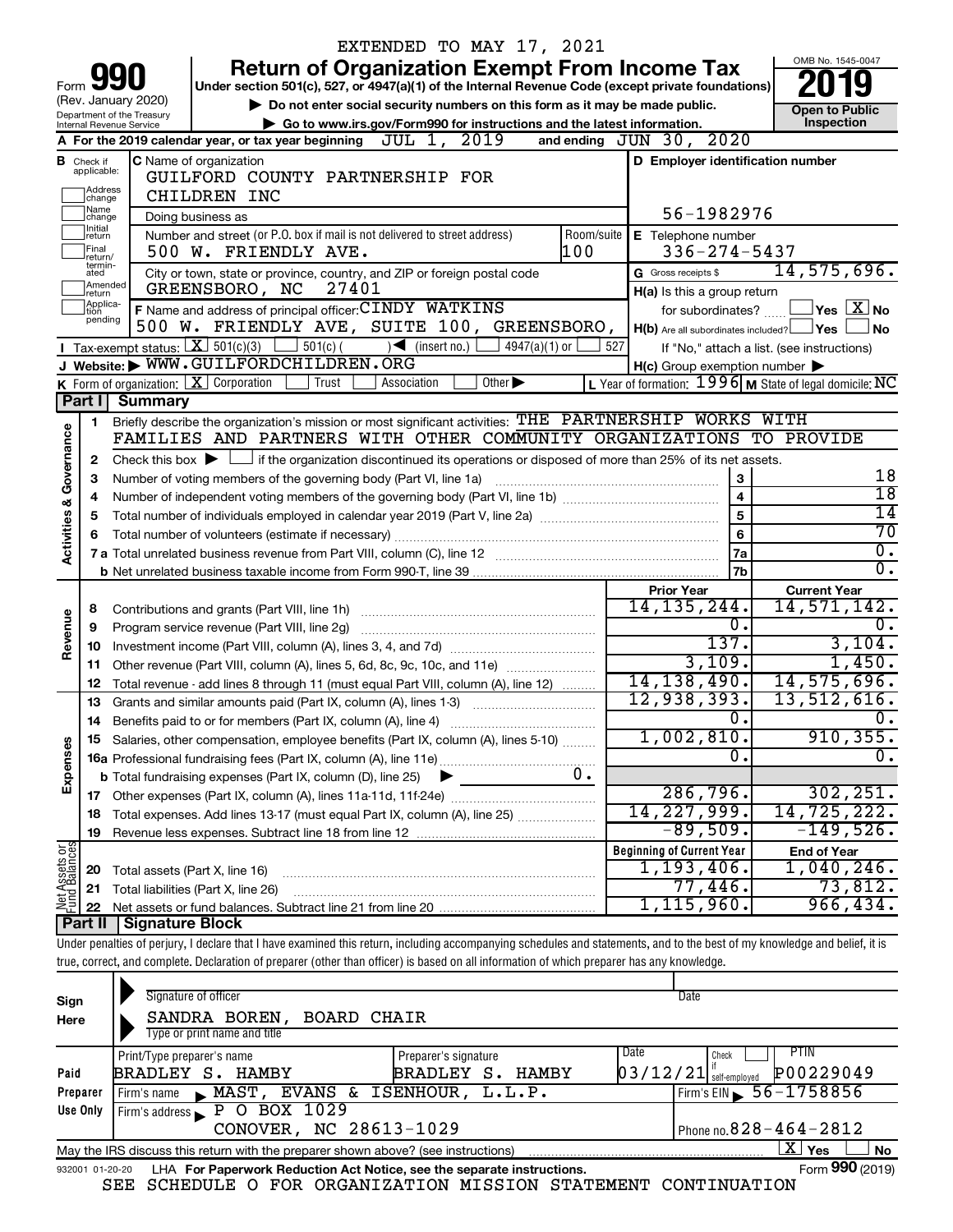|                | GUILFORD COUNTY PARTNERSHIP FOR                                                                                                              |
|----------------|----------------------------------------------------------------------------------------------------------------------------------------------|
|                | 56-1982976<br>CHILDREN INC<br>Page 2<br>Form 990 (2019)                                                                                      |
|                | <b>Part III Statement of Program Service Accomplishments</b>                                                                                 |
|                | $\overline{\mathbf{X}}$                                                                                                                      |
| 1              | Briefly describe the organization's mission:                                                                                                 |
|                | THE PARTNERSHIP WORKS WITH FAMILIES AND PARTNERS WITH OTHER COMMUNITY                                                                        |
|                | ORGANIZATIONS TO PROVIDE ACCESS TO HIGH QUALITY CHILD CARE,<br>TO IMPROVE                                                                    |
|                | PRENATAL AND CHILD HEALTH, AND TO SUPPORT AND STRENGTHEN FAMILIES OF                                                                         |
|                | PRESCHOOL CHILDREN.                                                                                                                          |
| $\overline{2}$ | Did the organization undertake any significant program services during the year which were not listed on the                                 |
|                | $\exists$ Yes $\boxed{\text{X}}$ No                                                                                                          |
|                | prior Form 990 or 990-EZ?                                                                                                                    |
|                | If "Yes," describe these new services on Schedule O.                                                                                         |
| 3              | $\Box$ Yes $\Box X$ No<br>Did the organization cease conducting, or make significant changes in how it conducts, any program services?       |
|                | If "Yes," describe these changes on Schedule O.                                                                                              |
| 4              | Describe the organization's program service accomplishments for each of its three largest program services, as measured by expenses.         |
|                | Section 501(c)(3) and 501(c)(4) organizations are required to report the amount of grants and allocations to others, the total expenses, and |
|                | revenue, if any, for each program service reported.                                                                                          |
| 4a             | 10, 710, 727. ) (Revenue \$<br>11, 185, 000.<br>including grants of \$<br>(Expenses \$<br>(Code:                                             |
|                | NORTH CAROLINA PRE-KINDERGARTEN PROGRAM - THE NC PRE-K PROGRAM IS                                                                            |
|                | DESIGNED TO PROVIDE HIGH QUALITY EXPERIENCES TO ENHANCE SCHOOL                                                                               |
|                | READINESS FOR ELIGIBLE FOUR-YEAR-OLD CHILDREN.<br>THE PROGRAM FOCUSES ON                                                                     |
|                | CHILDREN'S OVERALL WELL-BEING AND SUCCESS IN FIVE DEVELOPMENTAL                                                                              |
|                | DOMAINS: PLAY AND LEARNING; EMOTIONAL AND SOCIAL DEVELOPMENT; HEALTH                                                                         |
|                | AND PHYSICAL DEVELOPMENT; LANGUAGE DEVELOPMENT AND COMMUNICATION; AND                                                                        |
|                | COGNITIVE DEVELOPMENT. CHILDREN IN THE PRE-K PROGRAM MAY BE SERVED IN                                                                        |
|                | PUBLIC SCHOOLS, LICENSED PRIVATE CHILD CARE FACILITIES, OR HEAD START                                                                        |
|                | PROGRAMS. IN GUILFORD COUNTY, OUR PARTNERSHIP SERVED 2,283 CHILDREN IN                                                                       |
|                | 148 CLASSROOMS AT 82 SITES DURING THE FISCAL YEAR ENDED JUNE 30, 2020.                                                                       |
|                |                                                                                                                                              |
|                |                                                                                                                                              |
|                | $\overline{1,707,626}$ including grants of \$<br>$1,566,864.$ (Revenue \$                                                                    |
| 4b             | ) (Expenses \$<br>(Code:<br>THE PARTNERSHIP OFFERS SEVERAL PROGRAMS DESIGNED<br>HEALTH AND SAFETY -<br>TO                                    |
|                |                                                                                                                                              |
|                | PROMOTE HEALTHY AND SAFE ENVIRONMENTS FOR NEWBORNS, YOUNG CHILDREN AND                                                                       |
|                | FAMILIES. HOME VISITS BY PROFESSIONAL NURSES PROVIDE SUPPORT,                                                                                |
|                | EDUCATION, AND EARLY IDENTIFICATION OF HEALTH AND SAFETY CONCERNS.                                                                           |
|                | DURING THE YEAR, NURSES MADE 1,585 HOME VISITS. ANOTHER PROGRAM                                                                              |
|                | PROVIDES CERTIFIED CHILD CARE HEALTH CONSULTANTS TO CHILD CARE                                                                               |
|                | FACILITIES TO IMPROVE THE HEALTH AND WELL-BEING OF THE CHILDREN IN CARE                                                                      |
|                | AT THE FACILITY, AND TO IDENTIFY AND RESOLVE HEALTH AND SAFETY                                                                               |
|                | PROBLEMS. DURING THE YEAR, CERTIFIED CONSULTANTS MADE 749 ON-SITE                                                                            |
|                | VISITS, PROVIDING 381 GENERAL OR INTENSIVE SERVICES FOR LICENSED CHILD                                                                       |
|                | CARE FACILITIES. THE PARTNERSHIP PROVIDES ENHANCED SUPPORT AND                                                                               |
|                | EDUCATION TO FAMILIES IN GUILFORD COUNTY COPING WITH THE DIFFICULT                                                                           |
|                | 710, 607. including grants of \$<br>$620, 668.$ ) (Revenue \$<br>) (Expenses \$<br>4c (Code:                                                 |
|                | FAMILY SUPPORT - ADOPT A MOM IS A PROGRAM THAT PROVIDES COORDINATION OF                                                                      |
|                | COMPREHENSIVE PRENATAL CARE FOR WOMEN WHO ARE MEDICAID INELIGIBLE AND                                                                        |
|                | LACK PRIVATE INSURANCE AND/OR RESOURCES TO PAY FOR PRENATAL CARE IN AN                                                                       |
|                | EFFORT TO REDUCE THE INCIDENCE OF LOW-WEIGHT BIRTHS AND INFANT                                                                               |
|                | MORTALITY WITH A GOAL OF 70% OF CHILDREN BORN AT A HEALTHY WEIGHT.<br>THE                                                                    |
|                | HEALTHY START PROGRAM HELPS FAMILIES AT RISK FOR ABUSE OR NEGLECT                                                                            |
|                | THROUGH THIS HOME VISITING PROGRAM USING THE NURTURING PARENTING                                                                             |
|                | CURRICULUM DESIGNED TO REDUCE PARENTAL STRESS, DEVELOP AND ENHANCE                                                                           |
|                | PARENTING SKILLS, IMPROVE CHILD HEALTH AND DEVELOPMENT, INCREASE ACCESS                                                                      |
|                | TO SERVICES, PROMOTE EARLY LITERACY DEVELOPMENT AND ULTIMATELY PREVENT                                                                       |
|                | CHILD ABUSE AND NEGLECT TO A RATE OF INVESTIGATED REPORTS LESS THAN                                                                          |
|                | PARENTS AS TEACHERS PROVIDES FAMILIES PERSONAL HOME VISITS AT A<br>$\overline{128}$ .                                                        |
|                |                                                                                                                                              |
|                | 4d Other program services (Describe on Schedule O.)                                                                                          |
|                | 614, 357. including grants of \$<br>$614, 357$ $\cdot$ ) (Revenue \$<br>(Expenses \$                                                         |
|                | 14, 217, 590.<br>4e Total program service expenses                                                                                           |

Form (2019) **990**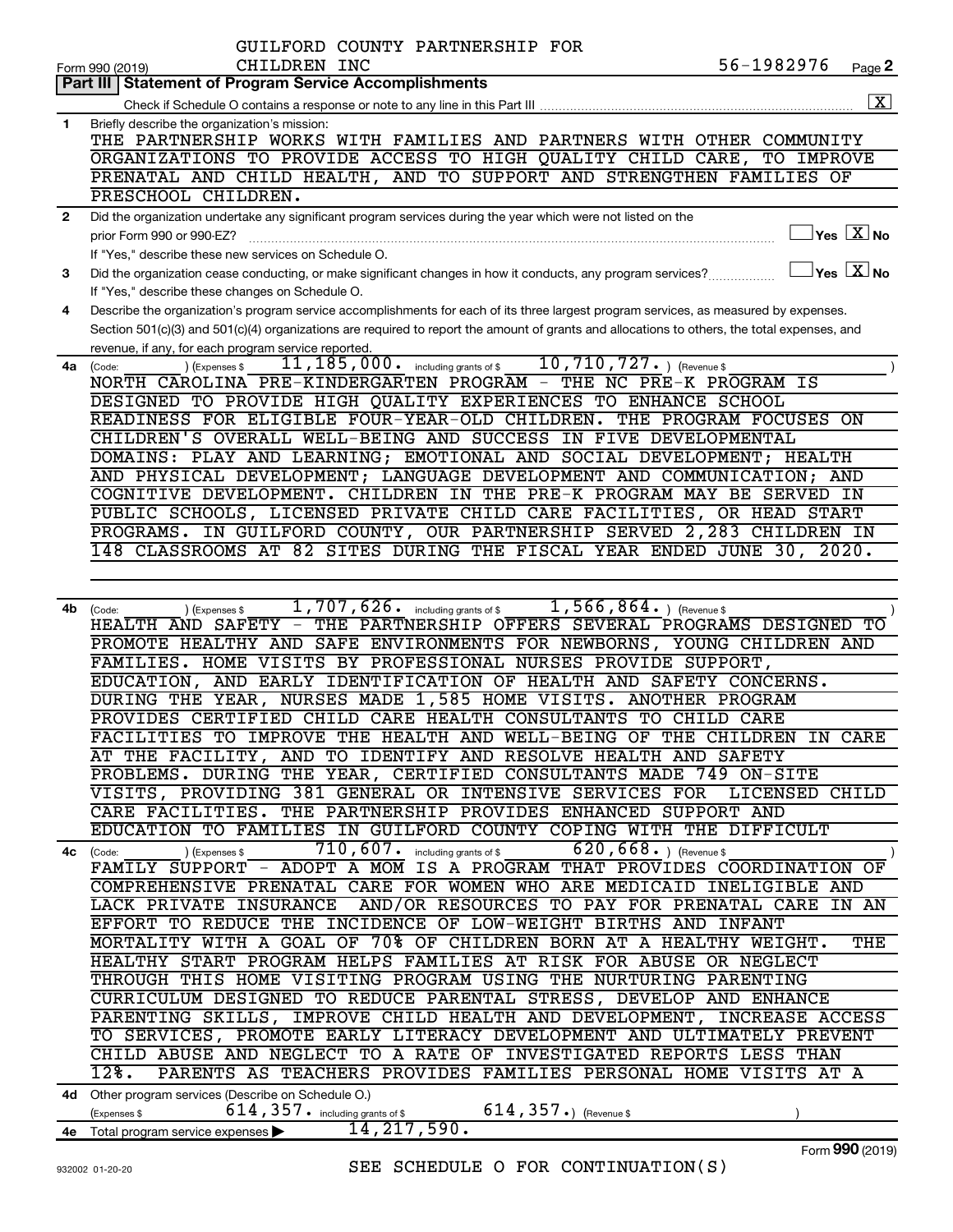**Part IV Checklist of Required Schedules**

| Form 990 (2019) | <b>CHILDREN</b><br>INC | 56-1982976<br>c.<br>Page 3 |
|-----------------|------------------------|----------------------------|
|-----------------|------------------------|----------------------------|

|     |                                                                                                                                                                                                                                                  |                 | Yes                   | No                            |
|-----|--------------------------------------------------------------------------------------------------------------------------------------------------------------------------------------------------------------------------------------------------|-----------------|-----------------------|-------------------------------|
| 1.  | Is the organization described in section $501(c)(3)$ or $4947(a)(1)$ (other than a private foundation)?                                                                                                                                          |                 |                       |                               |
|     | If "Yes," complete Schedule A                                                                                                                                                                                                                    | 1               | х                     |                               |
| 2   | Is the organization required to complete Schedule B, Schedule of Contributors? [11] the organization required to complete Schedule B, Schedule of Contributors?                                                                                  | $\overline{2}$  | $\overline{\text{x}}$ |                               |
| 3   | Did the organization engage in direct or indirect political campaign activities on behalf of or in opposition to candidates for                                                                                                                  |                 |                       |                               |
|     |                                                                                                                                                                                                                                                  | з               |                       | x                             |
| 4   | Section 501(c)(3) organizations. Did the organization engage in lobbying activities, or have a section 501(h) election in effect                                                                                                                 |                 |                       |                               |
|     |                                                                                                                                                                                                                                                  | 4               |                       | x                             |
| 5   | Is the organization a section 501(c)(4), 501(c)(5), or 501(c)(6) organization that receives membership dues, assessments, or                                                                                                                     |                 |                       |                               |
|     |                                                                                                                                                                                                                                                  | 5               |                       | x                             |
| 6   | Did the organization maintain any donor advised funds or any similar funds or accounts for which donors have the right to                                                                                                                        |                 |                       | x                             |
|     | provide advice on the distribution or investment of amounts in such funds or accounts? If "Yes," complete Schedule D, Part I                                                                                                                     | 6               |                       |                               |
| 7   | Did the organization receive or hold a conservation easement, including easements to preserve open space,                                                                                                                                        | $\overline{7}$  |                       | х                             |
|     | .<br>Did the organization maintain collections of works of art, historical treasures, or other similar assets? If "Yes," complete                                                                                                                |                 |                       |                               |
| 8   |                                                                                                                                                                                                                                                  | 8               |                       | х                             |
| 9   | Did the organization report an amount in Part X, line 21, for escrow or custodial account liability, serve as a custodian for                                                                                                                    |                 |                       |                               |
|     | amounts not listed in Part X; or provide credit counseling, debt management, credit repair, or debt negotiation services?                                                                                                                        |                 |                       |                               |
|     | If "Yes," complete Schedule D, Part IV                                                                                                                                                                                                           | 9               |                       | х                             |
| 10  | Did the organization, directly or through a related organization, hold assets in donor-restricted endowments                                                                                                                                     |                 |                       |                               |
|     |                                                                                                                                                                                                                                                  | 10              |                       | x                             |
| 11  | If the organization's answer to any of the following questions is "Yes," then complete Schedule D, Parts VI, VII, VIII, IX, or X                                                                                                                 |                 |                       |                               |
|     | as applicable.                                                                                                                                                                                                                                   |                 |                       |                               |
|     | a Did the organization report an amount for land, buildings, and equipment in Part X, line 10? If "Yes," complete Schedule D,                                                                                                                    |                 |                       |                               |
|     | Part VI                                                                                                                                                                                                                                          | 11a             |                       | x                             |
|     | <b>b</b> Did the organization report an amount for investments - other securities in Part X, line 12, that is 5% or more of its total                                                                                                            |                 |                       |                               |
|     |                                                                                                                                                                                                                                                  | 11 <sub>b</sub> |                       | x                             |
|     | c Did the organization report an amount for investments - program related in Part X, line 13, that is 5% or more of its total                                                                                                                    |                 |                       |                               |
|     |                                                                                                                                                                                                                                                  | 11c             |                       | x                             |
|     | d Did the organization report an amount for other assets in Part X, line 15, that is 5% or more of its total assets reported in                                                                                                                  |                 |                       |                               |
|     |                                                                                                                                                                                                                                                  | 11d             |                       | x                             |
|     |                                                                                                                                                                                                                                                  | 11e             |                       | $\overline{\text{X}}$         |
| f   | Did the organization's separate or consolidated financial statements for the tax year include a footnote that addresses                                                                                                                          |                 |                       |                               |
|     | the organization's liability for uncertain tax positions under FIN 48 (ASC 740)? If "Yes," complete Schedule D, Part X                                                                                                                           | 11f             | x                     |                               |
|     | 12a Did the organization obtain separate, independent audited financial statements for the tax year? If "Yes," complete                                                                                                                          |                 | x                     |                               |
|     | Schedule D, Parts XI and XII                                                                                                                                                                                                                     | 12a             |                       |                               |
|     | <b>b</b> Was the organization included in consolidated, independent audited financial statements for the tax year?<br>If "Yes," and if the organization answered "No" to line 12a, then completing Schedule D, Parts XI and XII is optional www. | 12 <sub>b</sub> |                       |                               |
| 13  | Is the organization a school described in section $170(b)(1)(A)(ii)?$ If "Yes," complete Schedule E                                                                                                                                              | 13              |                       | ∡⊾<br>$\overline{\textbf{X}}$ |
| 14a | Did the organization maintain an office, employees, or agents outside of the United States?                                                                                                                                                      | 14a             |                       | х                             |
|     | <b>b</b> Did the organization have aggregate revenues or expenses of more than \$10,000 from grantmaking, fundraising, business,                                                                                                                 |                 |                       |                               |
|     | investment, and program service activities outside the United States, or aggregate foreign investments valued at \$100,000                                                                                                                       |                 |                       |                               |
|     |                                                                                                                                                                                                                                                  | 14b             |                       | x                             |
| 15  | Did the organization report on Part IX, column (A), line 3, more than \$5,000 of grants or other assistance to or for any                                                                                                                        |                 |                       |                               |
|     |                                                                                                                                                                                                                                                  | 15              |                       | x                             |
| 16  | Did the organization report on Part IX, column (A), line 3, more than \$5,000 of aggregate grants or other assistance to                                                                                                                         |                 |                       |                               |
|     |                                                                                                                                                                                                                                                  | 16              |                       | x                             |
| 17  | Did the organization report a total of more than \$15,000 of expenses for professional fundraising services on Part IX,                                                                                                                          |                 |                       |                               |
|     |                                                                                                                                                                                                                                                  | 17              |                       | x                             |
| 18  | Did the organization report more than \$15,000 total of fundraising event gross income and contributions on Part VIII, lines                                                                                                                     |                 |                       |                               |
|     |                                                                                                                                                                                                                                                  | 18              |                       | x                             |
| 19  | Did the organization report more than \$15,000 of gross income from gaming activities on Part VIII, line 9a? If "Yes,"                                                                                                                           |                 |                       |                               |
|     |                                                                                                                                                                                                                                                  | 19              |                       | x                             |
| 20a |                                                                                                                                                                                                                                                  | 20a             |                       | x                             |
|     |                                                                                                                                                                                                                                                  | 20 <sub>b</sub> |                       |                               |
| 21  | Did the organization report more than \$5,000 of grants or other assistance to any domestic organization or                                                                                                                                      |                 | х                     |                               |
|     | domestic government on Part IX, column (A), line 1? If "Yes," complete Schedule I, Parts I and II                                                                                                                                                | 21              |                       |                               |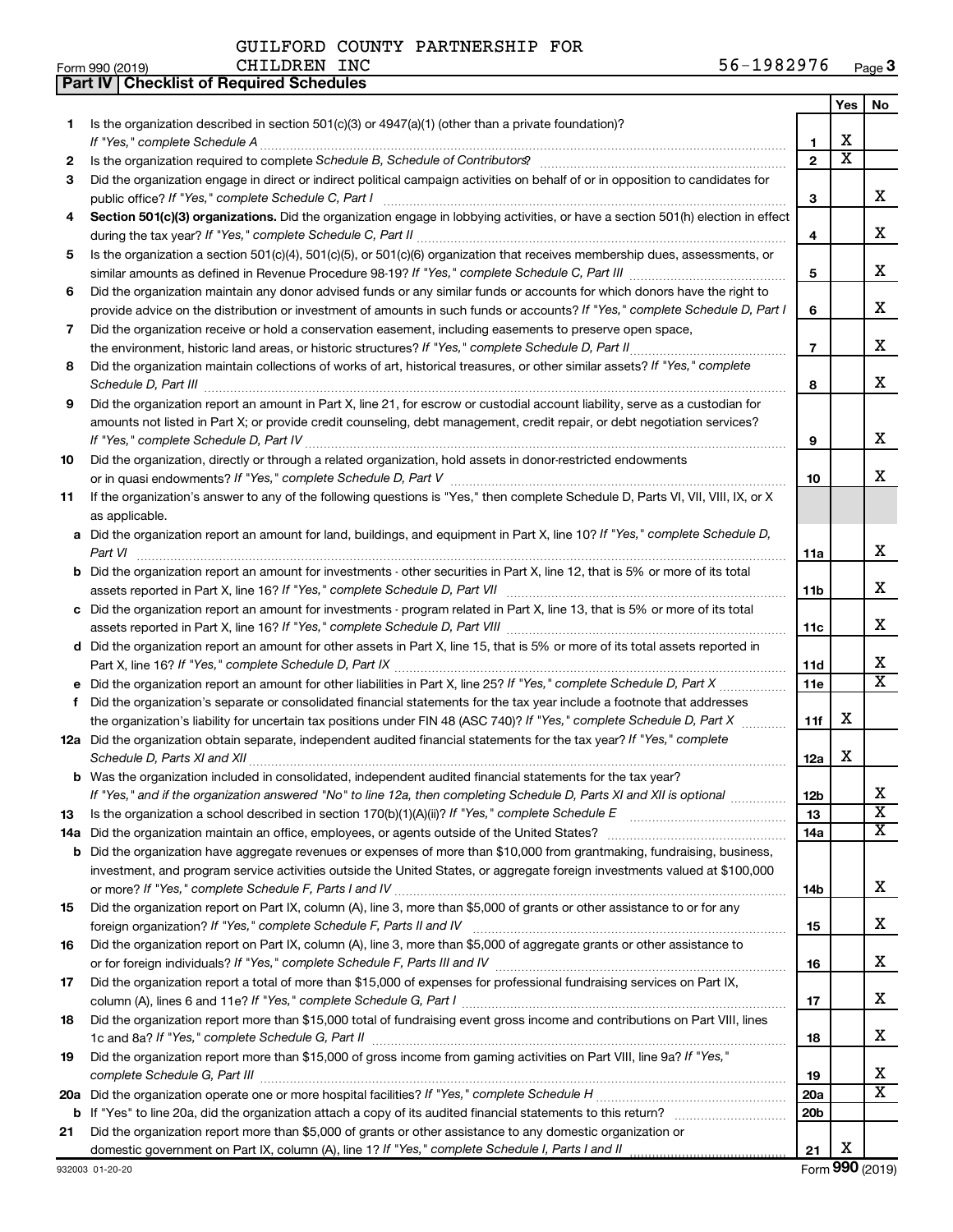|  |  | GUILFORD COUNTY PARTNERSHIP FOR |  |
|--|--|---------------------------------|--|
|--|--|---------------------------------|--|

*(continued)*

**Part IV Checklist of Required Schedules**

| Form 990 (2019) | <b>CHILDREN</b><br>INC | 1982976<br>56– | Page 4 |
|-----------------|------------------------|----------------|--------|
|-----------------|------------------------|----------------|--------|

|               |                                                                                                                                                                                                                                    |                 | Yes        | No                      |
|---------------|------------------------------------------------------------------------------------------------------------------------------------------------------------------------------------------------------------------------------------|-----------------|------------|-------------------------|
| 22            | Did the organization report more than \$5,000 of grants or other assistance to or for domestic individuals on                                                                                                                      |                 |            |                         |
|               | Part IX, column (A), line 2? If "Yes," complete Schedule I, Parts I and III                                                                                                                                                        | 22              | х          |                         |
| 23            | Did the organization answer "Yes" to Part VII, Section A, line 3, 4, or 5 about compensation of the organization's current                                                                                                         |                 |            |                         |
|               | and former officers, directors, trustees, key employees, and highest compensated employees? If "Yes," complete                                                                                                                     |                 |            |                         |
|               | Schedule J <b>Execute J Execute Contract Contract Contract Contract Contract Contract Contract Contract Contract Contract Contract Contract Contract Contract Contract Contract Contract Contract Contract Contract Contract C</b> | 23              |            | x                       |
|               | 24a Did the organization have a tax-exempt bond issue with an outstanding principal amount of more than \$100,000 as of the                                                                                                        |                 |            |                         |
|               | last day of the year, that was issued after December 31, 2002? If "Yes," answer lines 24b through 24d and complete                                                                                                                 |                 |            |                         |
|               | Schedule K. If "No," go to line 25a                                                                                                                                                                                                | 24a             |            | x                       |
|               |                                                                                                                                                                                                                                    | 24 <sub>b</sub> |            |                         |
|               | Did the organization maintain an escrow account other than a refunding escrow at any time during the year to defease                                                                                                               |                 |            |                         |
|               | any tax-exempt bonds?                                                                                                                                                                                                              | 24c             |            |                         |
|               |                                                                                                                                                                                                                                    | 24d             |            |                         |
|               | 25a Section 501(c)(3), 501(c)(4), and 501(c)(29) organizations. Did the organization engage in an excess benefit                                                                                                                   | 25a             |            | x                       |
|               | b Is the organization aware that it engaged in an excess benefit transaction with a disqualified person in a prior year, and                                                                                                       |                 |            |                         |
|               | that the transaction has not been reported on any of the organization's prior Forms 990 or 990-EZ? If "Yes," complete                                                                                                              |                 |            |                         |
|               | Schedule L, Part I                                                                                                                                                                                                                 | 25b             |            | x                       |
| 26            | Did the organization report any amount on Part X, line 5 or 22, for receivables from or payables to any current                                                                                                                    |                 |            |                         |
|               | or former officer, director, trustee, key employee, creator or founder, substantial contributor, or 35%                                                                                                                            |                 |            |                         |
|               | controlled entity or family member of any of these persons? If "Yes," complete Schedule L, Part II                                                                                                                                 | 26              |            | x                       |
| 27            | Did the organization provide a grant or other assistance to any current or former officer, director, trustee, key employee,                                                                                                        |                 |            |                         |
|               | creator or founder, substantial contributor or employee thereof, a grant selection committee member, or to a 35% controlled                                                                                                        |                 |            |                         |
|               | entity (including an employee thereof) or family member of any of these persons? If "Yes," complete Schedule L, Part III                                                                                                           | 27              |            | x                       |
| 28            | Was the organization a party to a business transaction with one of the following parties (see Schedule L, Part IV                                                                                                                  |                 |            |                         |
|               | instructions, for applicable filing thresholds, conditions, and exceptions):                                                                                                                                                       |                 |            |                         |
| a             | A current or former officer, director, trustee, key employee, creator or founder, or substantial contributor? If                                                                                                                   |                 |            |                         |
|               |                                                                                                                                                                                                                                    | 28a             | x          |                         |
|               |                                                                                                                                                                                                                                    | 28 <sub>b</sub> |            | $\overline{\text{X}}$   |
|               | c A 35% controlled entity of one or more individuals and/or organizations described in lines 28a or 28b?If                                                                                                                         |                 |            |                         |
|               |                                                                                                                                                                                                                                    | 28c             |            | х                       |
| 29            |                                                                                                                                                                                                                                    | 29              |            | $\overline{\texttt{x}}$ |
| 30            | Did the organization receive contributions of art, historical treasures, or other similar assets, or qualified conservation                                                                                                        |                 |            |                         |
|               |                                                                                                                                                                                                                                    | 30              |            | х                       |
| 31            | Did the organization liquidate, terminate, or dissolve and cease operations? If "Yes," complete Schedule N, Part I                                                                                                                 | 31              |            | X                       |
| 32            | Did the organization sell, exchange, dispose of, or transfer more than 25% of its net assets? If "Yes," complete                                                                                                                   |                 |            |                         |
|               | Schedule N, Part II                                                                                                                                                                                                                | 32              |            | х                       |
| 33            | Did the organization own 100% of an entity disregarded as separate from the organization under Regulations                                                                                                                         |                 |            | х                       |
|               | sections 301.7701-2 and 301.7701-3? If "Yes," complete Schedule R, Part I<br>Was the organization related to any tax-exempt or taxable entity? If "Yes," complete Schedule R, Part II, III, or IV, and                             | 33              |            |                         |
| 34            | Part V, line 1                                                                                                                                                                                                                     | 34              |            | х                       |
|               | 35a Did the organization have a controlled entity within the meaning of section 512(b)(13)?                                                                                                                                        | 35a             |            | x                       |
|               | b If "Yes" to line 35a, did the organization receive any payment from or engage in any transaction with a controlled entity                                                                                                        |                 |            |                         |
|               |                                                                                                                                                                                                                                    | 35 <sub>b</sub> |            |                         |
| 36            | Section 501(c)(3) organizations. Did the organization make any transfers to an exempt non-charitable related organization?                                                                                                         |                 |            |                         |
|               |                                                                                                                                                                                                                                    | 36              |            | х                       |
| 37            | Did the organization conduct more than 5% of its activities through an entity that is not a related organization                                                                                                                   |                 |            |                         |
|               |                                                                                                                                                                                                                                    | 37              |            | x.                      |
| 38            | Did the organization complete Schedule O and provide explanations in Schedule O for Part VI, lines 11b and 19?                                                                                                                     |                 |            |                         |
|               |                                                                                                                                                                                                                                    | 38              | х          |                         |
| <b>Part V</b> | <b>Statements Regarding Other IRS Filings and Tax Compliance</b>                                                                                                                                                                   |                 |            |                         |
|               |                                                                                                                                                                                                                                    |                 |            |                         |
|               |                                                                                                                                                                                                                                    |                 | <b>Yes</b> | No                      |
|               | 16<br>1a Enter the number reported in Box 3 of Form 1096. Enter -0- if not applicable<br>1a                                                                                                                                        |                 |            |                         |
| b             | Enter the number of Forms W-2G included in line 1a. Enter -0- if not applicable<br>1b                                                                                                                                              |                 |            |                         |
|               | c Did the organization comply with backup withholding rules for reportable payments to vendors and reportable gaming                                                                                                               |                 |            |                         |
|               |                                                                                                                                                                                                                                    | 1c              | х          |                         |
|               | 932004 01-20-20                                                                                                                                                                                                                    |                 |            | Form 990 (2019)         |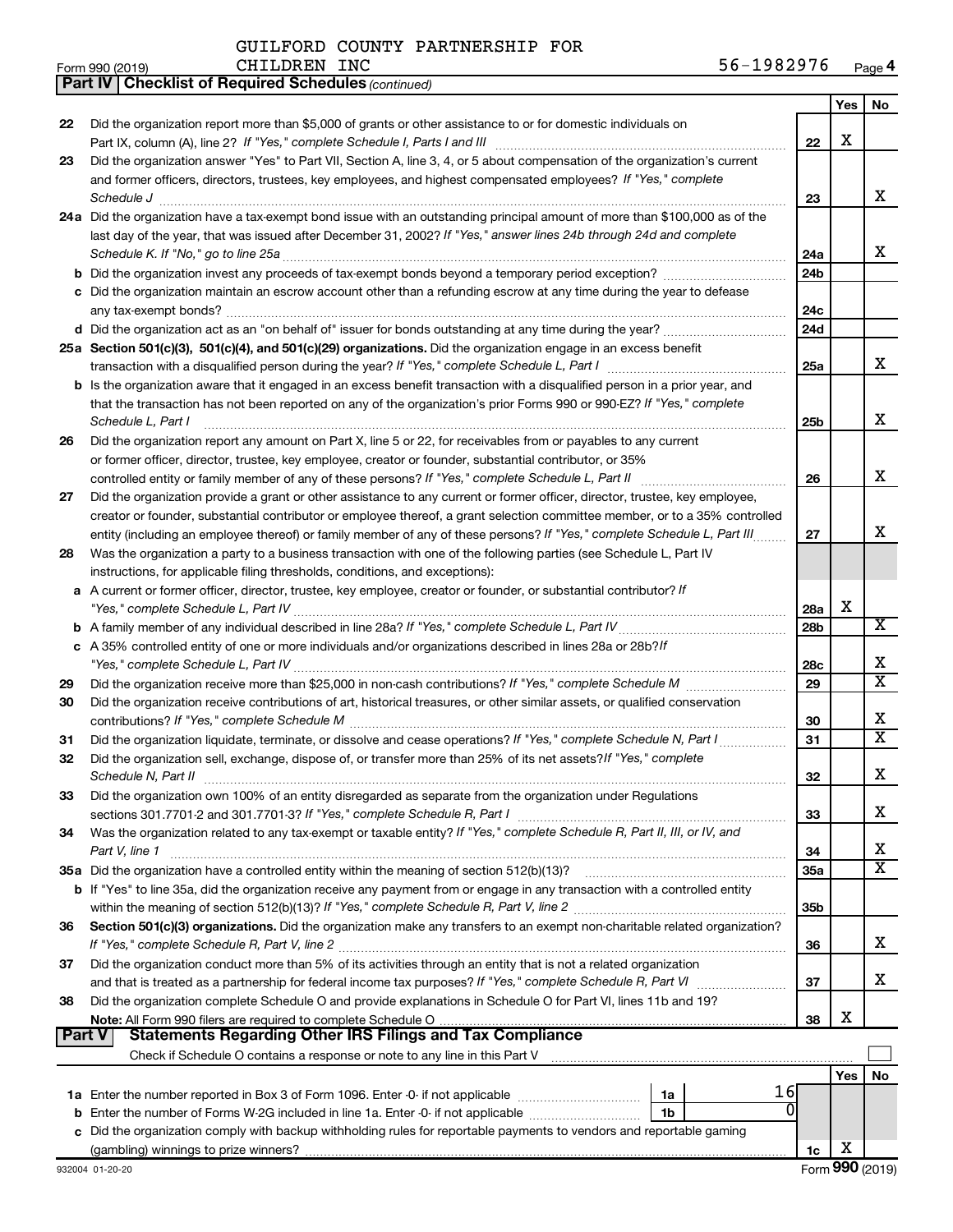| Part V | Statements Regarding Other IRS Filings and Tax Compliance (continued)                                                                                                                                                           |                |     |                         |  |  |  |  |  |  |
|--------|---------------------------------------------------------------------------------------------------------------------------------------------------------------------------------------------------------------------------------|----------------|-----|-------------------------|--|--|--|--|--|--|
|        |                                                                                                                                                                                                                                 |                | Yes | No                      |  |  |  |  |  |  |
|        | 2a Enter the number of employees reported on Form W-3, Transmittal of Wage and Tax Statements,                                                                                                                                  |                |     |                         |  |  |  |  |  |  |
|        | 14<br>filed for the calendar year ending with or within the year covered by this return<br>2a                                                                                                                                   |                |     |                         |  |  |  |  |  |  |
| b      | If at least one is reported on line 2a, did the organization file all required federal employment tax returns?                                                                                                                  | 2 <sub>b</sub> | X   |                         |  |  |  |  |  |  |
|        | Note: If the sum of lines 1a and 2a is greater than 250, you may be required to e-file (see instructions) <i>managereroum</i>                                                                                                   |                |     |                         |  |  |  |  |  |  |
| За     | Did the organization have unrelated business gross income of \$1,000 or more during the year?                                                                                                                                   |                |     |                         |  |  |  |  |  |  |
| b      |                                                                                                                                                                                                                                 |                |     |                         |  |  |  |  |  |  |
|        | 4a At any time during the calendar year, did the organization have an interest in, or a signature or other authority over, a                                                                                                    |                |     |                         |  |  |  |  |  |  |
|        | financial account in a foreign country (such as a bank account, securities account, or other financial account)?                                                                                                                | 4a             |     | x                       |  |  |  |  |  |  |
|        | <b>b</b> If "Yes," enter the name of the foreign country $\blacktriangleright$                                                                                                                                                  |                |     |                         |  |  |  |  |  |  |
|        | See instructions for filing requirements for FinCEN Form 114, Report of Foreign Bank and Financial Accounts (FBAR).                                                                                                             |                |     |                         |  |  |  |  |  |  |
| 5a     |                                                                                                                                                                                                                                 | 5a             |     | x                       |  |  |  |  |  |  |
| b      |                                                                                                                                                                                                                                 | 5b             |     | $\overline{\mathtt{x}}$ |  |  |  |  |  |  |
|        |                                                                                                                                                                                                                                 | 5c             |     |                         |  |  |  |  |  |  |
|        | 6a Does the organization have annual gross receipts that are normally greater than \$100,000, and did the organization solicit                                                                                                  |                |     |                         |  |  |  |  |  |  |
|        |                                                                                                                                                                                                                                 | 6a             |     | x                       |  |  |  |  |  |  |
| b      | If "Yes," did the organization include with every solicitation an express statement that such contributions or gifts                                                                                                            |                |     |                         |  |  |  |  |  |  |
|        |                                                                                                                                                                                                                                 | 6b             |     |                         |  |  |  |  |  |  |
| 7      | Organizations that may receive deductible contributions under section 170(c).                                                                                                                                                   |                |     |                         |  |  |  |  |  |  |
| a      | Did the organization receive a payment in excess of \$75 made partly as a contribution and partly for goods and services provided to the payor?                                                                                 | 7a             |     | x                       |  |  |  |  |  |  |
| b      |                                                                                                                                                                                                                                 | 7b             |     |                         |  |  |  |  |  |  |
|        | Did the organization sell, exchange, or otherwise dispose of tangible personal property for which it was required                                                                                                               |                |     | x                       |  |  |  |  |  |  |
|        | 7d                                                                                                                                                                                                                              | 7с             |     |                         |  |  |  |  |  |  |
| d      |                                                                                                                                                                                                                                 | 7e             |     | x                       |  |  |  |  |  |  |
| f      | Did the organization receive any funds, directly or indirectly, to pay premiums on a personal benefit contract?<br>Did the organization, during the year, pay premiums, directly or indirectly, on a personal benefit contract? |                |     |                         |  |  |  |  |  |  |
| g      | If the organization received a contribution of qualified intellectual property, did the organization file Form 8899 as required?                                                                                                |                |     |                         |  |  |  |  |  |  |
| h      | If the organization received a contribution of cars, boats, airplanes, or other vehicles, did the organization file a Form 1098-C?                                                                                              |                |     |                         |  |  |  |  |  |  |
| 8      | Sponsoring organizations maintaining donor advised funds. Did a donor advised fund maintained by the                                                                                                                            |                |     |                         |  |  |  |  |  |  |
|        | sponsoring organization have excess business holdings at any time during the year?                                                                                                                                              | 8              |     |                         |  |  |  |  |  |  |
| 9      | Sponsoring organizations maintaining donor advised funds.                                                                                                                                                                       |                |     |                         |  |  |  |  |  |  |
| а      | Did the sponsoring organization make any taxable distributions under section 4966?                                                                                                                                              | 9а             |     |                         |  |  |  |  |  |  |
| b      | Did the sponsoring organization make a distribution to a donor, donor advisor, or related person?                                                                                                                               | 9b             |     |                         |  |  |  |  |  |  |
| 10     | Section 501(c)(7) organizations. Enter:                                                                                                                                                                                         |                |     |                         |  |  |  |  |  |  |
| а      | 10a                                                                                                                                                                                                                             |                |     |                         |  |  |  |  |  |  |
|        | 10 <sub>b</sub><br>Gross receipts, included on Form 990, Part VIII, line 12, for public use of club facilities                                                                                                                  |                |     |                         |  |  |  |  |  |  |
| 11     | Section 501(c)(12) organizations. Enter:                                                                                                                                                                                        |                |     |                         |  |  |  |  |  |  |
| а      | 11a                                                                                                                                                                                                                             |                |     |                         |  |  |  |  |  |  |
| b      | Gross income from other sources (Do not net amounts due or paid to other sources against                                                                                                                                        |                |     |                         |  |  |  |  |  |  |
|        | amounts due or received from them.)<br>11 <sub>b</sub>                                                                                                                                                                          |                |     |                         |  |  |  |  |  |  |
|        | 12a Section 4947(a)(1) non-exempt charitable trusts. Is the organization filing Form 990 in lieu of Form 1041?                                                                                                                  | 12a            |     |                         |  |  |  |  |  |  |
|        | b If "Yes," enter the amount of tax-exempt interest received or accrued during the year<br>12b                                                                                                                                  |                |     |                         |  |  |  |  |  |  |
| 13     | Section 501(c)(29) qualified nonprofit health insurance issuers.                                                                                                                                                                |                |     |                         |  |  |  |  |  |  |
|        | a Is the organization licensed to issue qualified health plans in more than one state?                                                                                                                                          | 1За            |     |                         |  |  |  |  |  |  |
|        | <b>Note:</b> See the instructions for additional information the organization must report on Schedule O.                                                                                                                        |                |     |                         |  |  |  |  |  |  |
| b      | Enter the amount of reserves the organization is required to maintain by the states in which the                                                                                                                                |                |     |                         |  |  |  |  |  |  |
|        | 13b<br>13c                                                                                                                                                                                                                      |                |     |                         |  |  |  |  |  |  |
| с      | 14a Did the organization receive any payments for indoor tanning services during the tax year?                                                                                                                                  | 14a            |     | X                       |  |  |  |  |  |  |
|        | <b>b</b> If "Yes," has it filed a Form 720 to report these payments? If "No," provide an explanation on Schedule O                                                                                                              | 14b            |     |                         |  |  |  |  |  |  |
| 15     | Is the organization subject to the section 4960 tax on payment(s) of more than \$1,000,000 in remuneration or                                                                                                                   |                |     |                         |  |  |  |  |  |  |
|        |                                                                                                                                                                                                                                 | 15             |     | х                       |  |  |  |  |  |  |
|        | If "Yes," see instructions and file Form 4720, Schedule N.                                                                                                                                                                      |                |     |                         |  |  |  |  |  |  |
| 16     | Is the organization an educational institution subject to the section 4968 excise tax on net investment income?                                                                                                                 | 16             |     | x                       |  |  |  |  |  |  |
|        | If "Yes," complete Form 4720, Schedule O.                                                                                                                                                                                       |                |     |                         |  |  |  |  |  |  |

Form (2019) **990**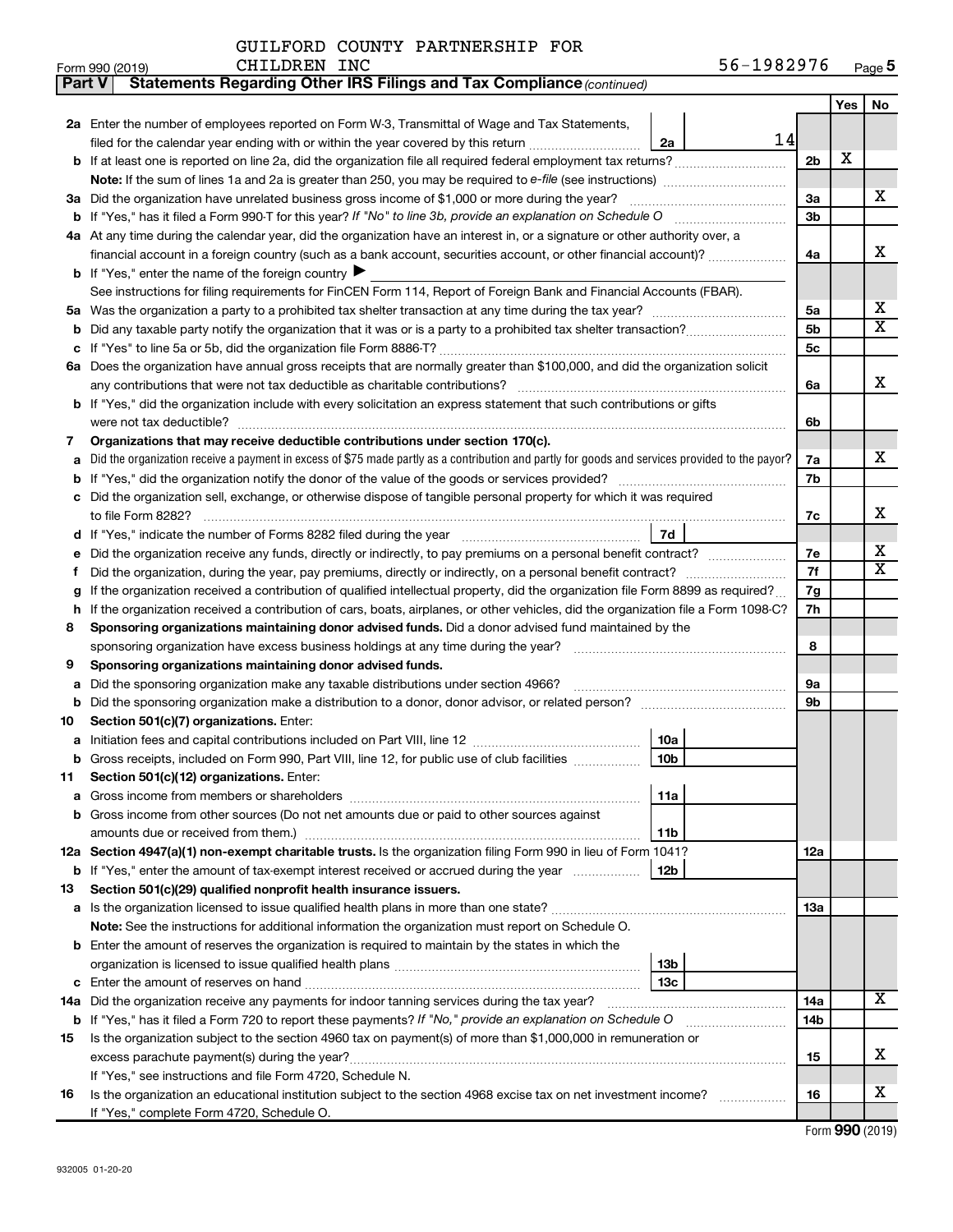|  |  |  | Part VI   Governance, Management, and Disclosure For each "Yes" response to lines 2 through 7b below, and for a "No" response |  |  |
|--|--|--|-------------------------------------------------------------------------------------------------------------------------------|--|--|
|  |  |  | to line 8a, 8b, or 10b below, describe the circumstances, processes, or changes on Schedule O. See instructions.              |  |  |

|             | Check if Schedule O contains a response or note to any line in this Part VI [11] [12] Check if Schedule O contains a response or note to any line in this Part VI |    |    |                     |                         | $\overline{\mathbf{x}}$ |  |  |  |  |  |
|-------------|-------------------------------------------------------------------------------------------------------------------------------------------------------------------|----|----|---------------------|-------------------------|-------------------------|--|--|--|--|--|
|             | <b>Section A. Governing Body and Management</b>                                                                                                                   |    |    |                     |                         |                         |  |  |  |  |  |
|             |                                                                                                                                                                   |    |    |                     | Yes                     | No                      |  |  |  |  |  |
|             | 1a Enter the number of voting members of the governing body at the end of the tax year                                                                            | 1a | 18 |                     |                         |                         |  |  |  |  |  |
|             | If there are material differences in voting rights among members of the governing body, or if the governing                                                       |    |    |                     |                         |                         |  |  |  |  |  |
|             | body delegated broad authority to an executive committee or similar committee, explain on Schedule O.                                                             |    |    |                     |                         |                         |  |  |  |  |  |
|             | 18<br>Enter the number of voting members included on line 1a, above, who are independent<br>1b                                                                    |    |    |                     |                         |                         |  |  |  |  |  |
| 2           | Did any officer, director, trustee, or key employee have a family relationship or a business relationship with any other                                          |    |    |                     |                         |                         |  |  |  |  |  |
|             | officer, director, trustee, or key employee?                                                                                                                      |    |    |                     |                         |                         |  |  |  |  |  |
| 3           | Did the organization delegate control over management duties customarily performed by or under the direct supervision                                             |    |    |                     |                         |                         |  |  |  |  |  |
|             |                                                                                                                                                                   |    |    |                     |                         |                         |  |  |  |  |  |
| 4           | Did the organization make any significant changes to its governing documents since the prior Form 990 was filed?                                                  |    |    |                     |                         |                         |  |  |  |  |  |
| 5           |                                                                                                                                                                   |    |    | $\overline{4}$<br>5 |                         | $\overline{\textbf{x}}$ |  |  |  |  |  |
| 6           |                                                                                                                                                                   |    |    | 6                   |                         | $\overline{\textbf{x}}$ |  |  |  |  |  |
| 7a          | Did the organization have members, stockholders, or other persons who had the power to elect or appoint one or                                                    |    |    |                     |                         |                         |  |  |  |  |  |
|             |                                                                                                                                                                   |    |    | 7a                  |                         | X                       |  |  |  |  |  |
|             | <b>b</b> Are any governance decisions of the organization reserved to (or subject to approval by) members, stockholders, or                                       |    |    |                     |                         |                         |  |  |  |  |  |
|             | persons other than the governing body?                                                                                                                            |    |    | 7b                  |                         | x                       |  |  |  |  |  |
| 8           | Did the organization contemporaneously document the meetings held or written actions undertaken during the year by the following:                                 |    |    |                     |                         |                         |  |  |  |  |  |
| a           |                                                                                                                                                                   |    |    | 8а                  | х                       |                         |  |  |  |  |  |
| $\mathbf b$ | Each committee with authority to act on behalf of the governing body?                                                                                             |    |    | 8b                  | $\overline{\mathbf{x}}$ |                         |  |  |  |  |  |
| 9           | Is there any officer, director, trustee, or key employee listed in Part VII, Section A, who cannot be reached at the                                              |    |    |                     |                         |                         |  |  |  |  |  |
|             |                                                                                                                                                                   |    |    | 9                   |                         | x.                      |  |  |  |  |  |
|             | Section B. Policies (This Section B requests information about policies not required by the Internal Revenue Code.)                                               |    |    |                     |                         |                         |  |  |  |  |  |
|             |                                                                                                                                                                   |    |    |                     | Yes                     | No                      |  |  |  |  |  |
|             |                                                                                                                                                                   |    |    | <b>10a</b>          |                         | X                       |  |  |  |  |  |
|             | b If "Yes," did the organization have written policies and procedures governing the activities of such chapters, affiliates,                                      |    |    |                     |                         |                         |  |  |  |  |  |
|             |                                                                                                                                                                   |    |    | 10 <sub>b</sub>     |                         |                         |  |  |  |  |  |
|             | 11a Has the organization provided a complete copy of this Form 990 to all members of its governing body before filing the form?                                   |    |    |                     |                         |                         |  |  |  |  |  |
|             | <b>b</b> Describe in Schedule O the process, if any, used by the organization to review this Form 990.                                                            |    |    | 11a                 | $\overline{\mathbf{X}}$ |                         |  |  |  |  |  |
| 12a         |                                                                                                                                                                   |    |    | 12a                 | х                       |                         |  |  |  |  |  |
| b           | Were officers, directors, or trustees, and key employees required to disclose annually interests that could give rise to conflicts?                               |    |    | 12 <sub>b</sub>     | $\overline{\text{x}}$   |                         |  |  |  |  |  |
| c           | Did the organization regularly and consistently monitor and enforce compliance with the policy? If "Yes," describe                                                |    |    |                     |                         |                         |  |  |  |  |  |
|             | in Schedule O how this was done                                                                                                                                   |    |    | 12c                 | х                       |                         |  |  |  |  |  |
| 13          | Did the organization have a written whistleblower policy?                                                                                                         |    |    | 13                  | $\overline{\mathbf{X}}$ |                         |  |  |  |  |  |
| 14          |                                                                                                                                                                   |    |    | 14                  | $\overline{\mathbf{X}}$ |                         |  |  |  |  |  |
| 15          | Did the process for determining compensation of the following persons include a review and approval by independent                                                |    |    |                     |                         |                         |  |  |  |  |  |
|             | persons, comparability data, and contemporaneous substantiation of the deliberation and decision?                                                                 |    |    |                     |                         |                         |  |  |  |  |  |
|             |                                                                                                                                                                   |    |    | 15a                 | х                       |                         |  |  |  |  |  |
|             | <b>b</b> Other officers or key employees of the organization                                                                                                      |    |    | 15b                 | $\overline{\textbf{x}}$ |                         |  |  |  |  |  |
|             | If "Yes" to line 15a or 15b, describe the process in Schedule O (see instructions).                                                                               |    |    |                     |                         |                         |  |  |  |  |  |
|             | 16a Did the organization invest in, contribute assets to, or participate in a joint venture or similar arrangement with a                                         |    |    |                     |                         |                         |  |  |  |  |  |
|             | taxable entity during the year?                                                                                                                                   |    |    | 16a                 |                         | x                       |  |  |  |  |  |
|             | <b>b</b> If "Yes," did the organization follow a written policy or procedure requiring the organization to evaluate its participation                             |    |    |                     |                         |                         |  |  |  |  |  |
|             | in joint venture arrangements under applicable federal tax law, and take steps to safeguard the organization's                                                    |    |    |                     |                         |                         |  |  |  |  |  |
|             | exempt status with respect to such arrangements?                                                                                                                  |    |    | 16b                 |                         |                         |  |  |  |  |  |
|             | <b>Section C. Disclosure</b>                                                                                                                                      |    |    |                     |                         |                         |  |  |  |  |  |
| 17          | <b>NONE</b><br>List the states with which a copy of this Form 990 is required to be filed >                                                                       |    |    |                     |                         |                         |  |  |  |  |  |
| 18          | Section 6104 requires an organization to make its Forms 1023 (1024 or 1024-A, if applicable), 990, and 990-T (Section 501(c)(3)s only) available                  |    |    |                     |                         |                         |  |  |  |  |  |
|             | for public inspection. Indicate how you made these available. Check all that apply.                                                                               |    |    |                     |                         |                         |  |  |  |  |  |
|             | $\lfloor x \rfloor$ Upon request<br>  X   Own website<br>Another's website<br>Other (explain on Schedule O)                                                       |    |    |                     |                         |                         |  |  |  |  |  |
| 19          | Describe on Schedule O whether (and if so, how) the organization made its governing documents, conflict of interest policy, and financial                         |    |    |                     |                         |                         |  |  |  |  |  |
|             | statements available to the public during the tax year.                                                                                                           |    |    |                     |                         |                         |  |  |  |  |  |
| 20          | State the name, address, and telephone number of the person who possesses the organization's books and records                                                    |    |    |                     |                         |                         |  |  |  |  |  |
|             | THE CORPORATION / FELICIA BRATTON - 336-274-5437                                                                                                                  |    |    |                     |                         |                         |  |  |  |  |  |
|             | 500 W. FRIENDLY AVE, STE 100, GREENSBORO, NC<br>27401                                                                                                             |    |    |                     |                         |                         |  |  |  |  |  |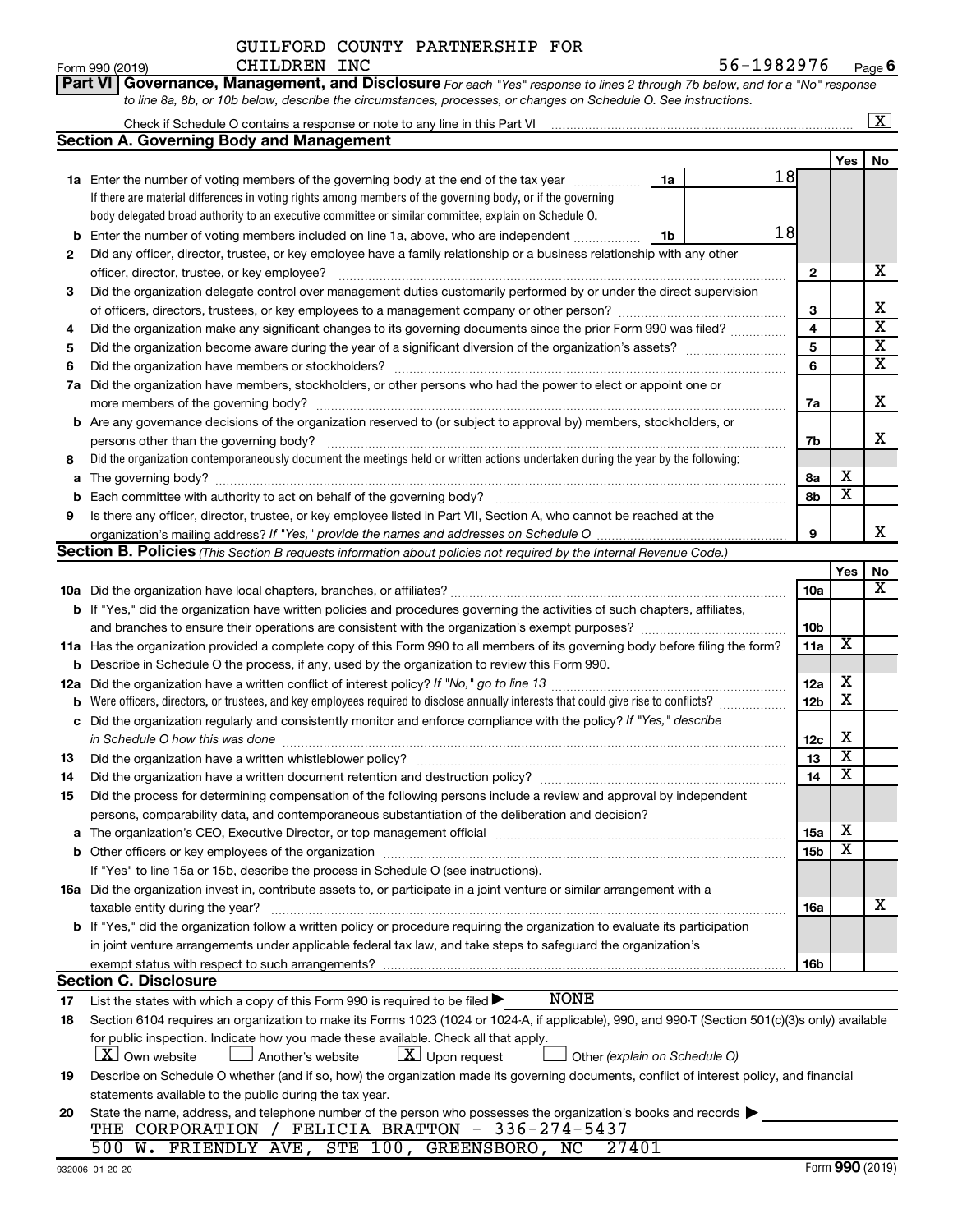|  | GUILFORD COUNTY PARTNERSHIP FOR |  |
|--|---------------------------------|--|
|  |                                 |  |

 $\Box$ 

| Part VII Compensation of Officers, Directors, Trustees, Key Employees, Highest Compensated |  |
|--------------------------------------------------------------------------------------------|--|
| <b>Employees, and Independent Contractors</b>                                              |  |

Check if Schedule O contains a response or note to any line in this Part VII

**Section A. Officers, Directors, Trustees, Key Employees, and Highest Compensated Employees**

**1a**  Complete this table for all persons required to be listed. Report compensation for the calendar year ending with or within the organization's tax year.  $\bullet$  List all of the organization's current officers, directors, trustees (whether individuals or organizations), regardless of amount of compensation.

Enter -0- in columns (D), (E), and (F) if no compensation was paid.

**•** List all of the organization's current key employees, if any. See instructions for definition of "key employee."

• List the organization's five *current* highest compensated employees (other than an officer, director, trustee, or key employee) who received reportable compensation (Box 5 of Form W-2 and/or Box 7 of Form 1099-MISC) of more than \$100,000 from the organization and any related organizations.

 $\bullet$  List all of the organization's former officers, key employees, and highest compensated employees who received more than \$100,000 of reportable compensation from the organization and any related organizations.

**•** List all of the organization's former directors or trustees that received, in the capacity as a former director or trustee of the organization, more than \$10,000 of reportable compensation from the organization and any related organizations.

See instructions for the order in which to list the persons above.

Check this box if neither the organization nor any related organization compensated any current officer, director, or trustee.  $\Box$ 

| (A)                                       | (B)               |                                |                                                                  | (C)         |              |                                 |        | (D)             | (E)                           | (F)                   |
|-------------------------------------------|-------------------|--------------------------------|------------------------------------------------------------------|-------------|--------------|---------------------------------|--------|-----------------|-------------------------------|-----------------------|
| Name and title                            | Average           |                                | Position<br>(do not check more than one                          |             |              |                                 |        | Reportable      | Reportable                    | Estimated             |
|                                           | hours per         |                                | box, unless person is both an<br>officer and a director/trustee) |             |              |                                 |        | compensation    | compensation                  | amount of             |
|                                           | week<br>(list any |                                |                                                                  |             |              |                                 |        | from<br>the     | from related<br>organizations | other<br>compensation |
|                                           | hours for         |                                |                                                                  |             |              |                                 |        | organization    | (W-2/1099-MISC)               | from the              |
|                                           | related           |                                | trustee                                                          |             |              |                                 |        | (W-2/1099-MISC) |                               | organization          |
|                                           | organizations     |                                |                                                                  |             |              |                                 |        |                 |                               | and related           |
|                                           | below             | Individual trustee or director | Institutional t                                                  | Officer     | Key employee | Highest compensated<br>employee | Former |                 |                               | organizations         |
| DYLAN GALLOWAY                            | line)<br>1.00     |                                |                                                                  |             |              |                                 |        |                 |                               |                       |
| (1)<br><b>BOARD MEMBER</b>                |                   | $\rm X$                        |                                                                  |             |              |                                 |        | $\mathbf 0$ .   | $\mathbf 0$ .                 | $\mathbf 0$ .         |
|                                           | 1.00              |                                |                                                                  |             |              |                                 |        |                 |                               |                       |
| <b>JOANN CURRIE</b><br>(2)                |                   |                                |                                                                  |             |              |                                 |        | 0               | $\mathbf 0$                   |                       |
| <b>BOARD MEMBER</b>                       | 4.00              | X                              |                                                                  |             |              |                                 |        |                 |                               | $\mathbf 0$ .         |
| TERESA BIFFLE<br>(3)                      |                   |                                |                                                                  |             |              |                                 |        | $\mathbf 0$     |                               |                       |
| VICE CHAIR                                |                   | X                              |                                                                  | $\mathbf X$ |              |                                 |        |                 | $\mathbf 0$                   | $\mathbf 0$ .         |
| HEATHER SKEENS<br>(4)                     | 1.00              |                                |                                                                  |             |              |                                 |        |                 |                               |                       |
| <b>BOARD MEMBER</b>                       |                   | $\mathbf X$                    |                                                                  |             |              |                                 |        | $\mathbf 0$     | $\mathbf 0$                   | $\mathbf 0$ .         |
| BRIGITTE BLANTON<br>(5)                   | 1.00              |                                |                                                                  |             |              |                                 |        |                 |                               |                       |
| <b>BOARD MEMBER</b>                       |                   | X                              |                                                                  |             |              |                                 |        | 0               | $\mathbf 0$ .                 | $\mathbf 0$ .         |
| LINDY GARNETTE<br>(6)                     | 1.00              |                                |                                                                  |             |              |                                 |        | 0               | $\mathbf 0$                   |                       |
| <b>BOARD MEMBER</b>                       | 1.00              | X                              |                                                                  |             |              |                                 |        |                 |                               | 0.                    |
| JIMMI WILLIAMS<br>(7)                     |                   |                                |                                                                  |             |              |                                 |        | $\mathbf 0$     |                               |                       |
| <b>BOARD MEMBER</b>                       | 1.00              | X                              |                                                                  |             |              |                                 |        |                 | 0.                            | $\mathbf 0$ .         |
| DEBBI KENNERSON<br>(8)                    |                   | $\mathbf X$                    |                                                                  |             |              |                                 |        | $\mathbf 0$ .   | $\mathbf 0$ .                 |                       |
| <b>BOARD MEMBER</b>                       | 1.00              |                                |                                                                  |             |              |                                 |        |                 |                               | $0$ .                 |
| JOHN WEIL<br>(9)                          |                   | X                              |                                                                  |             |              |                                 |        | $\mathbf 0$     | $\mathbf 0$ .                 |                       |
| <b>BOARD MEMBER</b>                       | 1.00              |                                |                                                                  |             |              |                                 |        |                 |                               | $\mathbf 0$ .         |
| (10) MIRIAM HEARD                         |                   | $\mathbf X$                    |                                                                  |             |              |                                 |        | $\mathbf 0$     | $\mathbf 0$                   | $0$ .                 |
| <b>BOARD MEMBER</b>                       | 1.00              |                                |                                                                  |             |              |                                 |        |                 |                               |                       |
| (11) TRACI MCLEMORE                       |                   | $\mathbf X$                    |                                                                  |             |              |                                 |        | $\mathbf 0$     | $\mathbf 0$                   | $\mathbf 0$ .         |
| <b>BOARD MEMBER</b>                       | 3.00              |                                |                                                                  |             |              |                                 |        |                 |                               |                       |
| (12) CHRISTINE MURRAY<br><b>SECRETARY</b> |                   | X                              |                                                                  | $\mathbf X$ |              |                                 |        | $\mathbf 0$ .   | $\mathbf 0$                   | 0.                    |
| (13) DEBBIE DEVINE                        | 1.00              |                                |                                                                  |             |              |                                 |        |                 |                               |                       |
| <b>BOARD MEMBER</b>                       |                   | X                              |                                                                  |             |              |                                 |        | 0               | $\mathbf 0$                   | $0$ .                 |
| (14) MICHAEL SWERBINSKY                   | 3.00              |                                |                                                                  |             |              |                                 |        |                 |                               |                       |
| <b>TREASURER</b>                          |                   | X                              |                                                                  |             |              |                                 |        | $\mathbf 0$     | 0                             | $\mathbf 0$ .         |
| (15) SANDRA BOREN                         | 4.00              |                                |                                                                  |             |              |                                 |        |                 |                               |                       |
|                                           |                   | X                              |                                                                  | X           |              |                                 |        | $\mathbf 0$ .   | $\mathbf 0$                   | 0.                    |
| CHAIR<br>(16) ROBIN LINDSEY               | 50.00             |                                |                                                                  |             |              |                                 |        |                 |                               |                       |
| EXECUTIVE DIRECTOR                        |                   | X                              |                                                                  | $\mathbf X$ |              |                                 |        | 88,365.         | $\mathbf 0$ .                 | 15,523.               |
| (17) JULIE COVINGTON                      | 1.00              |                                |                                                                  |             |              |                                 |        |                 |                               |                       |
| <b>BOARD MEMBER</b>                       |                   | $\mathbf X$                    |                                                                  |             |              |                                 |        | 0.              | $\mathbf 0$ .                 | 0.                    |
|                                           |                   |                                |                                                                  |             |              |                                 |        |                 |                               |                       |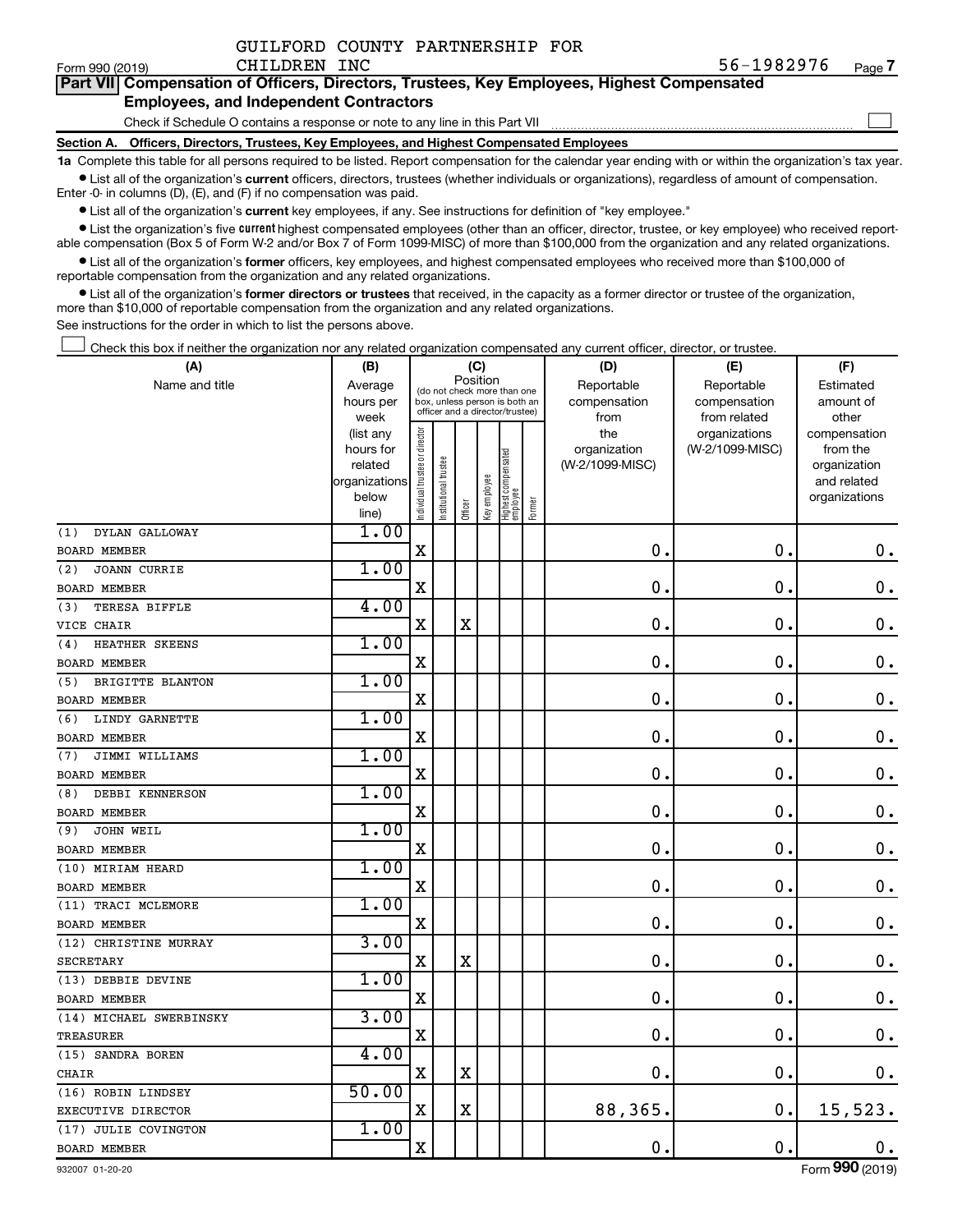| GUILFORD COUNTY PARTNERSHIP FOR                                                                                                                                                                                                                             |                                                         |                                |                                                                                                                    |         |              |                                 |        |                                                  |                                                                    |                  |                                                          |                  |
|-------------------------------------------------------------------------------------------------------------------------------------------------------------------------------------------------------------------------------------------------------------|---------------------------------------------------------|--------------------------------|--------------------------------------------------------------------------------------------------------------------|---------|--------------|---------------------------------|--------|--------------------------------------------------|--------------------------------------------------------------------|------------------|----------------------------------------------------------|------------------|
| CHILDREN INC<br>Form 990 (2019)                                                                                                                                                                                                                             |                                                         |                                |                                                                                                                    |         |              |                                 |        |                                                  | 56-1982976                                                         |                  |                                                          | Page 8           |
| <b>Part VII</b><br>Section A. Officers, Directors, Trustees, Key Employees, and Highest Compensated Employees (continued)                                                                                                                                   |                                                         |                                |                                                                                                                    |         |              |                                 |        |                                                  |                                                                    |                  |                                                          |                  |
| (A)<br>Name and title                                                                                                                                                                                                                                       | (B)<br>Average<br>hours per<br>week<br>(list any        |                                | (C)<br>Position<br>(do not check more than one<br>box, unless person is both an<br>officer and a director/trustee) |         |              |                                 |        | (D)<br>Reportable<br>compensation<br>from<br>the | (E)<br>Reportable<br>compensation<br>from related<br>organizations |                  | (F)<br>Estimated<br>amount of<br>other<br>compensation   |                  |
|                                                                                                                                                                                                                                                             | hours for<br>related<br>organizations<br>below<br>line) | Individual trustee or director | Institutional trustee                                                                                              | Officer | Key employee | Highest compensated<br>employee | Former | organization<br>(W-2/1099-MISC)                  | (W-2/1099-MISC)                                                    |                  | from the<br>organization<br>and related<br>organizations |                  |
| (18) CALVIN FOSTER                                                                                                                                                                                                                                          | 1.00                                                    |                                |                                                                                                                    |         |              |                                 |        |                                                  |                                                                    |                  |                                                          |                  |
| <b>BOARD MEMBER</b>                                                                                                                                                                                                                                         |                                                         | $\mathbf X$                    |                                                                                                                    |         |              |                                 |        | $\mathbf 0$ .                                    |                                                                    | $\mathbf 0$ .    |                                                          | 0.               |
| (19) WHITNEY OAKLEY                                                                                                                                                                                                                                         | 1.00                                                    |                                |                                                                                                                    |         |              |                                 |        |                                                  |                                                                    |                  |                                                          |                  |
| <b>BOARD MEMBER</b>                                                                                                                                                                                                                                         |                                                         | $\mathbf X$                    |                                                                                                                    |         |              |                                 |        | $\mathbf 0$ .                                    |                                                                    | 0.               |                                                          | $\mathbf 0$ .    |
| (20) MARGARET ARBUCKLE<br><b>EMERITUS</b>                                                                                                                                                                                                                   | 1.00                                                    | X                              |                                                                                                                    |         |              |                                 |        | $\mathbf 0$ .                                    |                                                                    | 0.               |                                                          | $\mathbf 0$ .    |
|                                                                                                                                                                                                                                                             |                                                         |                                |                                                                                                                    |         |              |                                 |        |                                                  |                                                                    |                  |                                                          |                  |
|                                                                                                                                                                                                                                                             |                                                         |                                |                                                                                                                    |         |              |                                 |        |                                                  |                                                                    |                  |                                                          |                  |
|                                                                                                                                                                                                                                                             |                                                         |                                |                                                                                                                    |         |              |                                 |        |                                                  |                                                                    |                  |                                                          |                  |
| 1b Subtotal                                                                                                                                                                                                                                                 |                                                         |                                |                                                                                                                    |         |              |                                 |        | 88, 365.                                         |                                                                    | $\overline{0}$ . |                                                          | 15,523.          |
|                                                                                                                                                                                                                                                             |                                                         |                                |                                                                                                                    |         |              |                                 |        | $\overline{0}$                                   |                                                                    | σ.               |                                                          | $\overline{0}$ . |
| d                                                                                                                                                                                                                                                           |                                                         |                                |                                                                                                                    |         |              |                                 |        | 88, 365.                                         |                                                                    | σ.               |                                                          | 15,523.          |
| Total number of individuals (including but not limited to those listed above) who received more than \$100,000 of reportable<br>$\mathbf{2}$                                                                                                                |                                                         |                                |                                                                                                                    |         |              |                                 |        |                                                  |                                                                    |                  |                                                          |                  |
| compensation from the organization $\blacktriangleright$                                                                                                                                                                                                    |                                                         |                                |                                                                                                                    |         |              |                                 |        |                                                  |                                                                    |                  |                                                          | 0                |
|                                                                                                                                                                                                                                                             |                                                         |                                |                                                                                                                    |         |              |                                 |        |                                                  |                                                                    |                  | Yes                                                      | No               |
| Did the organization list any former officer, director, trustee, key employee, or highest compensated employee on<br>з                                                                                                                                      |                                                         |                                |                                                                                                                    |         |              |                                 |        |                                                  |                                                                    |                  |                                                          |                  |
| line 1a? If "Yes," complete Schedule J for such individual manufactured content content for the content of the                                                                                                                                              |                                                         |                                |                                                                                                                    |         |              |                                 |        |                                                  |                                                                    |                  | З                                                        | X                |
| For any individual listed on line 1a, is the sum of reportable compensation and other compensation from the organization<br>4                                                                                                                               |                                                         |                                |                                                                                                                    |         |              |                                 |        |                                                  |                                                                    |                  |                                                          |                  |
|                                                                                                                                                                                                                                                             |                                                         |                                |                                                                                                                    |         |              |                                 |        |                                                  |                                                                    |                  | 4                                                        | x.               |
| Did any person listed on line 1a receive or accrue compensation from any unrelated organization or individual for services<br>5                                                                                                                             |                                                         |                                |                                                                                                                    |         |              |                                 |        |                                                  |                                                                    |                  |                                                          |                  |
| rendered to the organization? If "Yes," complete Schedule J for such person manufaction contains and contained                                                                                                                                              |                                                         |                                |                                                                                                                    |         |              |                                 |        |                                                  |                                                                    |                  | 5                                                        | x                |
| <b>Section B. Independent Contractors</b>                                                                                                                                                                                                                   |                                                         |                                |                                                                                                                    |         |              |                                 |        |                                                  |                                                                    |                  |                                                          |                  |
| Complete this table for your five highest compensated independent contractors that received more than \$100,000 of compensation from<br>1<br>the organization. Report compensation for the calendar year ending with or within the organization's tax year. |                                                         |                                |                                                                                                                    |         |              |                                 |        |                                                  |                                                                    |                  |                                                          |                  |
| (A)<br>Name and business address                                                                                                                                                                                                                            |                                                         |                                | <b>NONE</b>                                                                                                        |         |              |                                 |        | (B)<br>Description of services                   |                                                                    |                  | (C)<br>Compensation                                      |                  |
|                                                                                                                                                                                                                                                             |                                                         |                                |                                                                                                                    |         |              |                                 |        |                                                  |                                                                    |                  |                                                          |                  |
|                                                                                                                                                                                                                                                             |                                                         |                                |                                                                                                                    |         |              |                                 |        |                                                  |                                                                    |                  |                                                          |                  |
|                                                                                                                                                                                                                                                             |                                                         |                                |                                                                                                                    |         |              |                                 |        |                                                  |                                                                    |                  |                                                          |                  |
|                                                                                                                                                                                                                                                             |                                                         |                                |                                                                                                                    |         |              |                                 |        |                                                  |                                                                    |                  |                                                          |                  |
|                                                                                                                                                                                                                                                             |                                                         |                                |                                                                                                                    |         |              |                                 |        |                                                  |                                                                    |                  |                                                          |                  |
| Total number of independent contractors (including but not limited to those listed above) who received more than<br>2                                                                                                                                       |                                                         |                                |                                                                                                                    |         |              |                                 |        |                                                  |                                                                    |                  |                                                          |                  |
| \$100,000 of compensation from the organization                                                                                                                                                                                                             |                                                         |                                |                                                                                                                    |         |              | 0                               |        |                                                  |                                                                    |                  |                                                          |                  |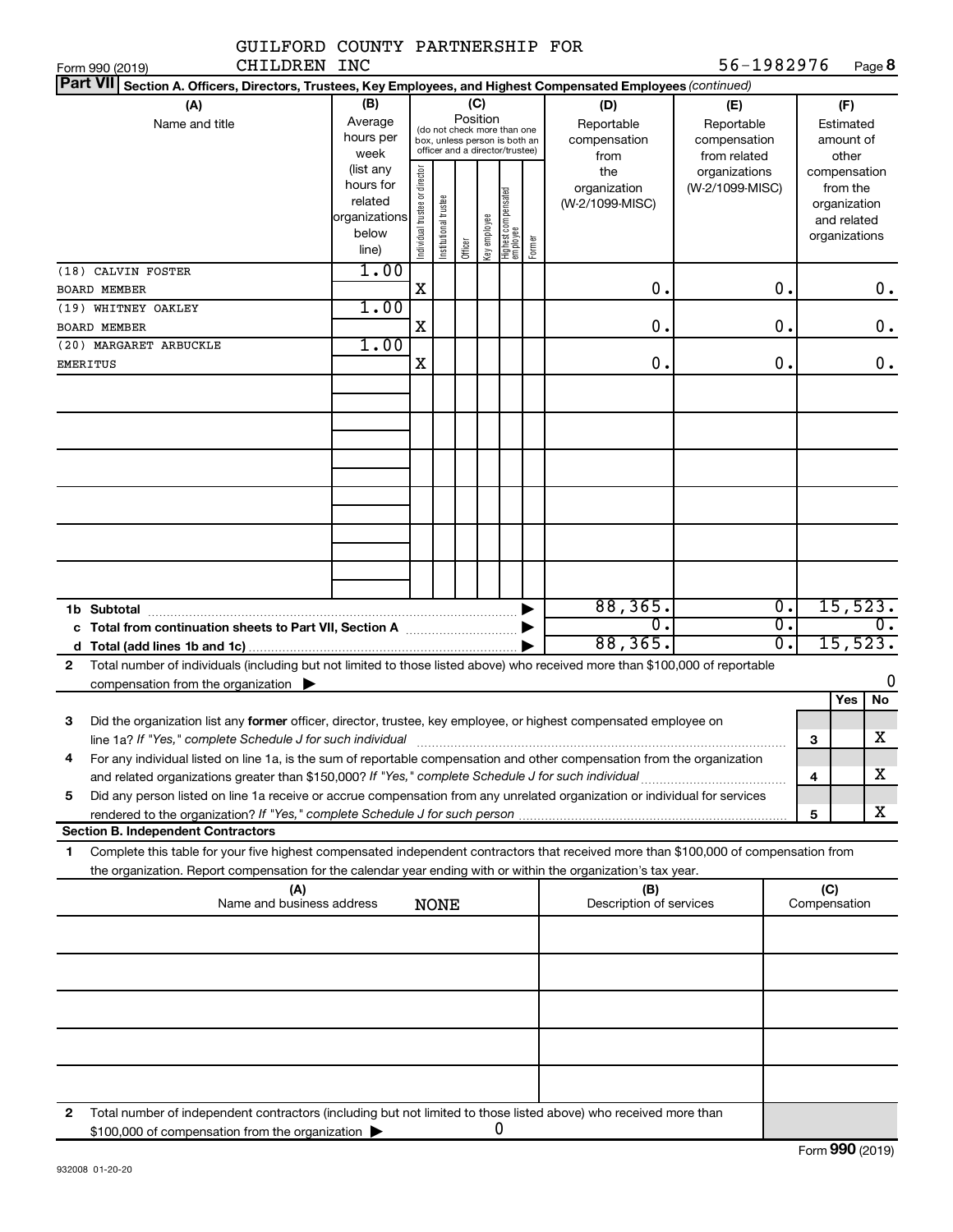|  | GUILFORD COUNTY PARTNERSHIP FOR |  |
|--|---------------------------------|--|
|  |                                 |  |

| 56-1982976<br>CHILDREN INC<br>Page 9<br>Form 990 (2019) |                  |   |                                                                                                                       |                      |               |                                   |           |                                           |
|---------------------------------------------------------|------------------|---|-----------------------------------------------------------------------------------------------------------------------|----------------------|---------------|-----------------------------------|-----------|-------------------------------------------|
|                                                         | <b>Part VIII</b> |   | <b>Statement of Revenue</b>                                                                                           |                      |               |                                   |           |                                           |
|                                                         |                  |   |                                                                                                                       |                      |               |                                   |           |                                           |
|                                                         |                  |   |                                                                                                                       |                      | Total revenue | Related or exempt                 | Unrelated | (D)<br>Revenue excluded<br>from tax under |
|                                                         |                  |   |                                                                                                                       |                      |               | function revenue business revenue |           | sections 512 - 514                        |
|                                                         |                  |   | 1 a Federated campaigns<br>1a                                                                                         |                      |               |                                   |           |                                           |
|                                                         |                  | b | 1 <sub>b</sub><br>Membership dues                                                                                     |                      |               |                                   |           |                                           |
|                                                         |                  |   | 1 <sub>c</sub><br>c Fundraising events                                                                                |                      |               |                                   |           |                                           |
|                                                         |                  |   | 1 <sub>d</sub><br>d Related organizations<br>$\overline{\phantom{a}}$                                                 |                      |               |                                   |           |                                           |
|                                                         |                  |   | e Government grants (contributions)<br>1e                                                                             | 14,531,667.          |               |                                   |           |                                           |
|                                                         |                  |   | f All other contributions, gifts, grants, and                                                                         |                      |               |                                   |           |                                           |
|                                                         |                  |   | similar amounts not included above<br>1f                                                                              | 39,475.              |               |                                   |           |                                           |
| Contributions, Gifts, Grants                            |                  | g | Noncash contributions included in lines 1a-1f<br>$1g$ \$                                                              |                      |               |                                   |           |                                           |
|                                                         |                  |   |                                                                                                                       |                      | 14, 571, 142. |                                   |           |                                           |
|                                                         |                  |   |                                                                                                                       | <b>Business Code</b> |               |                                   |           |                                           |
|                                                         | 2 a              |   |                                                                                                                       |                      |               |                                   |           |                                           |
|                                                         |                  | b | <u> 1989 - Johann Barbara, martin a bhann an t-Alban an t-Alban an t-Alban an t-Alban an t-Alban an t-Alban an t-</u> |                      |               |                                   |           |                                           |
|                                                         |                  | с | <u> 1989 - Johann Barn, mars an t-Amerikaansk politiker (</u>                                                         |                      |               |                                   |           |                                           |
|                                                         |                  | d | the control of the control of the control of the control of                                                           |                      |               |                                   |           |                                           |
| Program Service<br>Revenue                              |                  | е |                                                                                                                       |                      |               |                                   |           |                                           |
|                                                         |                  |   |                                                                                                                       |                      |               |                                   |           |                                           |
|                                                         |                  |   |                                                                                                                       | ▶                    |               |                                   |           |                                           |
|                                                         | 3                |   | Investment income (including dividends, interest, and                                                                 |                      |               |                                   |           |                                           |
|                                                         |                  |   |                                                                                                                       |                      | 3,104.        |                                   |           | 3,104.                                    |
|                                                         | 4                |   | Income from investment of tax-exempt bond proceeds                                                                    |                      |               |                                   |           |                                           |
|                                                         | 5                |   |                                                                                                                       |                      |               |                                   |           |                                           |
|                                                         |                  |   | (i) Real                                                                                                              | (ii) Personal        |               |                                   |           |                                           |
|                                                         |                  |   | 6 a Gross rents<br>l 6a                                                                                               |                      |               |                                   |           |                                           |
|                                                         |                  | b | 6b<br>Less: rental expenses                                                                                           |                      |               |                                   |           |                                           |
|                                                         |                  |   | c Rental income or (loss)<br>6c                                                                                       |                      |               |                                   |           |                                           |
|                                                         |                  |   | d Net rental income or (loss)                                                                                         |                      |               |                                   |           |                                           |
|                                                         |                  |   | (i) Securities<br>7 a Gross amount from sales of                                                                      | (ii) Other           |               |                                   |           |                                           |
|                                                         |                  |   | assets other than inventory<br>7a                                                                                     |                      |               |                                   |           |                                           |
|                                                         |                  |   | <b>b</b> Less: cost or other basis                                                                                    |                      |               |                                   |           |                                           |
| evenue                                                  |                  |   | and sales expenses<br>7b                                                                                              |                      |               |                                   |           |                                           |
|                                                         |                  |   | 7c<br>c Gain or (loss)                                                                                                |                      |               |                                   |           |                                           |
|                                                         |                  |   |                                                                                                                       |                      |               |                                   |           |                                           |
| Other                                                   |                  |   | 8 a Gross income from fundraising events (not                                                                         |                      |               |                                   |           |                                           |
|                                                         |                  |   | including $$$<br>of                                                                                                   |                      |               |                                   |           |                                           |
|                                                         |                  |   | contributions reported on line 1c). See                                                                               |                      |               |                                   |           |                                           |
|                                                         |                  |   | 8a                                                                                                                    |                      |               |                                   |           |                                           |
|                                                         |                  |   | 8 <sub>b</sub>                                                                                                        |                      |               |                                   |           |                                           |
|                                                         |                  |   | c Net income or (loss) from fundraising events                                                                        | .                    |               |                                   |           |                                           |
|                                                         |                  |   | 9 a Gross income from gaming activities. See                                                                          |                      |               |                                   |           |                                           |
|                                                         |                  |   | 9a                                                                                                                    |                      |               |                                   |           |                                           |
|                                                         |                  |   | 9 <sub>b</sub><br><b>b</b> Less: direct expenses <b>manually</b>                                                      |                      |               |                                   |           |                                           |
|                                                         |                  |   | c Net income or (loss) from gaming activities                                                                         | .                    |               |                                   |           |                                           |
|                                                         |                  |   | 10 a Gross sales of inventory, less returns                                                                           |                      |               |                                   |           |                                           |
|                                                         |                  |   | 10a <br>10b                                                                                                           |                      |               |                                   |           |                                           |
|                                                         |                  |   | <b>b</b> Less: cost of goods sold                                                                                     |                      |               |                                   |           |                                           |
|                                                         |                  |   | c Net income or (loss) from sales of inventory                                                                        | <b>Business Code</b> |               |                                   |           |                                           |
| Miscellaneous<br>Revenue                                |                  |   | 11 a OTHER                                                                                                            | 900099               | 1,450.        | 1,450,                            |           |                                           |
|                                                         |                  | b |                                                                                                                       |                      |               |                                   |           |                                           |
|                                                         |                  | с |                                                                                                                       |                      |               |                                   |           |                                           |
|                                                         |                  |   | the control of the control of the control of                                                                          |                      |               |                                   |           |                                           |
|                                                         |                  |   |                                                                                                                       |                      | 1,450.        |                                   |           |                                           |
|                                                         | 12               |   | Total revenue. See instructions [101] [101] Total revenue See instructions [101] [101] Total Press, Table             |                      | 14, 575, 696. | 1,450.                            | 0.        | 3,104.                                    |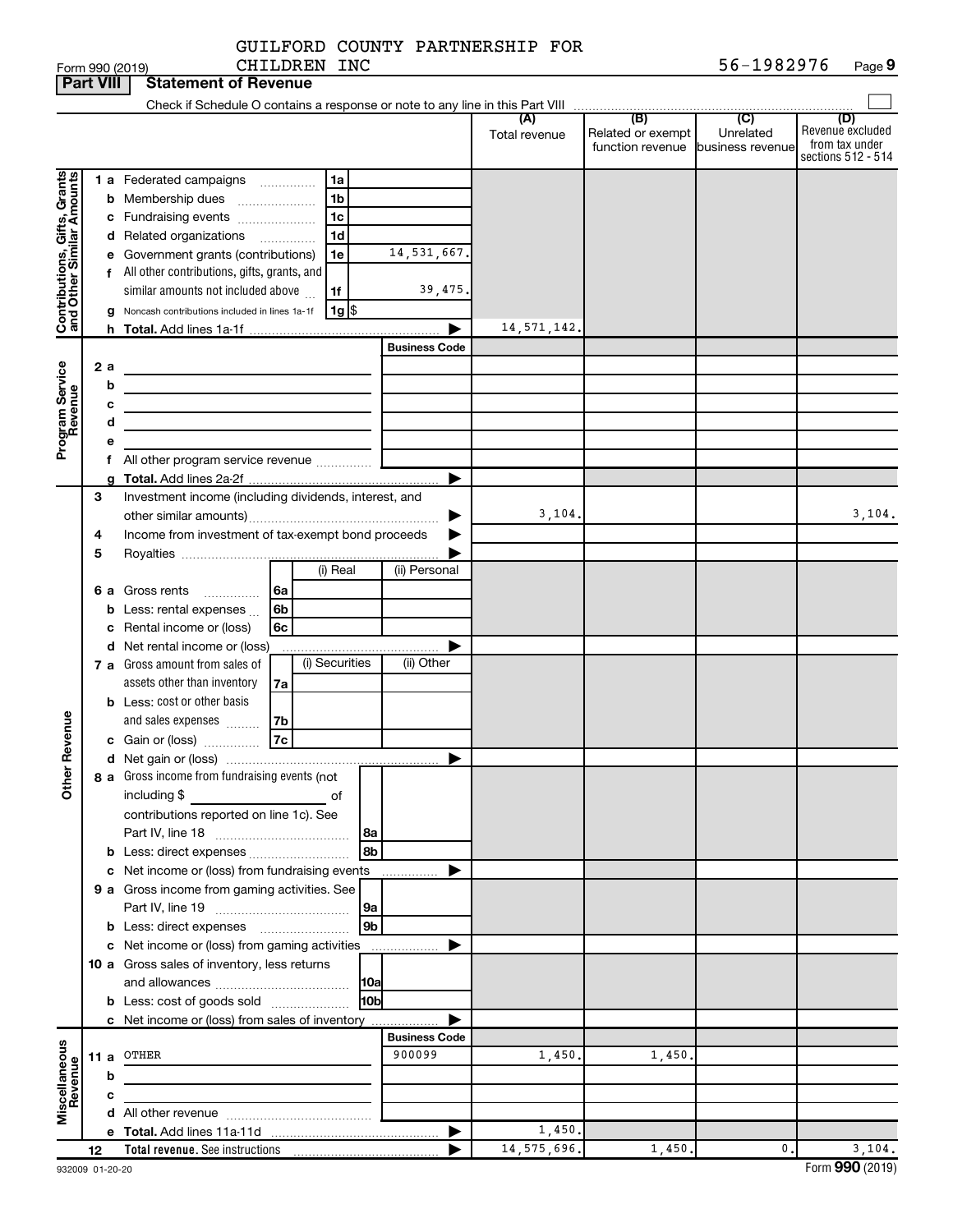#### Form 990 (2019) CHILDREN INC 5 6-1 9 8 2 9 7 6 <sub>Page</sub> **10 Part IX Statement of Functional Expenses** GUILFORD COUNTY PARTNERSHIP FOR CHILDREN INC

|  |  | Section 501(c)(3) and 501(c)(4) organizations must complete all columns. All other organizations must complete column (A). |
|--|--|----------------------------------------------------------------------------------------------------------------------------|
|  |  |                                                                                                                            |

|          | Check if Schedule O contains a response or note to any line in this Part IX                                    |                  |                                    |                                    |                                |  |  |
|----------|----------------------------------------------------------------------------------------------------------------|------------------|------------------------------------|------------------------------------|--------------------------------|--|--|
|          | Do not include amounts reported on lines 6b,<br>7b, 8b, 9b, and 10b of Part VIII.                              | Total expenses   | (B)<br>Program service<br>expenses | Management and<br>general expenses | (D)<br>Fundraising<br>expenses |  |  |
| 1.       | Grants and other assistance to domestic organizations                                                          |                  |                                    |                                    |                                |  |  |
|          | and domestic governments. See Part IV, line 21                                                                 | 13,494,145.      | 13,494,145.                        |                                    |                                |  |  |
| 2        | Grants and other assistance to domestic                                                                        |                  |                                    |                                    |                                |  |  |
|          | individuals. See Part IV, line 22                                                                              | 18,471.          | 18,471.                            |                                    |                                |  |  |
| 3        | Grants and other assistance to foreign                                                                         |                  |                                    |                                    |                                |  |  |
|          | organizations, foreign governments, and foreign                                                                |                  |                                    |                                    |                                |  |  |
|          | individuals. See Part IV, lines 15 and 16                                                                      |                  |                                    |                                    |                                |  |  |
| 4        | Benefits paid to or for members                                                                                |                  |                                    |                                    |                                |  |  |
| 5        | Compensation of current officers, directors,                                                                   |                  |                                    |                                    |                                |  |  |
|          | trustees, and key employees                                                                                    | 88,365.          | 8,836.                             | 79,529.                            |                                |  |  |
| 6        | Compensation not included above to disqualified                                                                |                  |                                    |                                    |                                |  |  |
|          | persons (as defined under section 4958(f)(1)) and                                                              |                  |                                    |                                    |                                |  |  |
|          | persons described in section 4958(c)(3)(B)                                                                     |                  |                                    |                                    |                                |  |  |
| 7        | Other salaries and wages                                                                                       | 602, 132.        | 407, 150.                          | 194,982.                           |                                |  |  |
| 8        | Pension plan accruals and contributions (include                                                               |                  |                                    |                                    |                                |  |  |
|          | section 401(k) and 403(b) employer contributions)                                                              | 48,335.          | 29,105.                            | 19,230.                            |                                |  |  |
| 9        |                                                                                                                | 119,877.         | 82,093.                            | 37,784.                            |                                |  |  |
| 10       |                                                                                                                | 51,646.          | 31,186.                            | 20,460.                            |                                |  |  |
| 11       | Fees for services (nonemployees):                                                                              |                  |                                    |                                    |                                |  |  |
| а        |                                                                                                                |                  |                                    |                                    |                                |  |  |
| b        |                                                                                                                |                  |                                    |                                    |                                |  |  |
| с        |                                                                                                                | 32,690.          | 10,817.                            | 21,873.                            |                                |  |  |
| d        |                                                                                                                |                  |                                    |                                    |                                |  |  |
|          | Professional fundraising services. See Part IV, line 17                                                        |                  |                                    |                                    |                                |  |  |
| f        | Investment management fees                                                                                     |                  |                                    |                                    |                                |  |  |
| g        | Other. (If line 11g amount exceeds 10% of line 25,                                                             |                  |                                    |                                    |                                |  |  |
|          | column (A) amount, list line 11g expenses on Sch O.)                                                           | 49,085.          | 20, 369.                           | 28,716.                            |                                |  |  |
| 12       |                                                                                                                | 378.             |                                    | 378.                               |                                |  |  |
| 13       |                                                                                                                | 9,483.           | 4,844.                             | 4,639.                             |                                |  |  |
| 14       |                                                                                                                | 11,637.          | 10,764.                            | 873.                               |                                |  |  |
| 15       |                                                                                                                |                  |                                    |                                    |                                |  |  |
| 16       |                                                                                                                | 110, 737.        | 52, 352.                           | 58,385.                            |                                |  |  |
| 17       |                                                                                                                | 6,861.           | 6, 282.                            | 579.                               |                                |  |  |
| 18       | Payments of travel or entertainment expenses                                                                   |                  |                                    |                                    |                                |  |  |
|          | for any federal, state, or local public officials                                                              |                  |                                    |                                    |                                |  |  |
| 19       | Conferences, conventions, and meetings                                                                         | 29,802.          | 26,887.                            | 2,915.                             |                                |  |  |
| 20       | Interest                                                                                                       |                  |                                    |                                    |                                |  |  |
| 21       |                                                                                                                |                  |                                    |                                    |                                |  |  |
| 22       | Depreciation, depletion, and amortization                                                                      |                  |                                    |                                    |                                |  |  |
| 23       | Insurance                                                                                                      | 7,588.           |                                    | 7,588.                             |                                |  |  |
| 24       | Other expenses. Itemize expenses not covered<br>above (List miscellaneous expenses on line 24e. If             |                  |                                    |                                    |                                |  |  |
|          | line 24e amount exceeds 10% of line 25, column (A)                                                             |                  |                                    |                                    |                                |  |  |
|          | amount, list line 24e expenses on Schedule O.)                                                                 |                  |                                    |                                    |                                |  |  |
| a        | SALES TAX                                                                                                      | 10,934.          |                                    | 10,934.                            |                                |  |  |
|          | COMPUTER EQUIPMENT/PRIN<br>MAINTENANCE<br>REPAIRS /                                                            | 8,599.<br>7,111. | 3,171.<br>3,273.                   | 5,428.<br>3,838.                   |                                |  |  |
|          | <b>REFUND OF</b><br>PRIOR YEAR GR                                                                              | 3,375.           | 3,375.                             |                                    |                                |  |  |
| d        |                                                                                                                | 13,971.          | 4,470.                             | 9,501.                             |                                |  |  |
| е        | All other expenses                                                                                             | 14,725,222.      | 14, 217, 590.                      | 507,632.                           | $\overline{0}$ .               |  |  |
| 25<br>26 | Total functional expenses. Add lines 1 through 24e                                                             |                  |                                    |                                    |                                |  |  |
|          | Joint costs. Complete this line only if the organization<br>reported in column (B) joint costs from a combined |                  |                                    |                                    |                                |  |  |
|          | educational campaign and fundraising solicitation.                                                             |                  |                                    |                                    |                                |  |  |
|          | Check here $\blacktriangleright$<br>if following SOP 98-2 (ASC 958-720)                                        |                  |                                    |                                    |                                |  |  |
|          |                                                                                                                |                  |                                    |                                    |                                |  |  |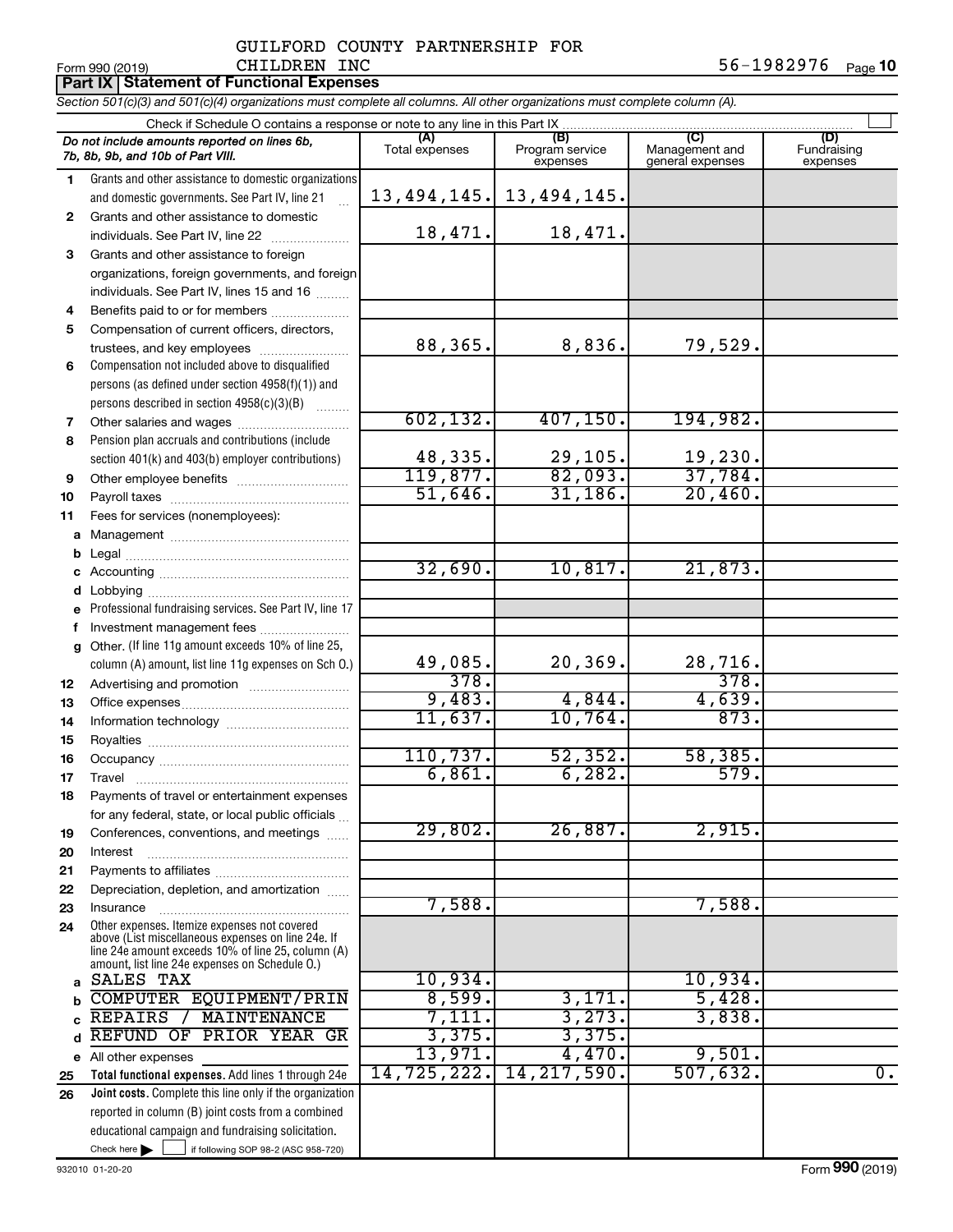|                                                                        | GUILFORD COUNTY PARTNERSHIP FOR |  |
|------------------------------------------------------------------------|---------------------------------|--|
| $\alpha$ <i>i</i> $\tau$ $\tau$ $\tau$ $\alpha$ $\tau$ $\alpha$ $\tau$ |                                 |  |

|        |        | CHILDREN INC<br>Form 990 (2019)                                            |  |                          |                 | 56-1982976 Page 11 |
|--------|--------|----------------------------------------------------------------------------|--|--------------------------|-----------------|--------------------|
|        | Part X | <b>Balance Sheet</b>                                                       |  |                          |                 |                    |
|        |        |                                                                            |  |                          |                 |                    |
|        |        |                                                                            |  | (A)<br>Beginning of year |                 | (B)<br>End of year |
|        | 1.     | Cash - non-interest-bearing                                                |  | 563,380.                 | $\mathbf{1}$    | 393, 289.          |
|        | 2      |                                                                            |  | 611,721.                 | $\overline{2}$  | 614,572.           |
|        | з      |                                                                            |  |                          | 3               |                    |
|        | 4      |                                                                            |  | 18,305.                  | $\overline{4}$  | 32,385.            |
|        | 5      | Loans and other receivables from any current or former officer, director,  |  |                          |                 |                    |
|        |        | trustee, key employee, creator or founder, substantial contributor, or 35% |  |                          |                 |                    |
|        |        |                                                                            |  | 5                        |                 |                    |
|        | 6      | Loans and other receivables from other disqualified persons (as defined    |  |                          |                 |                    |
|        |        | under section 4958(f)(1)), and persons described in section 4958(c)(3)(B)  |  |                          | 6               |                    |
|        | 7      |                                                                            |  |                          | $\overline{7}$  |                    |
| Assets | 8      |                                                                            |  |                          | 8               |                    |
|        | 9      | Prepaid expenses and deferred charges                                      |  |                          | 9               |                    |
|        | 10a    | Land, buildings, and equipment: cost or other                              |  |                          |                 |                    |
|        |        | basis. Complete Part VI of Schedule D  10a                                 |  |                          |                 |                    |
|        | b      |                                                                            |  |                          | 10 <sub>c</sub> |                    |
|        | 11     |                                                                            |  | 11                       |                 |                    |
|        | 12     |                                                                            |  |                          | 12              |                    |
|        | 13     |                                                                            |  |                          | 13              |                    |
|        | 14     | Intangible assets                                                          |  |                          | 14              |                    |

|    |                                                                                            |              | . . |            |
|----|--------------------------------------------------------------------------------------------|--------------|-----|------------|
| 12 |                                                                                            |              | 12  |            |
| 13 |                                                                                            |              | 13  |            |
| 14 |                                                                                            |              | 14  |            |
| 15 |                                                                                            |              | 15  |            |
| 16 |                                                                                            | 1,193,406.   | 16  | 1,040,246. |
| 17 |                                                                                            | 77,446.      | 17  | 73,812.    |
| 18 |                                                                                            |              | 18  |            |
| 19 |                                                                                            |              | 19  |            |
| 20 |                                                                                            |              | 20  |            |
| 21 | Escrow or custodial account liability. Complete Part IV of Schedule D                      |              | 21  |            |
| 22 | Loans and other payables to any current or former officer, director,                       |              |     |            |
|    | trustee, key employee, creator or founder, substantial contributor, or 35%                 |              |     |            |
|    | controlled entity or family member of any of these persons                                 |              | 22  |            |
| 23 | Secured mortgages and notes payable to unrelated third parties                             |              | 23  |            |
| 24 | Unsecured notes and loans payable to unrelated third parties                               |              | 24  |            |
| 25 | Other liabilities (including federal income tax, payables to related third                 |              |     |            |
|    | parties, and other liabilities not included on lines 17-24). Complete Part X               |              |     |            |
|    | of Schedule D                                                                              |              | 25  |            |
| 26 |                                                                                            | 77,446.      | 26  | 73,812.    |
|    | Organizations that follow FASB ASC 958, check here $\blacktriangleright \lfloor X \rfloor$ |              |     |            |
|    | and complete lines 27, 28, 32, and 33.                                                     |              |     |            |
| 27 |                                                                                            | 1,025,816.   | 27  | 904,929.   |
| 28 |                                                                                            | 90, 144.     | 28  | 61,505.    |
|    | Organizations that do not follow FASB ASC 958, check here $\blacktriangleright$            |              |     |            |
|    | and complete lines 29 through 33.                                                          |              |     |            |
| 29 |                                                                                            |              | 29  |            |
| 30 | Paid-in or capital surplus, or land, building, or equipment fund                           |              | 30  |            |
| 31 | Retained earnings, endowment, accumulated income, or other funds                           |              | 31  |            |
| 32 |                                                                                            | 1, 115, 960. | 32  | 966, 434.  |
| 33 |                                                                                            | 1, 193, 406. | 33  | 1,040,246. |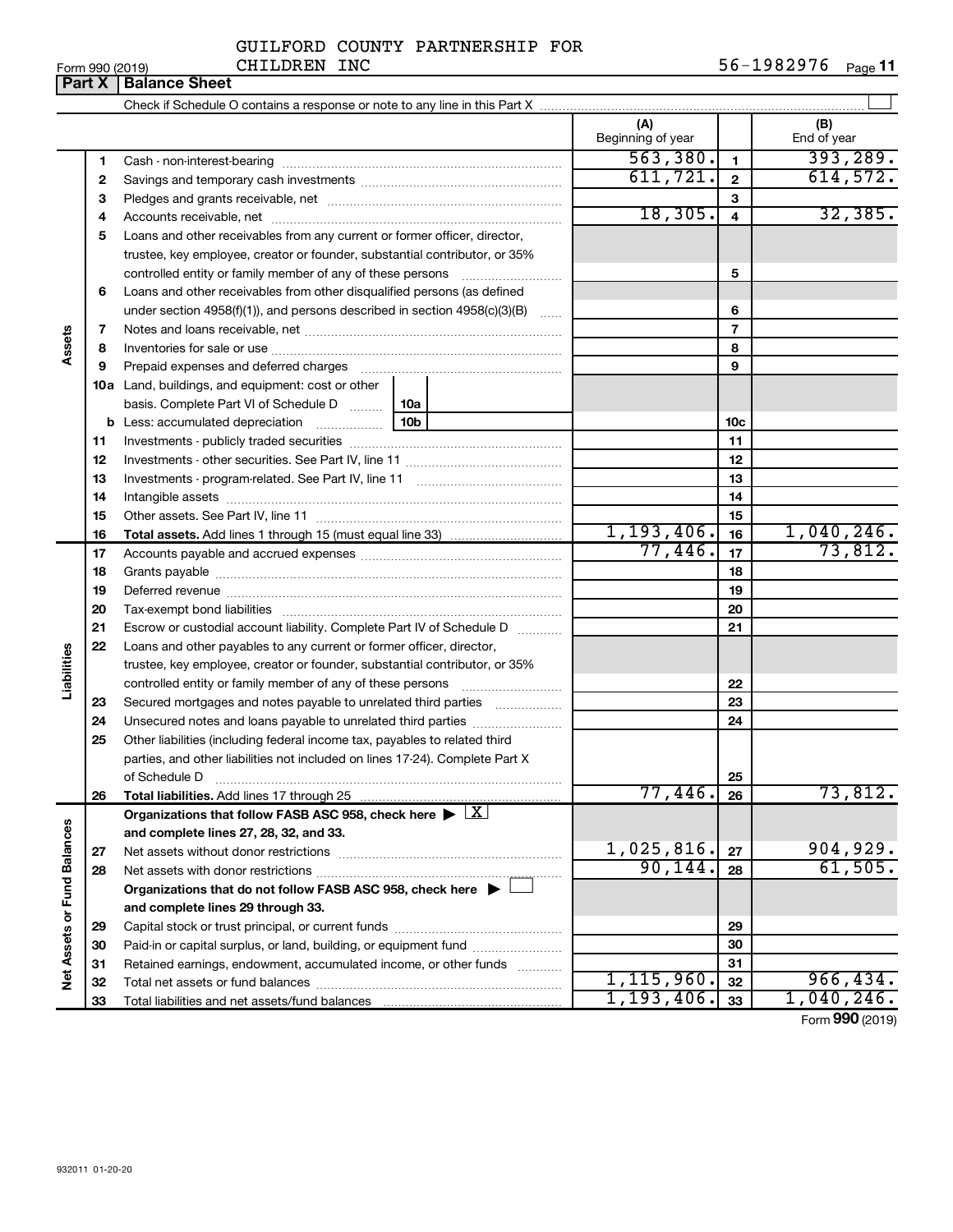|              | GUILFORD COUNTY PARTNERSHIP FOR |  |
|--------------|---------------------------------|--|
| CHTLDREN TNC |                                 |  |

|    | Form 990 (2019)<br>CHILDREN INC                                                                                                      |                         | $50 - 1982970$ |     | Page 12              |
|----|--------------------------------------------------------------------------------------------------------------------------------------|-------------------------|----------------|-----|----------------------|
|    | Part XI   Reconciliation of Net Assets                                                                                               |                         |                |     |                      |
|    |                                                                                                                                      |                         |                |     |                      |
|    |                                                                                                                                      |                         |                |     |                      |
| 1  |                                                                                                                                      | $\mathbf{1}$            | 14,575,696.    |     |                      |
| 2  |                                                                                                                                      | $\overline{2}$          | 14,725,222.    |     |                      |
| з  | Revenue less expenses. Subtract line 2 from line 1                                                                                   | $\mathbf{3}$            | $-149,526.$    |     |                      |
| 4  |                                                                                                                                      | $\overline{\mathbf{4}}$ | 1, 115, 960.   |     |                      |
| 5  |                                                                                                                                      | 5                       |                |     |                      |
| 6  | Donated services and use of facilities [[111] matter contracts and all the services and use of facilities [[11                       | 6                       |                |     |                      |
| 7  | Investment expenses www.communication.com/www.communication.com/www.communication.com/www.com                                        | $\overline{7}$          |                |     |                      |
| 8  |                                                                                                                                      | 8                       |                |     |                      |
| 9  | Other changes in net assets or fund balances (explain on Schedule O)                                                                 | $\mathbf{Q}$            |                |     | $\overline{0}$ .     |
| 10 | Net assets or fund balances at end of year. Combine lines 3 through 9 (must equal Part X, line 32,                                   |                         |                |     |                      |
|    |                                                                                                                                      | 10                      |                |     | 966,434.             |
|    | Part XII Financial Statements and Reporting                                                                                          |                         |                |     |                      |
|    |                                                                                                                                      |                         |                |     | $\boxed{\mathbf{X}}$ |
|    |                                                                                                                                      |                         |                | Yes | No                   |
| 1  | Accounting method used to prepare the Form 990: $\Box$ Cash $\Box$ Accrual $\Box X$ Other MODIFIED CASH                              |                         |                |     |                      |
|    | If the organization changed its method of accounting from a prior year or checked "Other," explain in Schedule O.                    |                         |                |     |                      |
|    |                                                                                                                                      |                         | 2a             |     | x                    |
|    | If "Yes," check a box below to indicate whether the financial statements for the year were compiled or reviewed on a                 |                         |                |     |                      |
|    | separate basis, consolidated basis, or both:                                                                                         |                         |                |     |                      |
|    | Separate basis<br>Consolidated basis<br>Both consolidated and separate basis                                                         |                         |                |     |                      |
|    |                                                                                                                                      |                         | 2 <sub>b</sub> | х   |                      |
|    | If "Yes," check a box below to indicate whether the financial statements for the year were audited on a separate basis,              |                         |                |     |                      |
|    | consolidated basis, or both:                                                                                                         |                         |                |     |                      |
|    | $\boxed{\textbf{X}}$ Consolidated basis<br>Both consolidated and separate basis<br>Separate basis                                    |                         |                |     |                      |
|    | c If "Yes" to line 2a or 2b, does the organization have a committee that assumes responsibility for oversight of the audit,          |                         |                |     |                      |
|    |                                                                                                                                      |                         | 2c             | х   |                      |
|    | If the organization changed either its oversight process or selection process during the tax year, explain on Schedule O.            |                         |                |     |                      |
|    | 3a As a result of a federal award, was the organization required to undergo an audit or audits as set forth in the Single Audit      |                         |                |     |                      |
|    |                                                                                                                                      |                         | За             |     | x                    |
|    | <b>b</b> If "Yes," did the organization undergo the required audit or audits? If the organization did not undergo the required audit |                         |                |     |                      |
|    |                                                                                                                                      |                         | 3 <sub>b</sub> |     |                      |

Form (2019) **990**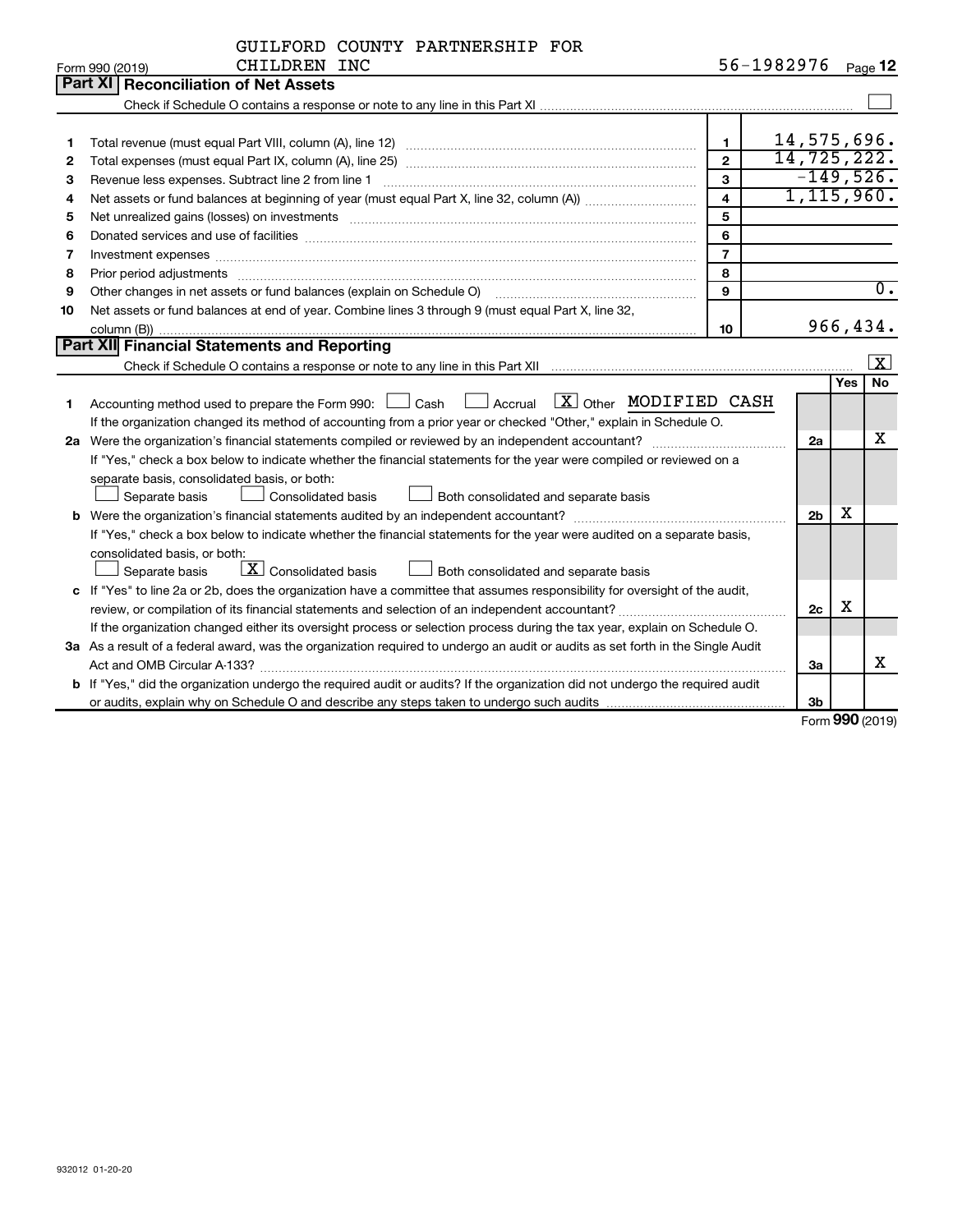| <b>SCHEDULE A</b><br>(Form 990 or 990-EZ)<br>Department of the Treasury<br>Internal Revenue Service |                         |                                               |                                               |              |          | <b>Public Charity Status and Public Support</b><br>Complete if the organization is a section 501(c)(3) organization or a section<br>4947(a)(1) nonexempt charitable trust.<br>Attach to Form 990 or Form 990-EZ.     |     |                                                                |                            |  | OMB No. 1545-0047<br><b>Open to Public</b>                                                                                                    |
|-----------------------------------------------------------------------------------------------------|-------------------------|-----------------------------------------------|-----------------------------------------------|--------------|----------|----------------------------------------------------------------------------------------------------------------------------------------------------------------------------------------------------------------------|-----|----------------------------------------------------------------|----------------------------|--|-----------------------------------------------------------------------------------------------------------------------------------------------|
|                                                                                                     |                         |                                               |                                               |              |          | Go to www.irs.gov/Form990 for instructions and the latest information.                                                                                                                                               |     |                                                                |                            |  | Inspection                                                                                                                                    |
|                                                                                                     |                         | Name of the organization                      |                                               | CHILDREN INC |          | GUILFORD COUNTY PARTNERSHIP FOR                                                                                                                                                                                      |     |                                                                |                            |  | <b>Employer identification number</b><br>56-1982976                                                                                           |
|                                                                                                     | Part I                  |                                               |                                               |              |          | Reason for Public Charity Status (All organizations must complete this part.) See instructions.                                                                                                                      |     |                                                                |                            |  |                                                                                                                                               |
|                                                                                                     |                         |                                               |                                               |              |          | The organization is not a private foundation because it is: (For lines 1 through 12, check only one box.)                                                                                                            |     |                                                                |                            |  |                                                                                                                                               |
| 1                                                                                                   |                         |                                               |                                               |              |          | A church, convention of churches, or association of churches described in section 170(b)(1)(A)(i).                                                                                                                   |     |                                                                |                            |  |                                                                                                                                               |
| 2                                                                                                   |                         |                                               |                                               |              |          | A school described in section 170(b)(1)(A)(ii). (Attach Schedule E (Form 990 or 990-EZ).)                                                                                                                            |     |                                                                |                            |  |                                                                                                                                               |
| 3                                                                                                   |                         |                                               |                                               |              |          | A hospital or a cooperative hospital service organization described in section 170(b)(1)(A)(iii).                                                                                                                    |     |                                                                |                            |  |                                                                                                                                               |
| 4                                                                                                   |                         |                                               |                                               |              |          | A medical research organization operated in conjunction with a hospital described in section 170(b)(1)(A)(iii). Enter the hospital's name,                                                                           |     |                                                                |                            |  |                                                                                                                                               |
|                                                                                                     |                         | city, and state:                              |                                               |              |          |                                                                                                                                                                                                                      |     |                                                                |                            |  |                                                                                                                                               |
| 5                                                                                                   |                         |                                               |                                               |              |          | An organization operated for the benefit of a college or university owned or operated by a governmental unit described in                                                                                            |     |                                                                |                            |  |                                                                                                                                               |
|                                                                                                     |                         |                                               | section 170(b)(1)(A)(iv). (Complete Part II.) |              |          |                                                                                                                                                                                                                      |     |                                                                |                            |  |                                                                                                                                               |
| 6                                                                                                   |                         |                                               |                                               |              |          | A federal, state, or local government or governmental unit described in section 170(b)(1)(A)(v).                                                                                                                     |     |                                                                |                            |  |                                                                                                                                               |
| 7                                                                                                   | $\overline{\mathbf{X}}$ |                                               |                                               |              |          | An organization that normally receives a substantial part of its support from a governmental unit or from the general public described in                                                                            |     |                                                                |                            |  |                                                                                                                                               |
|                                                                                                     |                         |                                               | section 170(b)(1)(A)(vi). (Complete Part II.) |              |          |                                                                                                                                                                                                                      |     |                                                                |                            |  |                                                                                                                                               |
| 8                                                                                                   |                         |                                               |                                               |              |          | A community trust described in section 170(b)(1)(A)(vi). (Complete Part II.)                                                                                                                                         |     |                                                                |                            |  |                                                                                                                                               |
| 9                                                                                                   |                         |                                               |                                               |              |          | An agricultural research organization described in section 170(b)(1)(A)(ix) operated in conjunction with a land-grant college                                                                                        |     |                                                                |                            |  |                                                                                                                                               |
|                                                                                                     |                         |                                               |                                               |              |          | or university or a non-land-grant college of agriculture (see instructions). Enter the name, city, and state of the college or                                                                                       |     |                                                                |                            |  |                                                                                                                                               |
| 10                                                                                                  |                         | university:                                   |                                               |              |          |                                                                                                                                                                                                                      |     |                                                                |                            |  |                                                                                                                                               |
|                                                                                                     |                         |                                               |                                               |              |          | An organization that normally receives: (1) more than 33 1/3% of its support from contributions, membership fees, and gross receipts from                                                                            |     |                                                                |                            |  | activities related to its exempt functions - subject to certain exceptions, and (2) no more than 33 1/3% of its support from gross investment |
|                                                                                                     |                         |                                               |                                               |              |          | income and unrelated business taxable income (less section 511 tax) from businesses acquired by the organization after June 30, 1975.                                                                                |     |                                                                |                            |  |                                                                                                                                               |
|                                                                                                     |                         |                                               | See section 509(a)(2). (Complete Part III.)   |              |          |                                                                                                                                                                                                                      |     |                                                                |                            |  |                                                                                                                                               |
| 11                                                                                                  |                         |                                               |                                               |              |          | An organization organized and operated exclusively to test for public safety. See section 509(a)(4).                                                                                                                 |     |                                                                |                            |  |                                                                                                                                               |
| 12                                                                                                  |                         |                                               |                                               |              |          | An organization organized and operated exclusively for the benefit of, to perform the functions of, or to carry out the purposes of one or                                                                           |     |                                                                |                            |  |                                                                                                                                               |
|                                                                                                     |                         |                                               |                                               |              |          | more publicly supported organizations described in section 509(a)(1) or section 509(a)(2). See section 509(a)(3). Check the box in                                                                                   |     |                                                                |                            |  |                                                                                                                                               |
|                                                                                                     |                         |                                               |                                               |              |          | lines 12a through 12d that describes the type of supporting organization and complete lines 12e, 12f, and 12g.                                                                                                       |     |                                                                |                            |  |                                                                                                                                               |
| a                                                                                                   |                         |                                               |                                               |              |          | Type I. A supporting organization operated, supervised, or controlled by its supported organization(s), typically by giving                                                                                          |     |                                                                |                            |  |                                                                                                                                               |
|                                                                                                     |                         |                                               |                                               |              |          | the supported organization(s) the power to regularly appoint or elect a majority of the directors or trustees of the supporting                                                                                      |     |                                                                |                            |  |                                                                                                                                               |
|                                                                                                     |                         |                                               |                                               |              |          | organization. You must complete Part IV, Sections A and B.                                                                                                                                                           |     |                                                                |                            |  |                                                                                                                                               |
| b                                                                                                   |                         |                                               |                                               |              |          | Type II. A supporting organization supervised or controlled in connection with its supported organization(s), by having                                                                                              |     |                                                                |                            |  |                                                                                                                                               |
|                                                                                                     |                         |                                               |                                               |              |          | control or management of the supporting organization vested in the same persons that control or manage the supported                                                                                                 |     |                                                                |                            |  |                                                                                                                                               |
|                                                                                                     |                         |                                               |                                               |              |          | organization(s). You must complete Part IV, Sections A and C.                                                                                                                                                        |     |                                                                |                            |  |                                                                                                                                               |
| c                                                                                                   |                         |                                               |                                               |              |          | Type III functionally integrated. A supporting organization operated in connection with, and functionally integrated with,                                                                                           |     |                                                                |                            |  |                                                                                                                                               |
|                                                                                                     |                         |                                               |                                               |              |          | its supported organization(s) (see instructions). You must complete Part IV, Sections A, D, and E.                                                                                                                   |     |                                                                |                            |  |                                                                                                                                               |
| d                                                                                                   |                         |                                               |                                               |              |          | Type III non-functionally integrated. A supporting organization operated in connection with its supported organization(s)                                                                                            |     |                                                                |                            |  |                                                                                                                                               |
|                                                                                                     |                         |                                               |                                               |              |          | that is not functionally integrated. The organization generally must satisfy a distribution requirement and an attentiveness                                                                                         |     |                                                                |                            |  |                                                                                                                                               |
|                                                                                                     |                         |                                               |                                               |              |          | requirement (see instructions). You must complete Part IV, Sections A and D, and Part V.                                                                                                                             |     |                                                                |                            |  |                                                                                                                                               |
| e                                                                                                   |                         |                                               |                                               |              |          | Check this box if the organization received a written determination from the IRS that it is a Type I, Type II, Type III<br>functionally integrated, or Type III non-functionally integrated supporting organization. |     |                                                                |                            |  |                                                                                                                                               |
|                                                                                                     |                         | f Enter the number of supported organizations |                                               |              |          |                                                                                                                                                                                                                      |     |                                                                |                            |  |                                                                                                                                               |
|                                                                                                     |                         |                                               |                                               |              |          | g Provide the following information about the supported organization(s).                                                                                                                                             |     |                                                                |                            |  |                                                                                                                                               |
|                                                                                                     |                         | (i) Name of supported                         |                                               |              | (ii) EIN | (iii) Type of organization                                                                                                                                                                                           |     | (iv) Is the organization listed<br>in your governing document? | (v) Amount of monetary     |  | (vi) Amount of other                                                                                                                          |
|                                                                                                     |                         | organization                                  |                                               |              |          | (described on lines 1-10<br>above (see instructions))                                                                                                                                                                | Yes | No                                                             | support (see instructions) |  | support (see instructions)                                                                                                                    |
|                                                                                                     |                         |                                               |                                               |              |          |                                                                                                                                                                                                                      |     |                                                                |                            |  |                                                                                                                                               |
|                                                                                                     |                         |                                               |                                               |              |          |                                                                                                                                                                                                                      |     |                                                                |                            |  |                                                                                                                                               |
|                                                                                                     |                         |                                               |                                               |              |          |                                                                                                                                                                                                                      |     |                                                                |                            |  |                                                                                                                                               |
|                                                                                                     |                         |                                               |                                               |              |          |                                                                                                                                                                                                                      |     |                                                                |                            |  |                                                                                                                                               |
|                                                                                                     |                         |                                               |                                               |              |          |                                                                                                                                                                                                                      |     |                                                                |                            |  |                                                                                                                                               |
|                                                                                                     |                         |                                               |                                               |              |          |                                                                                                                                                                                                                      |     |                                                                |                            |  |                                                                                                                                               |
|                                                                                                     |                         |                                               |                                               |              |          |                                                                                                                                                                                                                      |     |                                                                |                            |  |                                                                                                                                               |
| Total                                                                                               |                         |                                               |                                               |              |          |                                                                                                                                                                                                                      |     |                                                                |                            |  |                                                                                                                                               |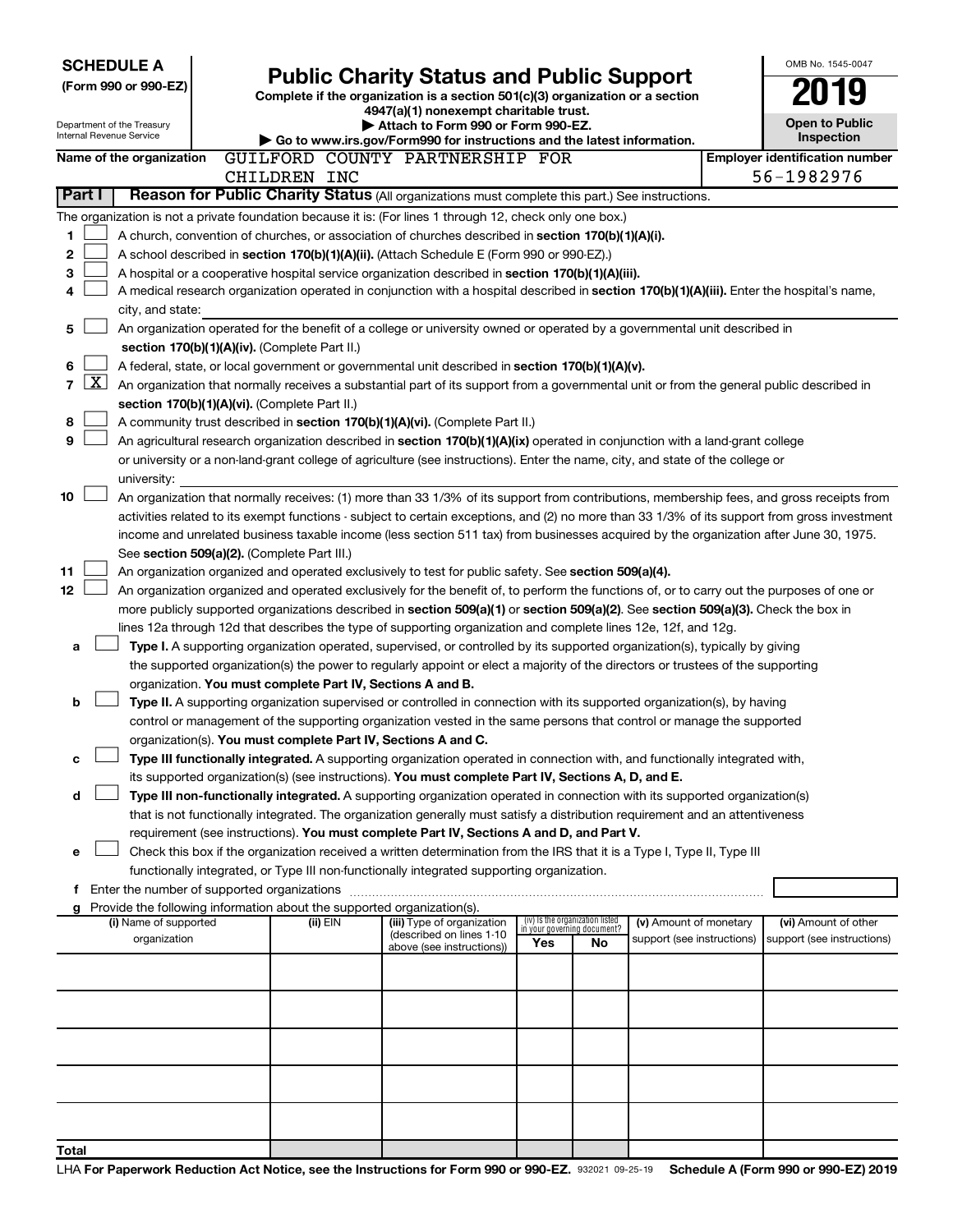#### Schedule A (Form 990 or 990-EZ) 2019 CHILDREN INC  $56-1982976$  Page

56-1982976 Page 2

(Complete only if you checked the box on line 5, 7, or 8 of Part I or if the organization failed to qualify under Part III. If the organization fails to qualify under the tests listed below, please complete Part III.) **Part II Support Schedule for Organizations Described in Sections 170(b)(1)(A)(iv) and 170(b)(1)(A)(vi)**

| <b>Section A. Public Support</b> |                                                                                                                                                                                                                                |                                                                    |          |            |            |          |                                    |
|----------------------------------|--------------------------------------------------------------------------------------------------------------------------------------------------------------------------------------------------------------------------------|--------------------------------------------------------------------|----------|------------|------------|----------|------------------------------------|
|                                  | Calendar year (or fiscal year beginning in)                                                                                                                                                                                    | (a) 2015                                                           | (b) 2016 | $(c)$ 2017 | $(d)$ 2018 | (e) 2019 | (f) Total                          |
|                                  | 1 Gifts, grants, contributions, and                                                                                                                                                                                            |                                                                    |          |            |            |          |                                    |
|                                  | membership fees received. (Do not                                                                                                                                                                                              |                                                                    |          |            |            |          |                                    |
|                                  | include any "unusual grants.")                                                                                                                                                                                                 | 13423830.13307959.14084969.14135299.14571142.69523199.             |          |            |            |          |                                    |
|                                  | 2 Tax revenues levied for the organ-                                                                                                                                                                                           |                                                                    |          |            |            |          |                                    |
|                                  | ization's benefit and either paid to                                                                                                                                                                                           |                                                                    |          |            |            |          |                                    |
|                                  | or expended on its behalf                                                                                                                                                                                                      |                                                                    |          |            |            |          |                                    |
|                                  | 3 The value of services or facilities                                                                                                                                                                                          |                                                                    |          |            |            |          |                                    |
|                                  | furnished by a governmental unit to                                                                                                                                                                                            |                                                                    |          |            |            |          |                                    |
|                                  | the organization without charge                                                                                                                                                                                                |                                                                    |          |            |            |          |                                    |
|                                  | 4 Total. Add lines 1 through 3                                                                                                                                                                                                 | 13423830.13307959.14084969.14135299.14571142.69523199.             |          |            |            |          |                                    |
|                                  | 5 The portion of total contributions                                                                                                                                                                                           |                                                                    |          |            |            |          |                                    |
|                                  | by each person (other than a                                                                                                                                                                                                   |                                                                    |          |            |            |          |                                    |
|                                  | governmental unit or publicly                                                                                                                                                                                                  |                                                                    |          |            |            |          |                                    |
|                                  | supported organization) included                                                                                                                                                                                               |                                                                    |          |            |            |          |                                    |
|                                  | on line 1 that exceeds 2% of the                                                                                                                                                                                               |                                                                    |          |            |            |          |                                    |
|                                  | amount shown on line 11,                                                                                                                                                                                                       |                                                                    |          |            |            |          |                                    |
|                                  | column (f)                                                                                                                                                                                                                     |                                                                    |          |            |            |          |                                    |
|                                  |                                                                                                                                                                                                                                |                                                                    |          |            |            |          | 69523199.                          |
|                                  | 6 Public support. Subtract line 5 from line 4.<br><b>Section B. Total Support</b>                                                                                                                                              |                                                                    |          |            |            |          |                                    |
|                                  | Calendar year (or fiscal year beginning in)                                                                                                                                                                                    |                                                                    |          |            |            |          |                                    |
|                                  |                                                                                                                                                                                                                                | (a) 2015<br>13423830.13307959.14084969.14135299.14571142.69523199. | (b) 2016 | $(c)$ 2017 | $(d)$ 2018 | (e) 2019 | (f) Total                          |
|                                  | <b>7</b> Amounts from line 4                                                                                                                                                                                                   |                                                                    |          |            |            |          |                                    |
|                                  | 8 Gross income from interest,                                                                                                                                                                                                  |                                                                    |          |            |            |          |                                    |
|                                  | dividends, payments received on                                                                                                                                                                                                |                                                                    |          |            |            |          |                                    |
|                                  | securities loans, rents, royalties,                                                                                                                                                                                            | 312.                                                               | 248.     | 308.       | 137.       |          |                                    |
|                                  | and income from similar sources                                                                                                                                                                                                |                                                                    |          |            |            | 3,104.   | 4,109.                             |
|                                  | <b>9</b> Net income from unrelated business                                                                                                                                                                                    |                                                                    |          |            |            |          |                                    |
|                                  | activities, whether or not the                                                                                                                                                                                                 |                                                                    |          |            |            |          |                                    |
|                                  | business is regularly carried on                                                                                                                                                                                               |                                                                    |          |            |            |          |                                    |
|                                  | 10 Other income. Do not include gain                                                                                                                                                                                           |                                                                    |          |            |            |          |                                    |
|                                  | or loss from the sale of capital                                                                                                                                                                                               |                                                                    |          |            |            |          |                                    |
|                                  | assets (Explain in Part VI.)                                                                                                                                                                                                   | 1,322.                                                             | 5,700.   | 989.       | 3,054.     | 1,450.   | 12,515.                            |
|                                  | 11 Total support. Add lines 7 through 10                                                                                                                                                                                       |                                                                    |          |            |            |          | 69539823.                          |
|                                  | <b>12</b> Gross receipts from related activities, etc. (see instructions)                                                                                                                                                      |                                                                    |          |            |            | 12       |                                    |
|                                  | 13 First five years. If the Form 990 is for the organization's first, second, third, fourth, or fifth tax year as a section 501(c)(3)                                                                                          |                                                                    |          |            |            |          |                                    |
|                                  | organization, check this box and stop here                                                                                                                                                                                     |                                                                    |          |            |            |          |                                    |
|                                  | <b>Section C. Computation of Public Support Percentage</b>                                                                                                                                                                     |                                                                    |          |            |            |          |                                    |
|                                  |                                                                                                                                                                                                                                |                                                                    |          |            |            | 14       | 99.98<br>%                         |
|                                  |                                                                                                                                                                                                                                |                                                                    |          |            |            | 15       | 99.97<br>%                         |
|                                  | 16a 33 1/3% support test - 2019. If the organization did not check the box on line 13, and line 14 is 33 1/3% or more, check this box and                                                                                      |                                                                    |          |            |            |          |                                    |
|                                  | stop here. The organization qualifies as a publicly supported organization manufactured content and the organization manufactured or an analyzing the stress of the stress of the stress of the stress of the stress of the st |                                                                    |          |            |            |          | $\blacktriangleright$ $\mathbf{X}$ |
|                                  | b 33 1/3% support test - 2018. If the organization did not check a box on line 13 or 16a, and line 15 is 33 1/3% or more, check this box                                                                                       |                                                                    |          |            |            |          |                                    |
|                                  |                                                                                                                                                                                                                                |                                                                    |          |            |            |          |                                    |
|                                  | 17a 10% -facts-and-circumstances test - 2019. If the organization did not check a box on line 13, 16a, or 16b, and line 14 is 10% or more,                                                                                     |                                                                    |          |            |            |          |                                    |
|                                  | and if the organization meets the "facts-and-circumstances" test, check this box and stop here. Explain in Part VI how the organization                                                                                        |                                                                    |          |            |            |          |                                    |
|                                  |                                                                                                                                                                                                                                |                                                                    |          |            |            |          |                                    |
|                                  | <b>b 10%</b> -facts-and-circumstances test - 2018. If the organization did not check a box on line 13, 16a, 16b, or 17a, and line 15 is 10% or                                                                                 |                                                                    |          |            |            |          |                                    |
|                                  | more, and if the organization meets the "facts-and-circumstances" test, check this box and stop here. Explain in Part VI how the                                                                                               |                                                                    |          |            |            |          |                                    |
|                                  | organization meets the "facts-and-circumstances" test. The organization qualifies as a publicly supported organization                                                                                                         |                                                                    |          |            |            |          |                                    |
|                                  | 18 Private foundation. If the organization did not check a box on line 13, 16a, 16b, 17a, or 17b, check this box and see instructions                                                                                          |                                                                    |          |            |            |          |                                    |
|                                  |                                                                                                                                                                                                                                |                                                                    |          |            |            |          |                                    |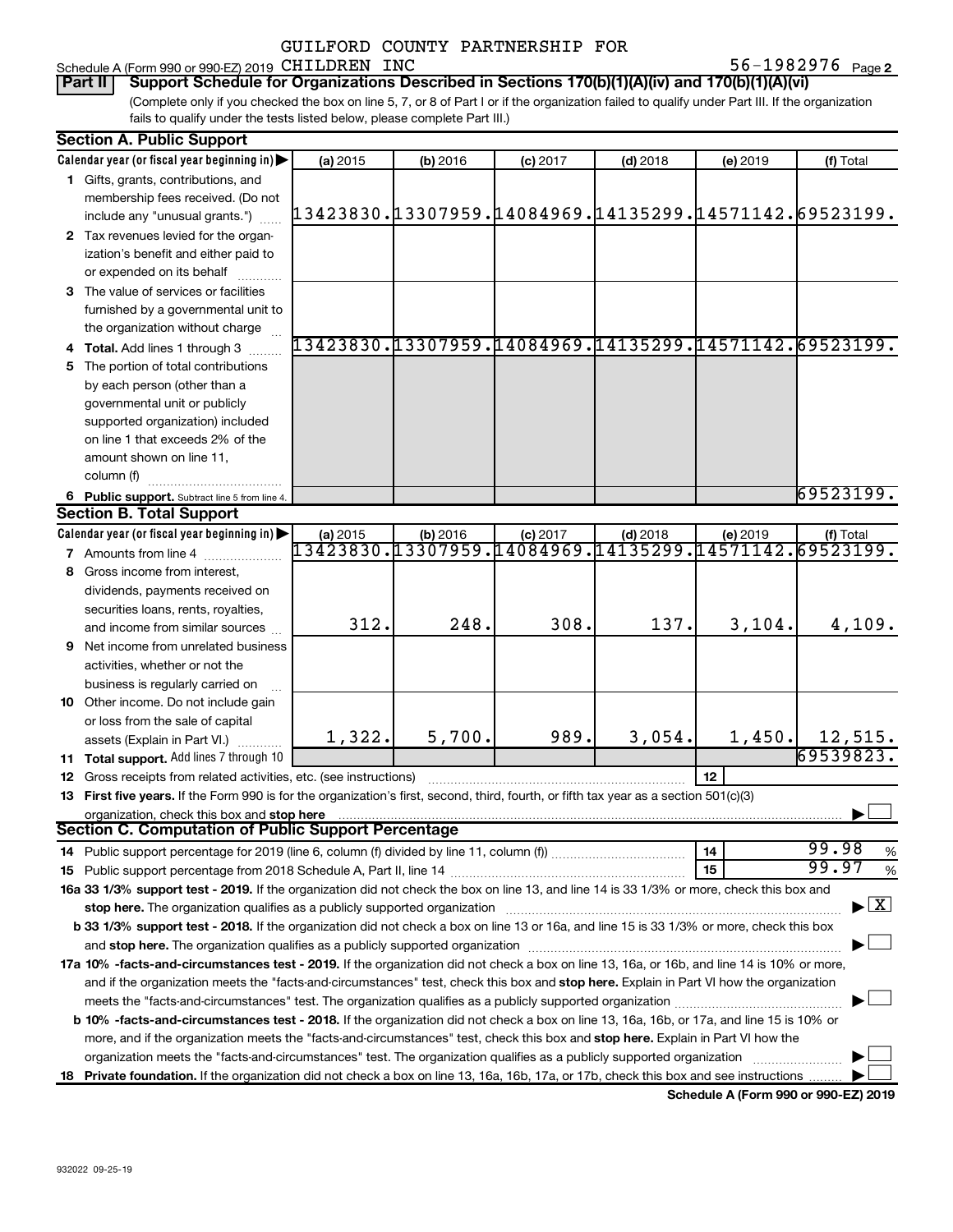#### Schedule A (Form 990 or 990-EZ) 2019 CHILDREN INC  $56-1982976$  Page

#### **Part III Support Schedule for Organizations Described in Section 509(a)(2)**

(Complete only if you checked the box on line 10 of Part I or if the organization failed to qualify under Part II. If the organization fails to qualify under the tests listed below, please complete Part II.)

| <b>Section A. Public Support</b>                                                                                                                                                                                                                                                                                                     |          |          |          |            |          |           |
|--------------------------------------------------------------------------------------------------------------------------------------------------------------------------------------------------------------------------------------------------------------------------------------------------------------------------------------|----------|----------|----------|------------|----------|-----------|
| Calendar year (or fiscal year beginning in)                                                                                                                                                                                                                                                                                          | (a) 2015 | (b) 2016 | (c) 2017 | $(d)$ 2018 | (e) 2019 | (f) Total |
| 1 Gifts, grants, contributions, and                                                                                                                                                                                                                                                                                                  |          |          |          |            |          |           |
| membership fees received. (Do not                                                                                                                                                                                                                                                                                                    |          |          |          |            |          |           |
| include any "unusual grants.")                                                                                                                                                                                                                                                                                                       |          |          |          |            |          |           |
| <b>2</b> Gross receipts from admissions,                                                                                                                                                                                                                                                                                             |          |          |          |            |          |           |
| merchandise sold or services per-                                                                                                                                                                                                                                                                                                    |          |          |          |            |          |           |
| formed, or facilities furnished in<br>any activity that is related to the                                                                                                                                                                                                                                                            |          |          |          |            |          |           |
| organization's tax-exempt purpose                                                                                                                                                                                                                                                                                                    |          |          |          |            |          |           |
| 3 Gross receipts from activities that                                                                                                                                                                                                                                                                                                |          |          |          |            |          |           |
| are not an unrelated trade or bus-                                                                                                                                                                                                                                                                                                   |          |          |          |            |          |           |
| iness under section 513                                                                                                                                                                                                                                                                                                              |          |          |          |            |          |           |
| 4 Tax revenues levied for the organ-                                                                                                                                                                                                                                                                                                 |          |          |          |            |          |           |
| ization's benefit and either paid to                                                                                                                                                                                                                                                                                                 |          |          |          |            |          |           |
| or expended on its behalf<br>.                                                                                                                                                                                                                                                                                                       |          |          |          |            |          |           |
| 5 The value of services or facilities                                                                                                                                                                                                                                                                                                |          |          |          |            |          |           |
| furnished by a governmental unit to                                                                                                                                                                                                                                                                                                  |          |          |          |            |          |           |
| the organization without charge                                                                                                                                                                                                                                                                                                      |          |          |          |            |          |           |
| <b>6 Total.</b> Add lines 1 through 5                                                                                                                                                                                                                                                                                                |          |          |          |            |          |           |
| 7a Amounts included on lines 1, 2, and                                                                                                                                                                                                                                                                                               |          |          |          |            |          |           |
| 3 received from disqualified persons                                                                                                                                                                                                                                                                                                 |          |          |          |            |          |           |
| <b>b</b> Amounts included on lines 2 and 3 received                                                                                                                                                                                                                                                                                  |          |          |          |            |          |           |
| from other than disqualified persons that                                                                                                                                                                                                                                                                                            |          |          |          |            |          |           |
| exceed the greater of \$5,000 or 1% of the<br>amount on line 13 for the year                                                                                                                                                                                                                                                         |          |          |          |            |          |           |
| c Add lines 7a and 7b                                                                                                                                                                                                                                                                                                                |          |          |          |            |          |           |
| 8 Public support. (Subtract line 7c from line 6.)                                                                                                                                                                                                                                                                                    |          |          |          |            |          |           |
| <b>Section B. Total Support</b>                                                                                                                                                                                                                                                                                                      |          |          |          |            |          |           |
| Calendar year (or fiscal year beginning in)                                                                                                                                                                                                                                                                                          | (a) 2015 | (b) 2016 | (c) 2017 | $(d)$ 2018 | (e) 2019 | (f) Total |
| <b>9</b> Amounts from line 6                                                                                                                                                                                                                                                                                                         |          |          |          |            |          |           |
| <b>10a</b> Gross income from interest,                                                                                                                                                                                                                                                                                               |          |          |          |            |          |           |
| dividends, payments received on                                                                                                                                                                                                                                                                                                      |          |          |          |            |          |           |
| securities loans, rents, royalties,<br>and income from similar sources                                                                                                                                                                                                                                                               |          |          |          |            |          |           |
| <b>b</b> Unrelated business taxable income                                                                                                                                                                                                                                                                                           |          |          |          |            |          |           |
| (less section 511 taxes) from businesses                                                                                                                                                                                                                                                                                             |          |          |          |            |          |           |
| acquired after June 30, 1975                                                                                                                                                                                                                                                                                                         |          |          |          |            |          |           |
|                                                                                                                                                                                                                                                                                                                                      |          |          |          |            |          |           |
| c Add lines 10a and 10b<br><b>11</b> Net income from unrelated business                                                                                                                                                                                                                                                              |          |          |          |            |          |           |
| activities not included in line 10b.                                                                                                                                                                                                                                                                                                 |          |          |          |            |          |           |
| whether or not the business is                                                                                                                                                                                                                                                                                                       |          |          |          |            |          |           |
| regularly carried on<br>12 Other income. Do not include gain                                                                                                                                                                                                                                                                         |          |          |          |            |          |           |
| or loss from the sale of capital                                                                                                                                                                                                                                                                                                     |          |          |          |            |          |           |
| assets (Explain in Part VI.)                                                                                                                                                                                                                                                                                                         |          |          |          |            |          |           |
| <b>13</b> Total support. (Add lines 9, 10c, 11, and 12.)                                                                                                                                                                                                                                                                             |          |          |          |            |          |           |
| 14 First five years. If the Form 990 is for the organization's first, second, third, fourth, or fifth tax year as a section 501(c)(3) organization,                                                                                                                                                                                  |          |          |          |            |          |           |
| check this box and stop here <b>construction and construction</b> and stop here <b>constructed</b> and stop here <b>constructed</b> and stop here <b>constructed</b> and <b>construction</b> and <b>construction</b> and <b>construction</b> and <b>construction</b> a<br><b>Section C. Computation of Public Support Percentage</b> |          |          |          |            |          |           |
|                                                                                                                                                                                                                                                                                                                                      |          |          |          |            |          |           |
| 15 Public support percentage for 2019 (line 8, column (f), divided by line 13, column (f) <i>manumeronominium</i>                                                                                                                                                                                                                    |          |          |          |            | 15       | %         |
| 16 Public support percentage from 2018 Schedule A, Part III, line 15                                                                                                                                                                                                                                                                 |          |          |          |            | 16       | %         |
| Section D. Computation of Investment Income Percentage                                                                                                                                                                                                                                                                               |          |          |          |            |          |           |
| 17 Investment income percentage for 2019 (line 10c, column (f), divided by line 13, column (f))                                                                                                                                                                                                                                      |          |          |          |            | 17       | %         |
| 18 Investment income percentage from 2018 Schedule A, Part III, line 17                                                                                                                                                                                                                                                              |          |          |          |            | 18       | %         |
| 19a 33 1/3% support tests - 2019. If the organization did not check the box on line 14, and line 15 is more than 33 1/3%, and line 17 is not                                                                                                                                                                                         |          |          |          |            |          |           |
| more than 33 1/3%, check this box and stop here. The organization qualifies as a publicly supported organization                                                                                                                                                                                                                     |          |          |          |            |          |           |
| b 33 1/3% support tests - 2018. If the organization did not check a box on line 14 or line 19a, and line 16 is more than 33 1/3%, and                                                                                                                                                                                                |          |          |          |            |          |           |
| line 18 is not more than 33 1/3%, check this box and stop here. The organization qualifies as a publicly supported organization                                                                                                                                                                                                      |          |          |          |            |          |           |
|                                                                                                                                                                                                                                                                                                                                      |          |          |          |            |          |           |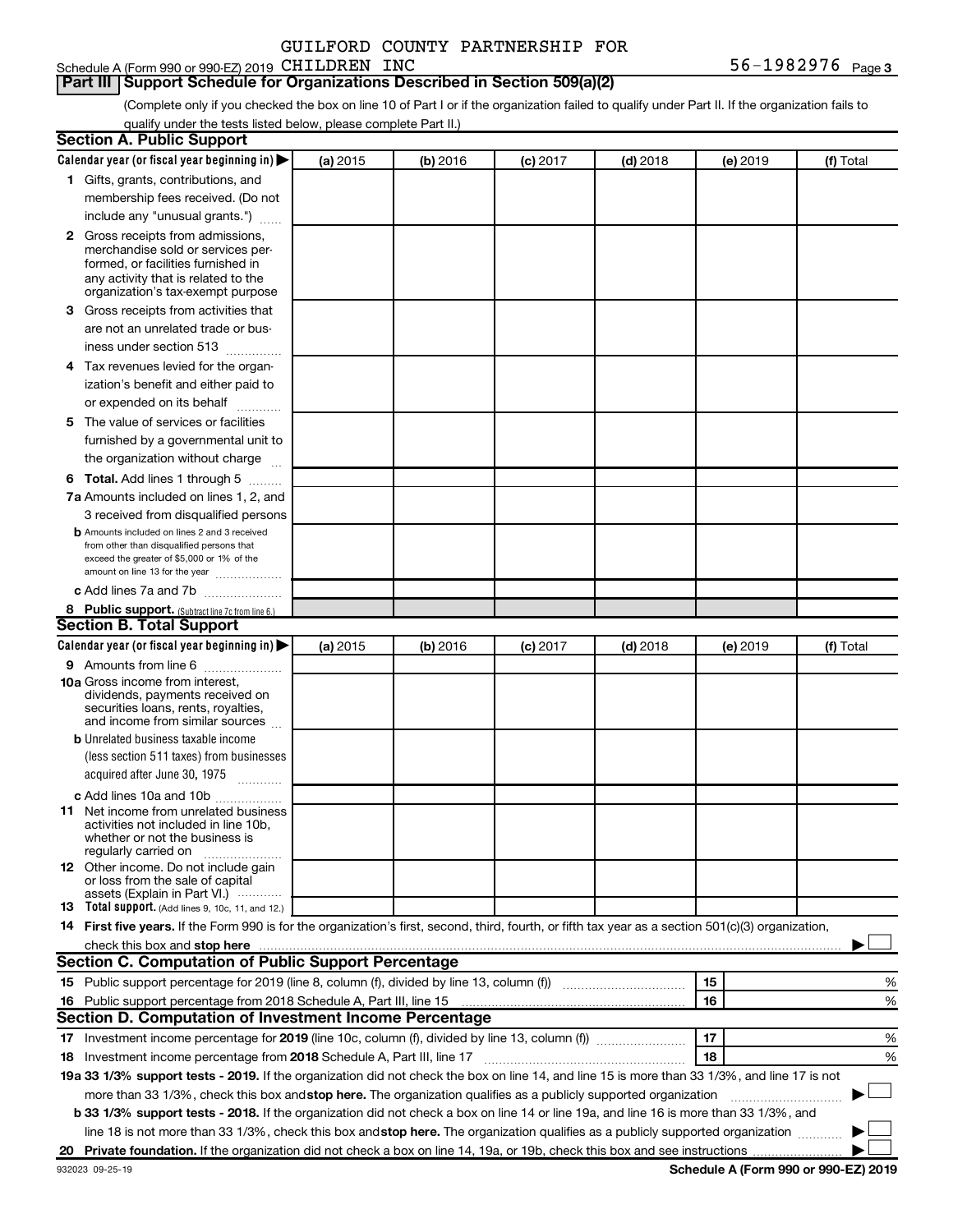#### Schedule A (Form 990 or 990-EZ) 2019 CHILDREN INC  $56-1982976$  Page **Part IV Supporting Organizations**

(Complete only if you checked a box in line 12 on Part I. If you checked 12a of Part I, complete Sections A and B. If you checked 12b of Part I, complete Sections A and C. If you checked 12c of Part I, complete Sections A, D, and E. If you checked 12d of Part I, complete Sections A and D, and complete Part V.)

#### **Section A. All Supporting Organizations**

- **1** Are all of the organization's supported organizations listed by name in the organization's governing documents? If "No," describe in Part VI how the supported organizations are designated. If designated by *class or purpose, describe the designation. If historic and continuing relationship, explain.*
- **2** Did the organization have any supported organization that does not have an IRS determination of status under section 509(a)(1) or (2)? If "Yes," explain in Part **VI** how the organization determined that the supported *organization was described in section 509(a)(1) or (2).*
- **3a** Did the organization have a supported organization described in section 501(c)(4), (5), or (6)? If "Yes," answer *(b) and (c) below.*
- **b** Did the organization confirm that each supported organization qualified under section 501(c)(4), (5), or (6) and satisfied the public support tests under section 509(a)(2)? If "Yes," describe in Part VI when and how the *organization made the determination.*
- **c** Did the organization ensure that all support to such organizations was used exclusively for section 170(c)(2)(B) purposes? If "Yes," explain in Part VI what controls the organization put in place to ensure such use.
- **4 a** *If* Was any supported organization not organized in the United States ("foreign supported organization")? *"Yes," and if you checked 12a or 12b in Part I, answer (b) and (c) below.*
- **b** Did the organization have ultimate control and discretion in deciding whether to make grants to the foreign supported organization? If "Yes," describe in Part VI how the organization had such control and discretion *despite being controlled or supervised by or in connection with its supported organizations.*
- **c** Did the organization support any foreign supported organization that does not have an IRS determination under sections 501(c)(3) and 509(a)(1) or (2)? If "Yes," explain in Part VI what controls the organization used *to ensure that all support to the foreign supported organization was used exclusively for section 170(c)(2)(B) purposes.*
- **5a** Did the organization add, substitute, or remove any supported organizations during the tax year? If "Yes," answer (b) and (c) below (if applicable). Also, provide detail in **Part VI,** including (i) the names and EIN *numbers of the supported organizations added, substituted, or removed; (ii) the reasons for each such action; (iii) the authority under the organization's organizing document authorizing such action; and (iv) how the action was accomplished (such as by amendment to the organizing document).*
- **b** Type I or Type II only. Was any added or substituted supported organization part of a class already designated in the organization's organizing document?
- **c Substitutions only.**  Was the substitution the result of an event beyond the organization's control?
- **6** Did the organization provide support (whether in the form of grants or the provision of services or facilities) to **Part VI.** support or benefit one or more of the filing organization's supported organizations? If "Yes," provide detail in anyone other than (i) its supported organizations, (ii) individuals that are part of the charitable class benefited by one or more of its supported organizations, or (iii) other supporting organizations that also
- **7** Did the organization provide a grant, loan, compensation, or other similar payment to a substantial contributor regard to a substantial contributor? If "Yes," complete Part I of Schedule L (Form 990 or 990-EZ). (as defined in section 4958(c)(3)(C)), a family member of a substantial contributor, or a 35% controlled entity with
- **8** Did the organization make a loan to a disqualified person (as defined in section 4958) not described in line 7? *If "Yes," complete Part I of Schedule L (Form 990 or 990-EZ).*
- **9 a** Was the organization controlled directly or indirectly at any time during the tax year by one or more in section 509(a)(1) or (2))? If "Yes," provide detail in **Part VI.** disqualified persons as defined in section 4946 (other than foundation managers and organizations described
- **b** Did one or more disqualified persons (as defined in line 9a) hold a controlling interest in any entity in which the supporting organization had an interest? If "Yes," provide detail in Part VI.
- **c** Did a disqualified person (as defined in line 9a) have an ownership interest in, or derive any personal benefit from, assets in which the supporting organization also had an interest? If "Yes," provide detail in Part VI.
- **10 a** Was the organization subject to the excess business holdings rules of section 4943 because of section supporting organizations)? If "Yes," answer 10b below. 4943(f) (regarding certain Type II supporting organizations, and all Type III non-functionally integrated
- **b** Did the organization have any excess business holdings in the tax year? (Use Schedule C, Form 4720, to *determine whether the organization had excess business holdings.)*

**Yes No 1 2 3a 3b 3c 4a 4b 4c 5a 5b 5c 6 7 8 9a 9b 9c 10a 10b**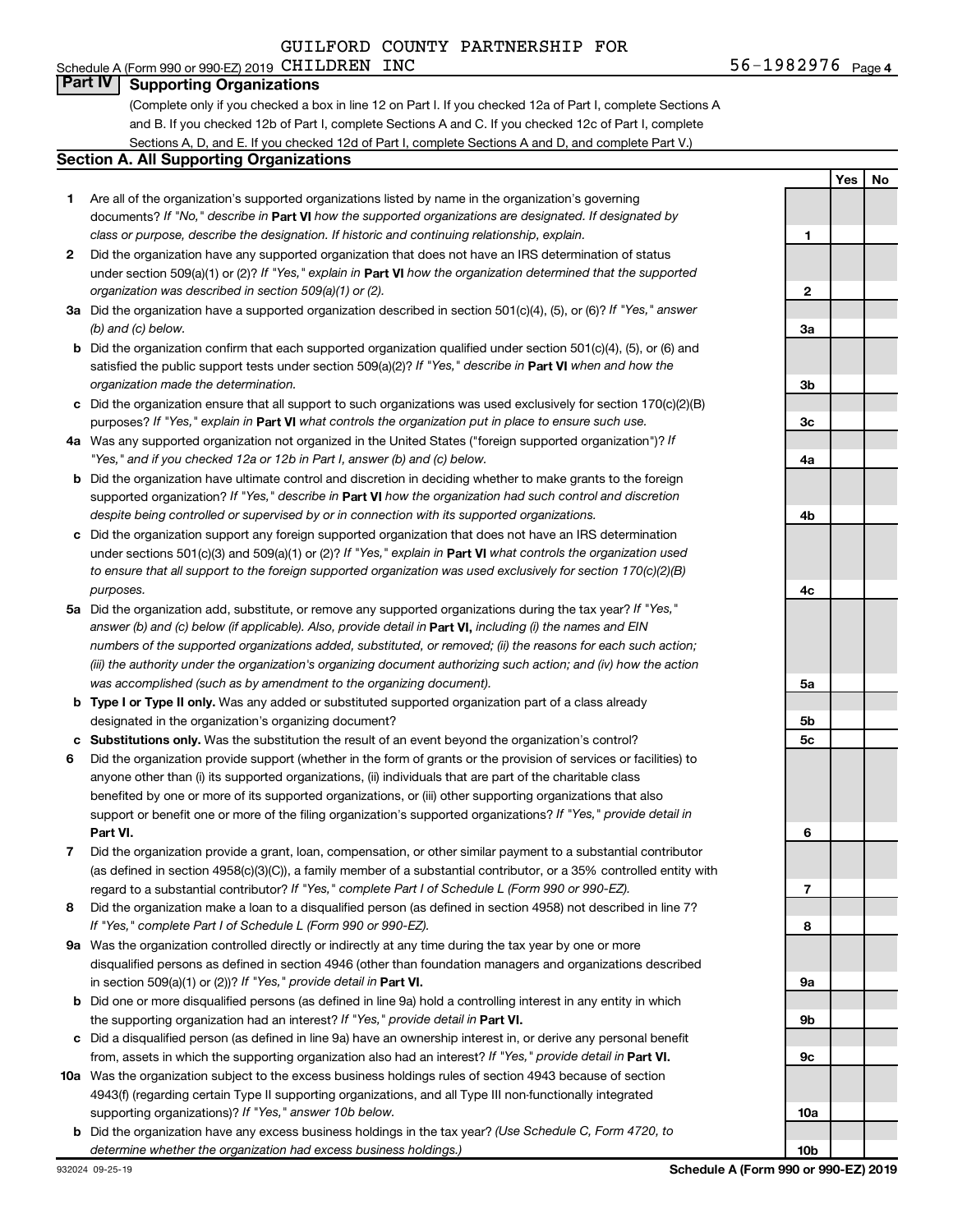Schedule A (Form 990 or 990-EZ) 2019 CHILDREN INC North Control of the Control of the Control of the Page of the Page

|    | Part IV<br><b>Supporting Organizations (continued)</b>                                                                                                                                                       |                 |     |    |
|----|--------------------------------------------------------------------------------------------------------------------------------------------------------------------------------------------------------------|-----------------|-----|----|
|    |                                                                                                                                                                                                              |                 | Yes | No |
| 11 | Has the organization accepted a gift or contribution from any of the following persons?                                                                                                                      |                 |     |    |
|    | a A person who directly or indirectly controls, either alone or together with persons described in (b) and (c)                                                                                               |                 |     |    |
|    | below, the governing body of a supported organization?                                                                                                                                                       | 11a             |     |    |
|    | <b>b</b> A family member of a person described in (a) above?                                                                                                                                                 | 11 <sub>b</sub> |     |    |
|    | c A 35% controlled entity of a person described in (a) or (b) above? If "Yes" to a, b, or c, provide detail in Part VI.                                                                                      | 11c             |     |    |
|    | <b>Section B. Type I Supporting Organizations</b>                                                                                                                                                            |                 |     |    |
|    |                                                                                                                                                                                                              |                 | Yes | No |
| 1  | Did the directors, trustees, or membership of one or more supported organizations have the power to                                                                                                          |                 |     |    |
|    | regularly appoint or elect at least a majority of the organization's directors or trustees at all times during the                                                                                           |                 |     |    |
|    | tax year? If "No," describe in Part VI how the supported organization(s) effectively operated, supervised, or                                                                                                |                 |     |    |
|    | controlled the organization's activities. If the organization had more than one supported organization,                                                                                                      |                 |     |    |
|    | describe how the powers to appoint and/or remove directors or trustees were allocated among the supported                                                                                                    |                 |     |    |
|    | organizations and what conditions or restrictions, if any, applied to such powers during the tax year.                                                                                                       | 1               |     |    |
| 2  | Did the organization operate for the benefit of any supported organization other than the supported                                                                                                          |                 |     |    |
|    | organization(s) that operated, supervised, or controlled the supporting organization? If "Yes," explain in                                                                                                   |                 |     |    |
|    | Part VI how providing such benefit carried out the purposes of the supported organization(s) that operated,                                                                                                  |                 |     |    |
|    | supervised, or controlled the supporting organization.                                                                                                                                                       | $\mathbf{2}$    |     |    |
|    | <b>Section C. Type II Supporting Organizations</b>                                                                                                                                                           |                 |     |    |
|    |                                                                                                                                                                                                              |                 | Yes | No |
| 1. | Were a majority of the organization's directors or trustees during the tax year also a majority of the directors                                                                                             |                 |     |    |
|    | or trustees of each of the organization's supported organization(s)? If "No," describe in Part VI how control                                                                                                |                 |     |    |
|    | or management of the supporting organization was vested in the same persons that controlled or managed                                                                                                       |                 |     |    |
|    | the supported organization(s).                                                                                                                                                                               | 1               |     |    |
|    | <b>Section D. All Type III Supporting Organizations</b>                                                                                                                                                      |                 |     |    |
|    |                                                                                                                                                                                                              |                 | Yes | No |
| 1  | Did the organization provide to each of its supported organizations, by the last day of the fifth month of the                                                                                               |                 |     |    |
|    | organization's tax year, (i) a written notice describing the type and amount of support provided during the prior tax                                                                                        |                 |     |    |
|    | year, (ii) a copy of the Form 990 that was most recently filed as of the date of notification, and (iii) copies of the                                                                                       |                 |     |    |
|    | organization's governing documents in effect on the date of notification, to the extent not previously provided?                                                                                             | 1               |     |    |
| 2  | Were any of the organization's officers, directors, or trustees either (i) appointed or elected by the supported                                                                                             |                 |     |    |
|    | organization(s) or (ii) serving on the governing body of a supported organization? If "No," explain in Part VI how                                                                                           |                 |     |    |
|    | the organization maintained a close and continuous working relationship with the supported organization(s).                                                                                                  | 2               |     |    |
| 3  | By reason of the relationship described in (2), did the organization's supported organizations have a                                                                                                        |                 |     |    |
|    | significant voice in the organization's investment policies and in directing the use of the organization's                                                                                                   |                 |     |    |
|    | income or assets at all times during the tax year? If "Yes," describe in Part VI the role the organization's                                                                                                 |                 |     |    |
|    | supported organizations played in this regard.                                                                                                                                                               |                 |     |    |
|    | Section E. Type III Functionally Integrated Supporting Organizations                                                                                                                                         | з               |     |    |
| 1  | Check the box next to the method that the organization used to satisfy the Integral Part Test during the yealsee instructions).                                                                              |                 |     |    |
| a  | The organization satisfied the Activities Test. Complete line 2 below.                                                                                                                                       |                 |     |    |
| b  | The organization is the parent of each of its supported organizations. Complete line 3 below.                                                                                                                |                 |     |    |
| с  | The organization supported a governmental entity. Describe in Part VI how you supported a government entity (see instructions).                                                                              |                 |     |    |
| 2  | Activities Test. Answer (a) and (b) below.                                                                                                                                                                   |                 | Yes | No |
| а  | Did substantially all of the organization's activities during the tax year directly further the exempt purposes of                                                                                           |                 |     |    |
|    | the supported organization(s) to which the organization was responsive? If "Yes," then in Part VI identify                                                                                                   |                 |     |    |
|    | those supported organizations and explain how these activities directly furthered their exempt purposes,                                                                                                     |                 |     |    |
|    | how the organization was responsive to those supported organizations, and how the organization determined                                                                                                    |                 |     |    |
|    | that these activities constituted substantially all of its activities.                                                                                                                                       | 2a              |     |    |
|    | <b>b</b> Did the activities described in (a) constitute activities that, but for the organization's involvement, one or more                                                                                 |                 |     |    |
|    | of the organization's supported organization(s) would have been engaged in? If "Yes," explain in Part VI the                                                                                                 |                 |     |    |
|    | reasons for the organization's position that its supported organization(s) would have engaged in these                                                                                                       |                 |     |    |
|    |                                                                                                                                                                                                              |                 |     |    |
|    | activities but for the organization's involvement.                                                                                                                                                           | 2b              |     |    |
| з  | Parent of Supported Organizations. Answer (a) and (b) below.                                                                                                                                                 |                 |     |    |
| а  | Did the organization have the power to regularly appoint or elect a majority of the officers, directors, or                                                                                                  |                 |     |    |
|    | trustees of each of the supported organizations? Provide details in Part VI.<br><b>b</b> Did the organization exercise a substantial degree of direction over the policies, programs, and activities of each | За              |     |    |
|    | of its supported organizations? If "Yes," describe in Part VI the role played by the organization in this regard.                                                                                            | 3b              |     |    |
|    |                                                                                                                                                                                                              |                 |     |    |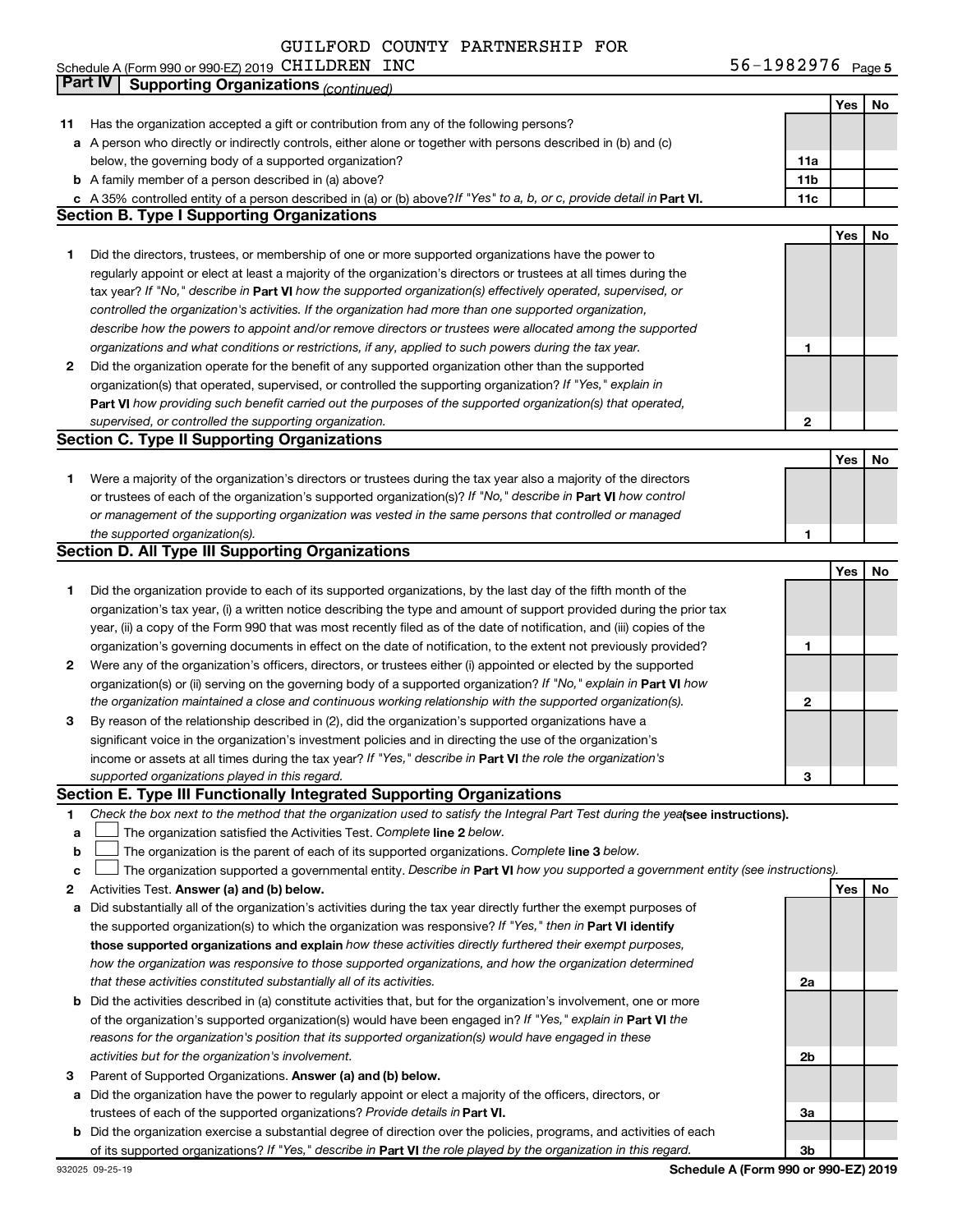#### **Part V Type III Non-Functionally Integrated 509(a)(3) Supporting Organizations**

1 **Letter See instructions.** All Check here if the organization satisfied the Integral Part Test as a qualifying trust on Nov. 20, 1970 (explain in Part VI). See instructions. All other Type III non-functionally integrated supporting organizations must complete Sections A through E.

|              | Section A - Adjusted Net Income                                              |                | (A) Prior Year | (B) Current Year<br>(optional) |
|--------------|------------------------------------------------------------------------------|----------------|----------------|--------------------------------|
| 1            | Net short-term capital gain                                                  | 1              |                |                                |
| 2            | Recoveries of prior-year distributions                                       | $\overline{2}$ |                |                                |
| з            | Other gross income (see instructions)                                        | 3              |                |                                |
| 4            | Add lines 1 through 3.                                                       | 4              |                |                                |
| 5            | Depreciation and depletion                                                   | 5              |                |                                |
| 6            | Portion of operating expenses paid or incurred for production or             |                |                |                                |
|              | collection of gross income or for management, conservation, or               |                |                |                                |
|              | maintenance of property held for production of income (see instructions)     | 6              |                |                                |
| 7            | Other expenses (see instructions)                                            | $\overline{7}$ |                |                                |
| 8            | Adjusted Net Income (subtract lines 5, 6, and 7 from line 4)                 | 8              |                |                                |
|              | <b>Section B - Minimum Asset Amount</b>                                      |                | (A) Prior Year | (B) Current Year<br>(optional) |
| 1.           | Aggregate fair market value of all non-exempt-use assets (see                |                |                |                                |
|              | instructions for short tax year or assets held for part of year):            |                |                |                                |
|              | a Average monthly value of securities                                        | 1a             |                |                                |
|              | <b>b</b> Average monthly cash balances                                       | 1b             |                |                                |
|              | c Fair market value of other non-exempt-use assets                           | 1c             |                |                                |
|              | <b>d</b> Total (add lines 1a, 1b, and 1c)                                    | 1d             |                |                                |
|              | e Discount claimed for blockage or other                                     |                |                |                                |
|              | factors (explain in detail in <b>Part VI</b> ):                              |                |                |                                |
| 2            | Acquisition indebtedness applicable to non-exempt-use assets                 | 2              |                |                                |
| 3            | Subtract line 2 from line 1d.                                                | 3              |                |                                |
| 4            | Cash deemed held for exempt use. Enter 1-1/2% of line 3 (for greater amount, |                |                |                                |
|              | see instructions).                                                           | 4              |                |                                |
| 5            | Net value of non-exempt-use assets (subtract line 4 from line 3)             | 5              |                |                                |
| 6            | Multiply line 5 by .035.                                                     | 6              |                |                                |
| 7            | Recoveries of prior-year distributions                                       | 7              |                |                                |
| 8            | Minimum Asset Amount (add line 7 to line 6)                                  | 8              |                |                                |
|              | <b>Section C - Distributable Amount</b>                                      |                |                | <b>Current Year</b>            |
| 1            | Adjusted net income for prior year (from Section A, line 8, Column A)        | 1              |                |                                |
| $\mathbf{2}$ | Enter 85% of line 1.                                                         | $\mathbf{2}$   |                |                                |
| 3            | Minimum asset amount for prior year (from Section B, line 8, Column A)       | 3              |                |                                |
| 4            | Enter greater of line 2 or line 3.                                           | 4              |                |                                |
| 5            | Income tax imposed in prior year                                             | 5              |                |                                |
| 6            | <b>Distributable Amount.</b> Subtract line 5 from line 4, unless subject to  |                |                |                                |
|              | emergency temporary reduction (see instructions).                            | 6              |                |                                |

**7** Let Check here if the current year is the organization's first as a non-functionally integrated Type III supporting organization (see instructions).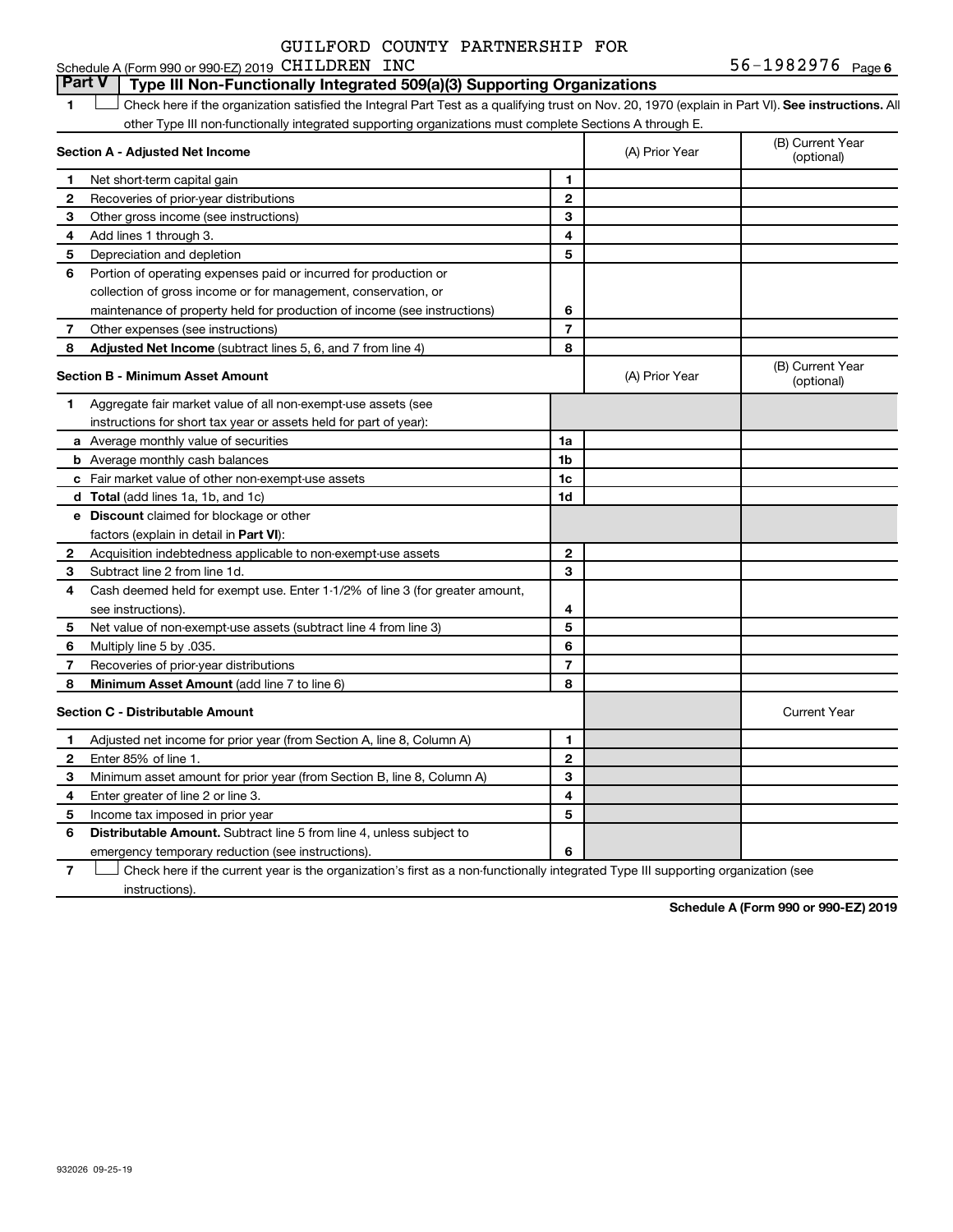|           | Schedule A (Form 990 or 990-EZ) 2019 CHILDREN INC                                          |                                    |                                               | 56-1982976 $_{Page 7}$                           |
|-----------|--------------------------------------------------------------------------------------------|------------------------------------|-----------------------------------------------|--------------------------------------------------|
| ∣ Part V∣ | Type III Non-Functionally Integrated 509(a)(3) Supporting Organizations (continued)        |                                    |                                               |                                                  |
|           | <b>Section D - Distributions</b>                                                           |                                    |                                               | <b>Current Year</b>                              |
| 1         | Amounts paid to supported organizations to accomplish exempt purposes                      |                                    |                                               |                                                  |
| 2         | Amounts paid to perform activity that directly furthers exempt purposes of supported       |                                    |                                               |                                                  |
|           | organizations, in excess of income from activity                                           |                                    |                                               |                                                  |
| З         | Administrative expenses paid to accomplish exempt purposes of supported organizations      |                                    |                                               |                                                  |
| 4         | Amounts paid to acquire exempt-use assets                                                  |                                    |                                               |                                                  |
| 5         | Qualified set-aside amounts (prior IRS approval required)                                  |                                    |                                               |                                                  |
| 6         | Other distributions (describe in <b>Part VI</b> ). See instructions.                       |                                    |                                               |                                                  |
| 7         | Total annual distributions. Add lines 1 through 6.                                         |                                    |                                               |                                                  |
| 8         | Distributions to attentive supported organizations to which the organization is responsive |                                    |                                               |                                                  |
|           | (provide details in Part VI). See instructions.                                            |                                    |                                               |                                                  |
| 9         | Distributable amount for 2019 from Section C, line 6                                       |                                    |                                               |                                                  |
| 10        | Line 8 amount divided by line 9 amount                                                     |                                    |                                               |                                                  |
|           | <b>Section E - Distribution Allocations (see instructions)</b>                             | (i)<br><b>Excess Distributions</b> | (ii)<br><b>Underdistributions</b><br>Pre-2019 | (iii)<br><b>Distributable</b><br>Amount for 2019 |
| 1.        | Distributable amount for 2019 from Section C, line 6                                       |                                    |                                               |                                                  |
| 2         | Underdistributions, if any, for years prior to 2019 (reason-                               |                                    |                                               |                                                  |
|           | able cause required- explain in Part VI). See instructions.                                |                                    |                                               |                                                  |
| З         | Excess distributions carryover, if any, to 2019                                            |                                    |                                               |                                                  |
|           | <b>a</b> From 2014                                                                         |                                    |                                               |                                                  |
|           | <b>b</b> From 2015                                                                         |                                    |                                               |                                                  |
|           | c From 2016                                                                                |                                    |                                               |                                                  |
|           | <b>d</b> From 2017                                                                         |                                    |                                               |                                                  |
|           | e From 2018                                                                                |                                    |                                               |                                                  |
| f         | <b>Total</b> of lines 3a through e                                                         |                                    |                                               |                                                  |
|           | g Applied to underdistributions of prior years                                             |                                    |                                               |                                                  |
|           | <b>h</b> Applied to 2019 distributable amount                                              |                                    |                                               |                                                  |
| Ť.        | Carryover from 2014 not applied (see instructions)                                         |                                    |                                               |                                                  |
|           | Remainder. Subtract lines 3g, 3h, and 3i from 3f.                                          |                                    |                                               |                                                  |
| 4         | Distributions for 2019 from Section D,                                                     |                                    |                                               |                                                  |
|           | line $7:$                                                                                  |                                    |                                               |                                                  |
|           | a Applied to underdistributions of prior years                                             |                                    |                                               |                                                  |
|           | <b>b</b> Applied to 2019 distributable amount                                              |                                    |                                               |                                                  |
|           | <b>c</b> Remainder. Subtract lines 4a and 4b from 4.                                       |                                    |                                               |                                                  |
|           | Remaining underdistributions for years prior to 2019, if                                   |                                    |                                               |                                                  |
|           | any. Subtract lines 3q and 4a from line 2. For result greater                              |                                    |                                               |                                                  |
|           | than zero, explain in Part VI. See instructions.                                           |                                    |                                               |                                                  |
| 6         | Remaining underdistributions for 2019. Subtract lines 3h                                   |                                    |                                               |                                                  |
|           | and 4b from line 1. For result greater than zero, explain in                               |                                    |                                               |                                                  |
|           | <b>Part VI.</b> See instructions.                                                          |                                    |                                               |                                                  |
| 7         | Excess distributions carryover to 2020. Add lines 3j                                       |                                    |                                               |                                                  |
|           | and 4c.                                                                                    |                                    |                                               |                                                  |
| 8         | Breakdown of line 7:                                                                       |                                    |                                               |                                                  |
|           | a Excess from 2015                                                                         |                                    |                                               |                                                  |
|           | <b>b</b> Excess from 2016                                                                  |                                    |                                               |                                                  |
|           | c Excess from 2017                                                                         |                                    |                                               |                                                  |
|           | d Excess from 2018                                                                         |                                    |                                               |                                                  |
|           | e Excess from 2019                                                                         |                                    |                                               |                                                  |
|           |                                                                                            |                                    |                                               |                                                  |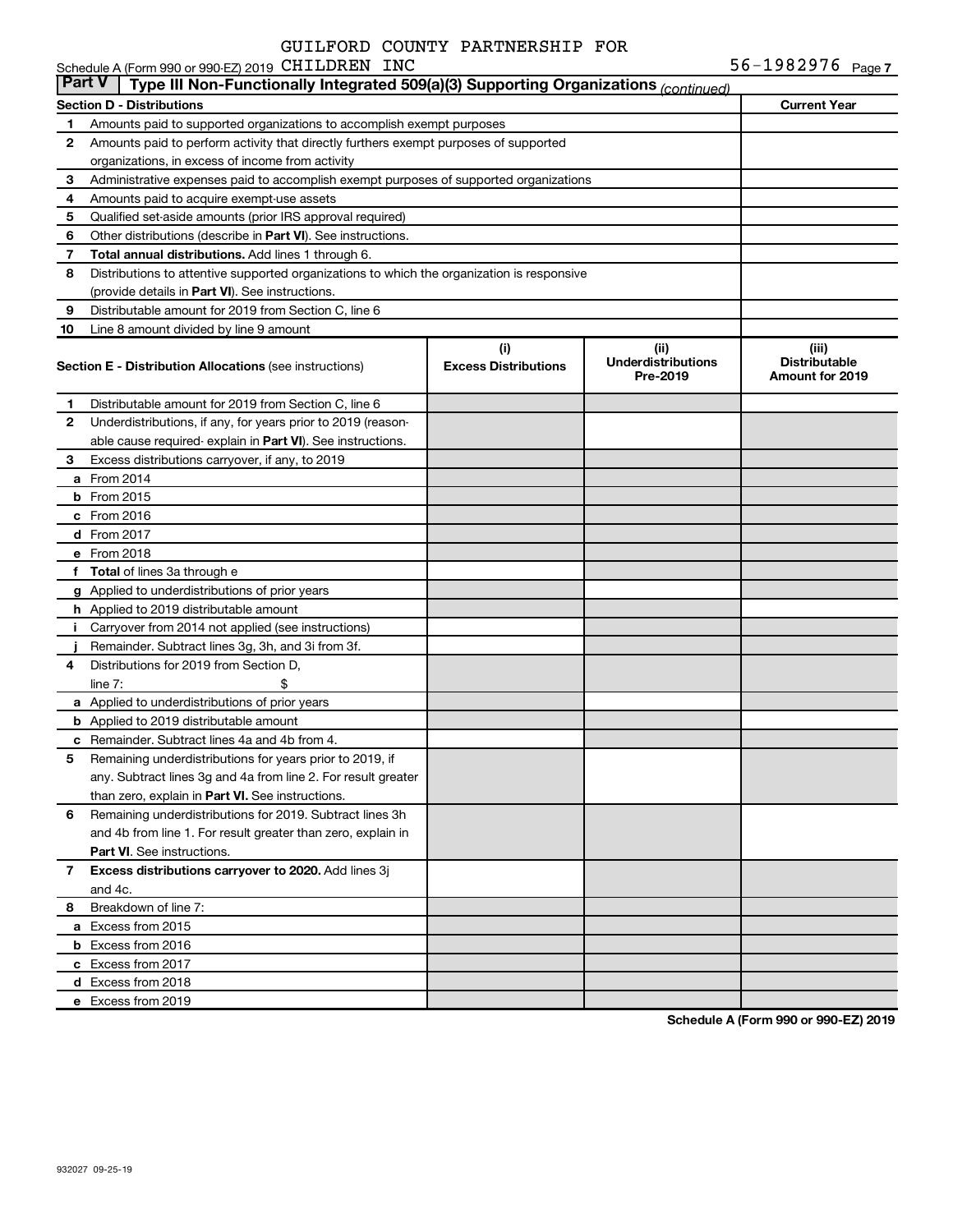| Schedule A (Form 990 or 990-EZ) 2019 CHILDREN INC           |                                                                                                                                 | GUILFORD COUNTY PARTNERSHIP FOR | 56-1982976 Page 8                                                                                                                                                                                                                                                                                                                                                                                                                 |
|-------------------------------------------------------------|---------------------------------------------------------------------------------------------------------------------------------|---------------------------------|-----------------------------------------------------------------------------------------------------------------------------------------------------------------------------------------------------------------------------------------------------------------------------------------------------------------------------------------------------------------------------------------------------------------------------------|
| <b>Part VI</b><br>(See instructions.)                       | Section D, lines 5, 6, and 8; and Part V, Section E, lines 2, 5, and 6. Also complete this part for any additional information. |                                 | Supplemental Information. Provide the explanations required by Part II, line 10; Part II, line 17a or 17b; Part III, line 12;<br>Part IV, Section A, lines 1, 2, 3b, 3c, 4b, 4c, 5a, 6, 9a, 9b, 9c, 11a, 11b, and 11c; Part IV, Section B, lines 1 and 2; Part IV, Section C,<br>line 1; Part IV, Section D, lines 2 and 3; Part IV, Section E, lines 1c, 2a, 2b, 3a, and 3b; Part V, line 1; Part V, Section B, line 1e; Part V, |
| SCHEDULE A, PART II, LINE 10, EXPLANATION FOR OTHER INCOME: |                                                                                                                                 |                                 |                                                                                                                                                                                                                                                                                                                                                                                                                                   |
| TAX REFUND<br>SALES                                         |                                                                                                                                 |                                 |                                                                                                                                                                                                                                                                                                                                                                                                                                   |
| 2015 AMOUNT:<br>\$                                          | 1,322.                                                                                                                          |                                 |                                                                                                                                                                                                                                                                                                                                                                                                                                   |
| 2016 AMOUNT:<br>\$                                          | 5,700.                                                                                                                          |                                 |                                                                                                                                                                                                                                                                                                                                                                                                                                   |
| \$<br>2017 AMOUNT:                                          | 989.                                                                                                                            |                                 |                                                                                                                                                                                                                                                                                                                                                                                                                                   |
| 2018 AMOUNT:<br>\$                                          | 3,054.                                                                                                                          |                                 |                                                                                                                                                                                                                                                                                                                                                                                                                                   |
| <b>FSA FORFEITURES</b>                                      |                                                                                                                                 |                                 |                                                                                                                                                                                                                                                                                                                                                                                                                                   |
| 2019 AMOUNT:<br>\$                                          | 1,450.                                                                                                                          |                                 |                                                                                                                                                                                                                                                                                                                                                                                                                                   |
|                                                             |                                                                                                                                 |                                 |                                                                                                                                                                                                                                                                                                                                                                                                                                   |
|                                                             |                                                                                                                                 |                                 |                                                                                                                                                                                                                                                                                                                                                                                                                                   |
|                                                             |                                                                                                                                 |                                 |                                                                                                                                                                                                                                                                                                                                                                                                                                   |
|                                                             |                                                                                                                                 |                                 |                                                                                                                                                                                                                                                                                                                                                                                                                                   |
|                                                             |                                                                                                                                 |                                 |                                                                                                                                                                                                                                                                                                                                                                                                                                   |
|                                                             |                                                                                                                                 |                                 |                                                                                                                                                                                                                                                                                                                                                                                                                                   |
|                                                             |                                                                                                                                 |                                 |                                                                                                                                                                                                                                                                                                                                                                                                                                   |
|                                                             |                                                                                                                                 |                                 |                                                                                                                                                                                                                                                                                                                                                                                                                                   |
|                                                             |                                                                                                                                 |                                 |                                                                                                                                                                                                                                                                                                                                                                                                                                   |
|                                                             |                                                                                                                                 |                                 |                                                                                                                                                                                                                                                                                                                                                                                                                                   |
|                                                             |                                                                                                                                 |                                 |                                                                                                                                                                                                                                                                                                                                                                                                                                   |
|                                                             |                                                                                                                                 |                                 |                                                                                                                                                                                                                                                                                                                                                                                                                                   |
|                                                             |                                                                                                                                 |                                 |                                                                                                                                                                                                                                                                                                                                                                                                                                   |
|                                                             |                                                                                                                                 |                                 |                                                                                                                                                                                                                                                                                                                                                                                                                                   |
|                                                             |                                                                                                                                 |                                 |                                                                                                                                                                                                                                                                                                                                                                                                                                   |
|                                                             |                                                                                                                                 |                                 |                                                                                                                                                                                                                                                                                                                                                                                                                                   |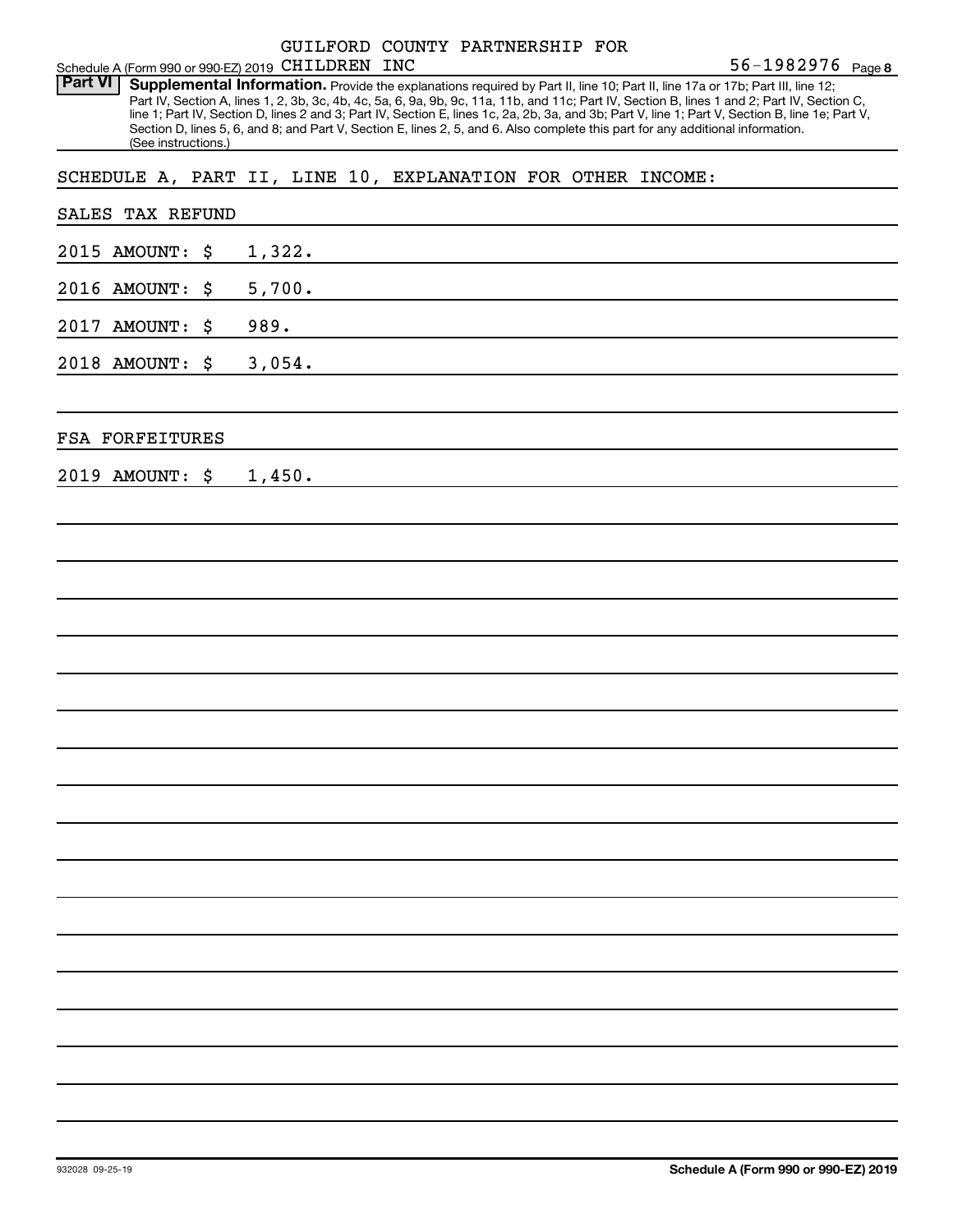Department of the Treasury Internal Revenue Service **(Form 990, 990-EZ,**

# **Schedule B Schedule of Contributors**

**or 990-PF) | Attach to Form 990, Form 990-EZ, or Form 990-PF. | Go to www.irs.gov/Form990 for the latest information.** OMB No. 1545-0047

**2019**

**umber** 

|  |  | Name of the organization |
|--|--|--------------------------|
|--|--|--------------------------|

| Name of the organization       |                                                                                                                                                                                                                                                                                  | Employer identification nu |  |  |  |  |  |
|--------------------------------|----------------------------------------------------------------------------------------------------------------------------------------------------------------------------------------------------------------------------------------------------------------------------------|----------------------------|--|--|--|--|--|
|                                | COUNTY PARTNERSHIP FOR<br>GUILFORD                                                                                                                                                                                                                                               |                            |  |  |  |  |  |
|                                | <b>CHILDREN</b><br>INC                                                                                                                                                                                                                                                           | 56-1982976                 |  |  |  |  |  |
| Organization type (check one): |                                                                                                                                                                                                                                                                                  |                            |  |  |  |  |  |
| Filers of:                     | Section:                                                                                                                                                                                                                                                                         |                            |  |  |  |  |  |
| Form 990 or 990-EZ             | $3$ ) (enter number) organization<br>$X$ 501(c)(                                                                                                                                                                                                                                 |                            |  |  |  |  |  |
|                                | 4947(a)(1) nonexempt charitable trust not treated as a private foundation                                                                                                                                                                                                        |                            |  |  |  |  |  |
|                                | 527 political organization                                                                                                                                                                                                                                                       |                            |  |  |  |  |  |
| Form 990-PF                    | 501(c)(3) exempt private foundation                                                                                                                                                                                                                                              |                            |  |  |  |  |  |
|                                | 4947(a)(1) nonexempt charitable trust treated as a private foundation                                                                                                                                                                                                            |                            |  |  |  |  |  |
|                                | 501(c)(3) taxable private foundation                                                                                                                                                                                                                                             |                            |  |  |  |  |  |
|                                |                                                                                                                                                                                                                                                                                  |                            |  |  |  |  |  |
|                                | Check if your organization is covered by the General Rule or a Special Rule.                                                                                                                                                                                                     |                            |  |  |  |  |  |
|                                | Note: Only a section 501(c)(7), (8), or (10) organization can check boxes for both the General Rule and a Special Rule. See instructions.                                                                                                                                        |                            |  |  |  |  |  |
| <b>General Rule</b>            |                                                                                                                                                                                                                                                                                  |                            |  |  |  |  |  |
|                                | For an organization filing Form 990, 990-EZ, or 990-PF that received, during the year, contributions totaling \$5,000 or more (in money or<br>property) from any one contributor. Complete Parts I and II. See instructions for determining a contributor's total contributions. |                            |  |  |  |  |  |

#### **Special Rules**

| $\boxed{\text{X}}$ For an organization described in section 501(c)(3) filing Form 990 or 990-EZ that met the 33 1/3% support test of the regulations under |
|------------------------------------------------------------------------------------------------------------------------------------------------------------|
| sections 509(a)(1) and 170(b)(1)(A)(vi), that checked Schedule A (Form 990 or 990-EZ), Part II, line 13, 16a, or 16b, and that received from               |
| any one contributor, during the year, total contributions of the greater of (1) \$5,000; or (2) 2% of the amount on (i) Form 990, Part VIII, line 1h;      |
| or (ii) Form 990-EZ, line 1. Complete Parts I and II.                                                                                                      |

year, total contributions of more than \$1,000 *exclusively* for religious, charitable, scientific, literary, or educational purposes, or for the For an organization described in section 501(c)(7), (8), or (10) filing Form 990 or 990-EZ that received from any one contributor, during the prevention of cruelty to children or animals. Complete Parts I, II, and III.  $\Box$ 

purpose. Don't complete any of the parts unless the General Rule applies to this organization because it received nonexclusively year, contributions exclusively for religious, charitable, etc., purposes, but no such contributions totaled more than \$1,000. If this box is checked, enter here the total contributions that were received during the year for an exclusively religious, charitable, etc., For an organization described in section 501(c)(7), (8), or (10) filing Form 990 or 990-EZ that received from any one contributor, during the religious, charitable, etc., contributions totaling \$5,000 or more during the year  $\ldots$  $\ldots$  $\ldots$  $\ldots$  $\ldots$  $\ldots$  $\Box$ 

**Caution:**  An organization that isn't covered by the General Rule and/or the Special Rules doesn't file Schedule B (Form 990, 990-EZ, or 990-PF),  **must** but it answer "No" on Part IV, line 2, of its Form 990; or check the box on line H of its Form 990-EZ or on its Form 990-PF, Part I, line 2, to certify that it doesn't meet the filing requirements of Schedule B (Form 990, 990-EZ, or 990-PF).

**For Paperwork Reduction Act Notice, see the instructions for Form 990, 990-EZ, or 990-PF. Schedule B (Form 990, 990-EZ, or 990-PF) (2019)** LHA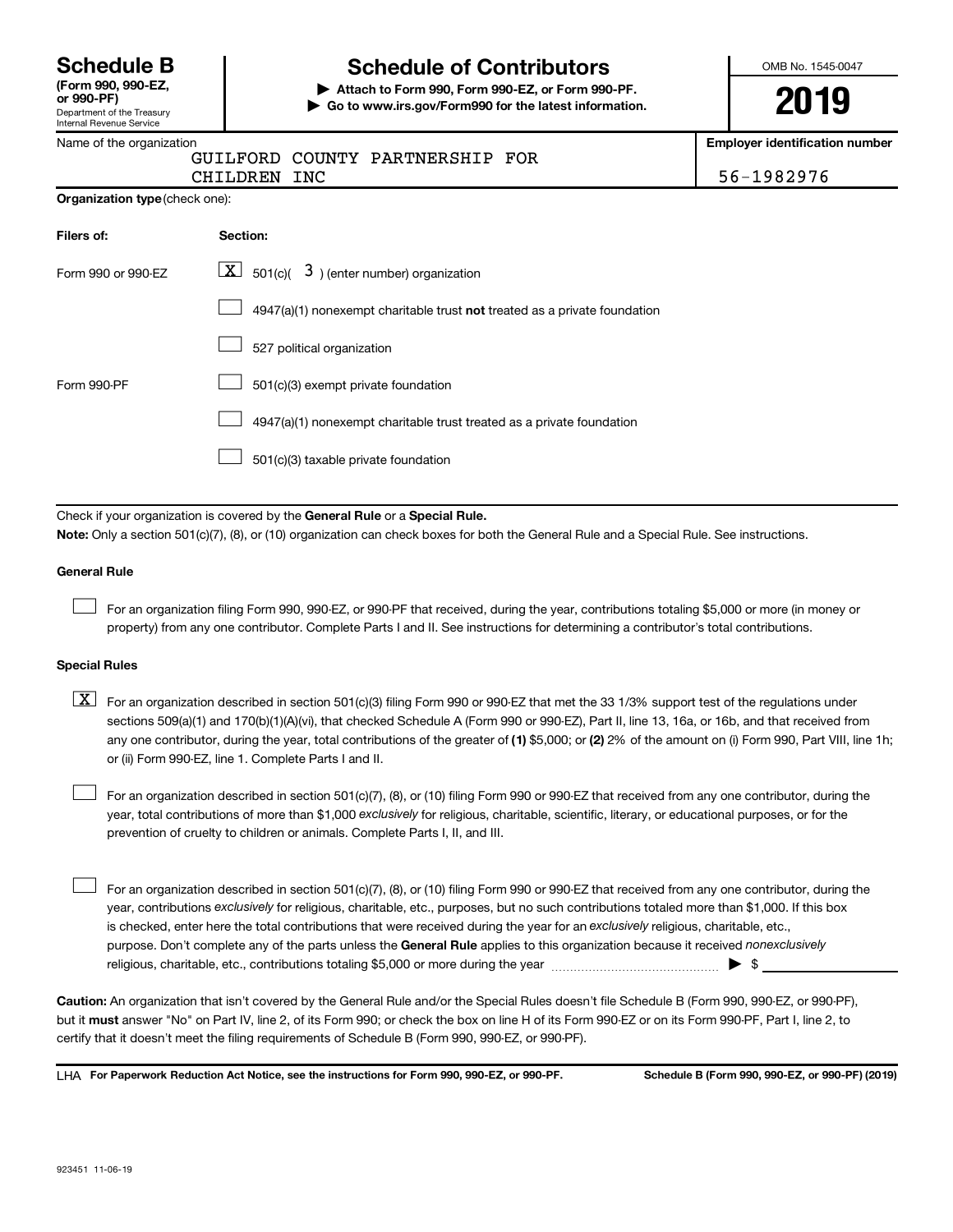#### Schedule B (Form 990, 990-EZ, or 990-PF) (2019)

Name of organization

GUILFORD COUNTY PARTNERSHIP FOR CHILDREN INC 36-1982976

| Part I     | <b>Contributors</b> (see instructions). Use duplicate copies of Part I if additional space is needed.    |                                   |                                                                                                        |
|------------|----------------------------------------------------------------------------------------------------------|-----------------------------------|--------------------------------------------------------------------------------------------------------|
| (a)<br>No. | (b)<br>Name, address, and ZIP + 4                                                                        | (c)<br><b>Total contributions</b> | (d)<br>Type of contribution                                                                            |
| 1          | NORTH CAROLINA PARTNERSHIP FOR<br><b>CHILDREN</b><br>1100 WAKE FOREST RD, SUITE 300<br>RALEIGH, NC 27604 | 3,399,295.<br>\$                  | $\boxed{\text{X}}$<br>Person<br>Payroll<br>Noncash<br>(Complete Part II for<br>noncash contributions.) |
| (a)<br>No. | (b)<br>Name, address, and ZIP + 4                                                                        | (c)<br><b>Total contributions</b> | (d)<br>Type of contribution                                                                            |
| 2          | (DOB)<br><b>NCDHHS</b><br>820<br>SOUTH BOYLAN AVENUE<br>RALEIGH, NC 27603                                | 11, 132, 372.<br>\$               | $\boxed{\text{X}}$<br>Person<br>Payroll<br>Noncash<br>(Complete Part II for<br>noncash contributions.) |
| (a)<br>No. | (b)<br>Name, address, and ZIP + 4                                                                        | (c)<br><b>Total contributions</b> | (d)<br>Type of contribution                                                                            |
|            |                                                                                                          | \$                                | Person<br>Payroll<br>Noncash<br>(Complete Part II for<br>noncash contributions.)                       |
| (a)<br>No. | (b)<br>Name, address, and ZIP + 4                                                                        | (c)<br><b>Total contributions</b> | (d)<br>Type of contribution                                                                            |
|            |                                                                                                          | \$                                | Person<br>Payroll<br>Noncash<br>(Complete Part II for<br>noncash contributions.)                       |
| (a)<br>No. | (b)<br>Name, address, and ZIP + 4                                                                        | (c)<br><b>Total contributions</b> | (d)<br>Type of contribution                                                                            |
|            |                                                                                                          | \$                                | Person<br>Payroll<br>Noncash<br>(Complete Part II for<br>noncash contributions.)                       |
| (a)<br>No. | (b)<br>Name, address, and ZIP + 4                                                                        | (c)<br><b>Total contributions</b> | (d)<br>Type of contribution                                                                            |
|            |                                                                                                          | \$                                | Person<br>Payroll<br><b>Noncash</b><br>(Complete Part II for<br>noncash contributions.                 |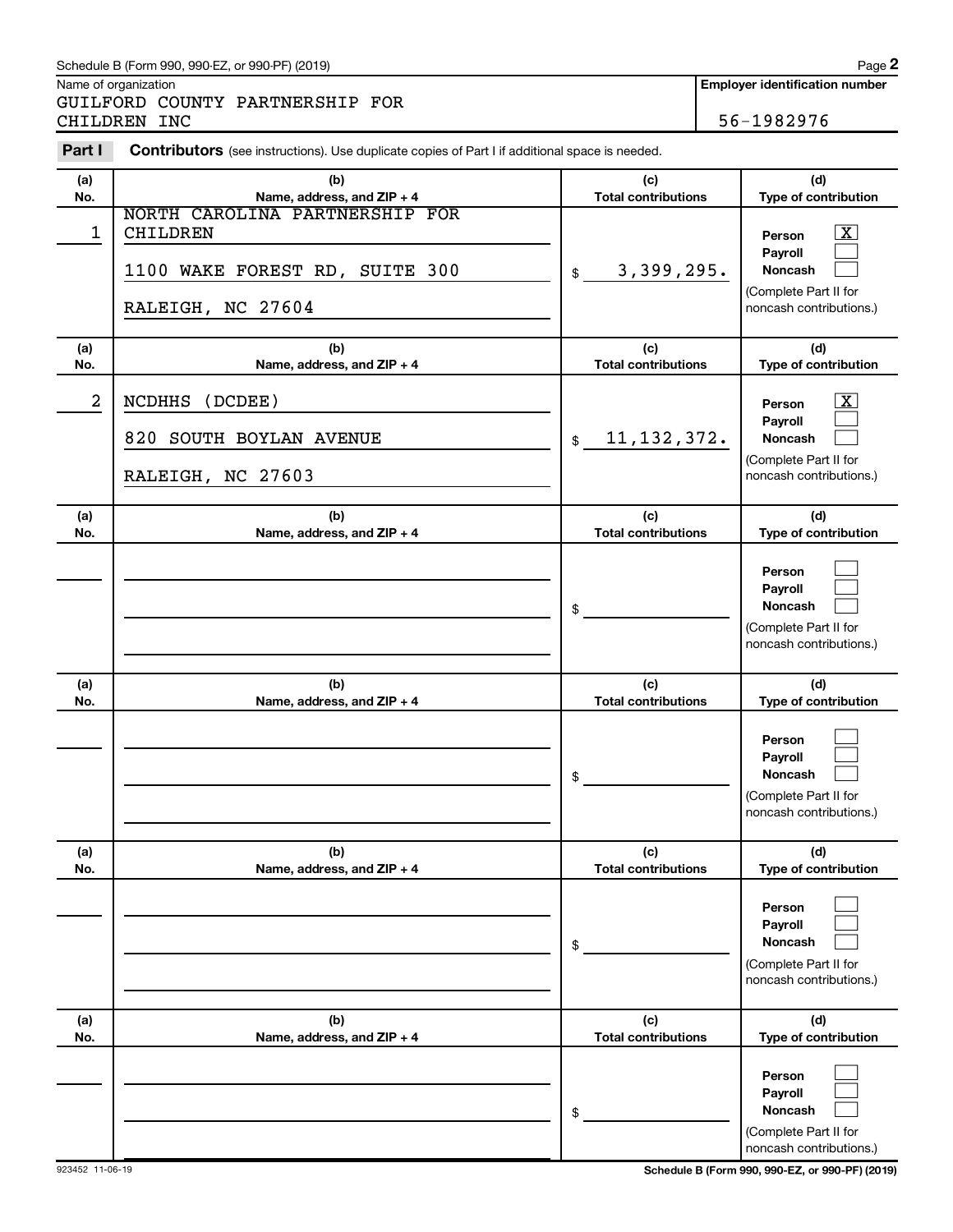| Name of organization         |                                                                                                     | <b>Employer identification number</b>           |                      |  |
|------------------------------|-----------------------------------------------------------------------------------------------------|-------------------------------------------------|----------------------|--|
|                              | GUILFORD COUNTY PARTNERSHIP FOR<br>CHILDREN INC                                                     |                                                 | 56-1982976           |  |
|                              |                                                                                                     |                                                 |                      |  |
| Part II                      | Noncash Property (see instructions). Use duplicate copies of Part II if additional space is needed. |                                                 |                      |  |
| (a)<br>No.<br>from<br>Part I | (b)<br>Description of noncash property given                                                        | (c)<br>FMV (or estimate)<br>(See instructions.) | (d)<br>Date received |  |
|                              |                                                                                                     | \$                                              |                      |  |
| (a)<br>No.<br>from<br>Part I | (b)<br>Description of noncash property given                                                        | (c)<br>FMV (or estimate)<br>(See instructions.) | (d)<br>Date received |  |
|                              |                                                                                                     | \$                                              |                      |  |
| (a)<br>No.<br>from<br>Part I | (b)<br>Description of noncash property given                                                        | (c)<br>FMV (or estimate)<br>(See instructions.) | (d)<br>Date received |  |
|                              |                                                                                                     | \$                                              |                      |  |
| (a)<br>No.<br>from<br>Part I | (b)<br>Description of noncash property given                                                        | (c)<br>FMV (or estimate)<br>(See instructions.) | (d)<br>Date received |  |
|                              |                                                                                                     | \$                                              |                      |  |
| (a)<br>No.<br>from<br>Part I | (b)<br>Description of noncash property given                                                        | (c)<br>FMV (or estimate)<br>(See instructions.) | (d)<br>Date received |  |
|                              |                                                                                                     | \$                                              |                      |  |
| (a)<br>No.<br>from<br>Part I | (b)<br>Description of noncash property given                                                        | (c)<br>FMV (or estimate)<br>(See instructions.) | (d)<br>Date received |  |
|                              |                                                                                                     | \$                                              |                      |  |

Schedule B (Form 990, 990-EZ, or 990-PF) (2019)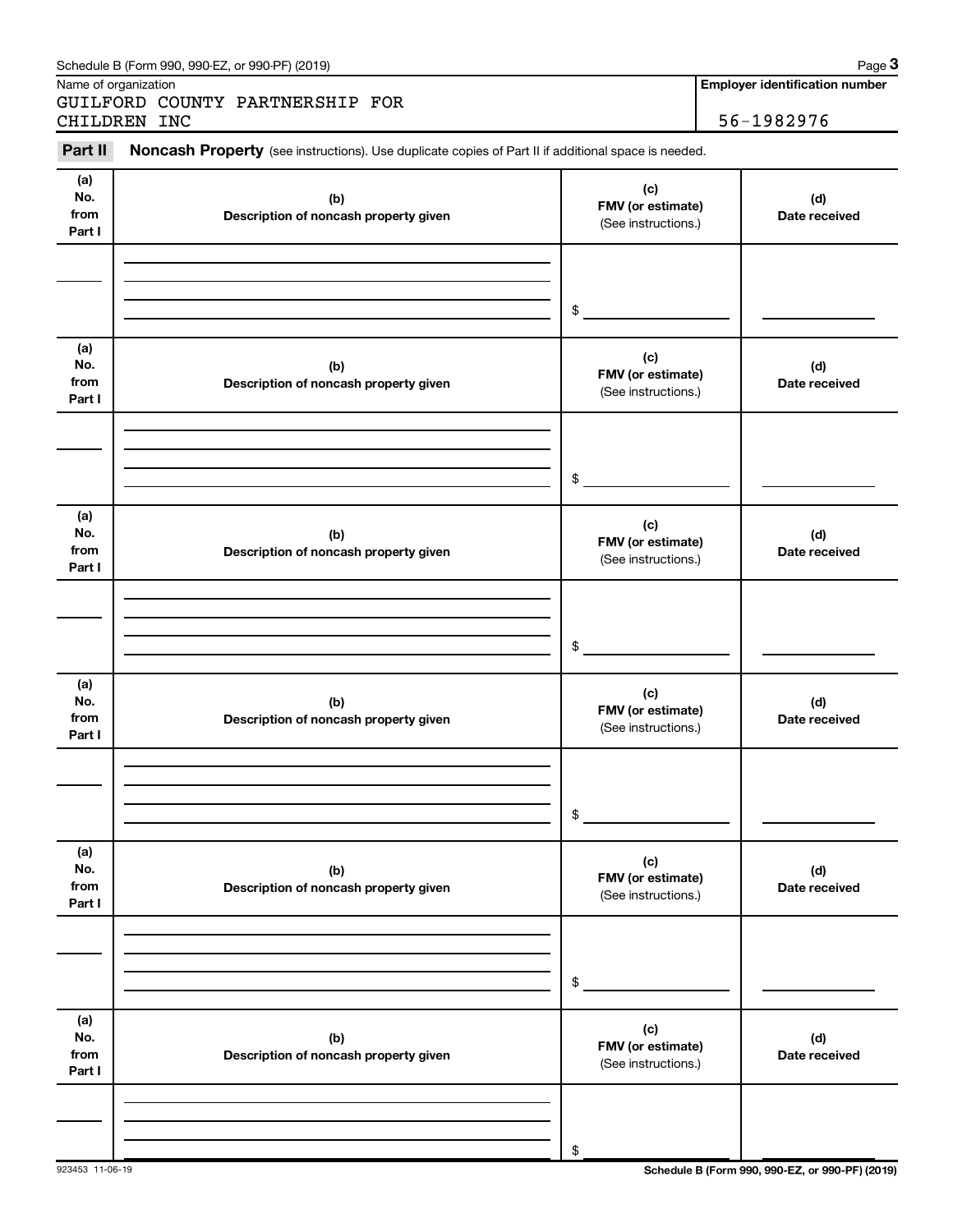| Schedule B (Form 990, 990-EZ, or 990-PF) (2019) |  |  |  |  |
|-------------------------------------------------|--|--|--|--|
|-------------------------------------------------|--|--|--|--|

|--|--|

|                 | Schedule B (Form 990, 990-EZ, or 990-PF) (2019)                                                                                                                                                                                                                              |                      |                                          | Page 4                                   |  |  |  |  |  |
|-----------------|------------------------------------------------------------------------------------------------------------------------------------------------------------------------------------------------------------------------------------------------------------------------------|----------------------|------------------------------------------|------------------------------------------|--|--|--|--|--|
|                 | Name of organization<br>GUILFORD COUNTY PARTNERSHIP FOR                                                                                                                                                                                                                      |                      |                                          | <b>Employer identification number</b>    |  |  |  |  |  |
|                 | CHILDREN INC                                                                                                                                                                                                                                                                 |                      |                                          | 56-1982976                               |  |  |  |  |  |
| Part III        | Exclusively religious, charitable, etc., contributions to organizations described in section 501(c)(7), (8), or (10) that total more than \$1,000 for the year<br>from any one contributor. Complete columns (a) through (e) and the following line entry. For organizations |                      |                                          |                                          |  |  |  |  |  |
|                 | completing Part III, enter the total of exclusively religious, charitable, etc., contributions of \$1,000 or less for the year. (Enter this info. once.)                                                                                                                     |                      |                                          |                                          |  |  |  |  |  |
|                 | Use duplicate copies of Part III if additional space is needed.                                                                                                                                                                                                              |                      |                                          |                                          |  |  |  |  |  |
| (a) No.<br>from | (b) Purpose of gift                                                                                                                                                                                                                                                          | (c) Use of gift      |                                          | (d) Description of how gift is held      |  |  |  |  |  |
| Part I          |                                                                                                                                                                                                                                                                              |                      |                                          |                                          |  |  |  |  |  |
|                 |                                                                                                                                                                                                                                                                              |                      |                                          |                                          |  |  |  |  |  |
|                 |                                                                                                                                                                                                                                                                              |                      |                                          |                                          |  |  |  |  |  |
|                 |                                                                                                                                                                                                                                                                              |                      |                                          |                                          |  |  |  |  |  |
|                 |                                                                                                                                                                                                                                                                              | (e) Transfer of gift |                                          |                                          |  |  |  |  |  |
|                 |                                                                                                                                                                                                                                                                              |                      |                                          |                                          |  |  |  |  |  |
|                 | Transferee's name, address, and ZIP + 4                                                                                                                                                                                                                                      |                      |                                          | Relationship of transferor to transferee |  |  |  |  |  |
|                 |                                                                                                                                                                                                                                                                              |                      |                                          |                                          |  |  |  |  |  |
|                 |                                                                                                                                                                                                                                                                              |                      |                                          |                                          |  |  |  |  |  |
|                 |                                                                                                                                                                                                                                                                              |                      |                                          |                                          |  |  |  |  |  |
| (a) No.         |                                                                                                                                                                                                                                                                              |                      |                                          |                                          |  |  |  |  |  |
| from<br>Part I  | (b) Purpose of gift                                                                                                                                                                                                                                                          | (c) Use of gift      |                                          | (d) Description of how gift is held      |  |  |  |  |  |
|                 |                                                                                                                                                                                                                                                                              |                      |                                          |                                          |  |  |  |  |  |
|                 |                                                                                                                                                                                                                                                                              |                      |                                          |                                          |  |  |  |  |  |
|                 |                                                                                                                                                                                                                                                                              |                      |                                          |                                          |  |  |  |  |  |
|                 |                                                                                                                                                                                                                                                                              |                      |                                          |                                          |  |  |  |  |  |
|                 | (e) Transfer of gift                                                                                                                                                                                                                                                         |                      |                                          |                                          |  |  |  |  |  |
|                 | Transferee's name, address, and ZIP + 4                                                                                                                                                                                                                                      |                      |                                          | Relationship of transferor to transferee |  |  |  |  |  |
|                 |                                                                                                                                                                                                                                                                              |                      |                                          |                                          |  |  |  |  |  |
|                 |                                                                                                                                                                                                                                                                              |                      |                                          |                                          |  |  |  |  |  |
|                 |                                                                                                                                                                                                                                                                              |                      |                                          |                                          |  |  |  |  |  |
|                 |                                                                                                                                                                                                                                                                              |                      |                                          |                                          |  |  |  |  |  |
| (a) No.<br>from | (b) Purpose of gift                                                                                                                                                                                                                                                          | (c) Use of gift      |                                          | (d) Description of how gift is held      |  |  |  |  |  |
| Part I          |                                                                                                                                                                                                                                                                              |                      |                                          |                                          |  |  |  |  |  |
|                 |                                                                                                                                                                                                                                                                              |                      |                                          |                                          |  |  |  |  |  |
|                 |                                                                                                                                                                                                                                                                              |                      |                                          |                                          |  |  |  |  |  |
|                 |                                                                                                                                                                                                                                                                              |                      |                                          |                                          |  |  |  |  |  |
|                 |                                                                                                                                                                                                                                                                              | (e) Transfer of gift |                                          |                                          |  |  |  |  |  |
|                 |                                                                                                                                                                                                                                                                              |                      |                                          |                                          |  |  |  |  |  |
|                 | Transferee's name, address, and ZIP + 4                                                                                                                                                                                                                                      |                      |                                          | Relationship of transferor to transferee |  |  |  |  |  |
|                 |                                                                                                                                                                                                                                                                              |                      |                                          |                                          |  |  |  |  |  |
|                 |                                                                                                                                                                                                                                                                              |                      |                                          |                                          |  |  |  |  |  |
|                 |                                                                                                                                                                                                                                                                              |                      |                                          |                                          |  |  |  |  |  |
| (a) No.<br>from |                                                                                                                                                                                                                                                                              |                      |                                          |                                          |  |  |  |  |  |
| Part I          | (b) Purpose of gift                                                                                                                                                                                                                                                          | (c) Use of gift      |                                          | (d) Description of how gift is held      |  |  |  |  |  |
|                 |                                                                                                                                                                                                                                                                              |                      |                                          |                                          |  |  |  |  |  |
|                 |                                                                                                                                                                                                                                                                              |                      |                                          |                                          |  |  |  |  |  |
|                 |                                                                                                                                                                                                                                                                              |                      |                                          |                                          |  |  |  |  |  |
|                 |                                                                                                                                                                                                                                                                              |                      |                                          |                                          |  |  |  |  |  |
|                 |                                                                                                                                                                                                                                                                              | (e) Transfer of gift |                                          |                                          |  |  |  |  |  |
|                 | Transferee's name, address, and ZIP + 4                                                                                                                                                                                                                                      |                      | Relationship of transferor to transferee |                                          |  |  |  |  |  |
|                 |                                                                                                                                                                                                                                                                              |                      |                                          |                                          |  |  |  |  |  |
|                 |                                                                                                                                                                                                                                                                              |                      |                                          |                                          |  |  |  |  |  |
|                 |                                                                                                                                                                                                                                                                              |                      |                                          |                                          |  |  |  |  |  |
|                 |                                                                                                                                                                                                                                                                              |                      |                                          |                                          |  |  |  |  |  |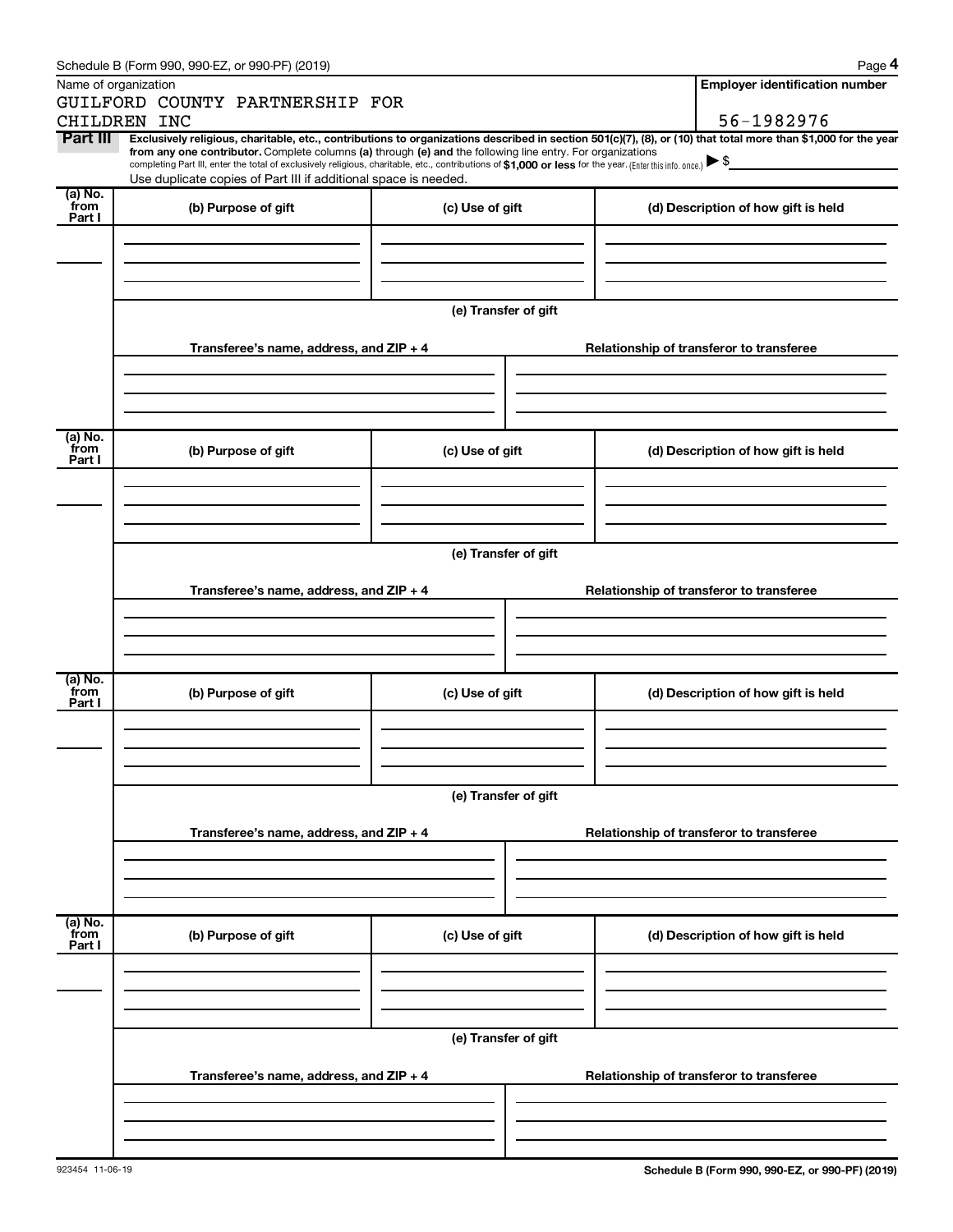|                                 |                                          |                                                                                                                                                                           |                                                                            |  |  |                                                                                                                                                |                                                    |  |                         |                                       | OMB No. 1545-0047     |           |  |
|---------------------------------|------------------------------------------|---------------------------------------------------------------------------------------------------------------------------------------------------------------------------|----------------------------------------------------------------------------|--|--|------------------------------------------------------------------------------------------------------------------------------------------------|----------------------------------------------------|--|-------------------------|---------------------------------------|-----------------------|-----------|--|
| <b>SCHEDULE D</b><br>(Form 990) |                                          | Supplemental Financial Statements<br>Complete if the organization answered "Yes" on Form 990,<br>Part IV, line 6, 7, 8, 9, 10, 11a, 11b, 11c, 11d, 11e, 11f, 12a, or 12b. |                                                                            |  |  |                                                                                                                                                |                                                    |  |                         |                                       |                       |           |  |
| Department of the Treasury      |                                          |                                                                                                                                                                           |                                                                            |  |  | Attach to Form 990.                                                                                                                            |                                                    |  |                         |                                       | <b>Open to Public</b> |           |  |
|                                 | Internal Revenue Service                 |                                                                                                                                                                           |                                                                            |  |  | Go to www.irs.gov/Form990 for instructions and the latest information.<br>GUILFORD COUNTY PARTNERSHIP FOR                                      |                                                    |  |                         |                                       | Inspection            |           |  |
|                                 | Name of the organization                 |                                                                                                                                                                           | CHILDREN INC                                                               |  |  |                                                                                                                                                |                                                    |  |                         | <b>Employer identification number</b> | 56-1982976            |           |  |
| Part I                          |                                          |                                                                                                                                                                           |                                                                            |  |  | Organizations Maintaining Donor Advised Funds or Other Similar Funds or Accounts. Complete if the                                              |                                                    |  |                         |                                       |                       |           |  |
|                                 |                                          |                                                                                                                                                                           | organization answered "Yes" on Form 990, Part IV, line 6.                  |  |  |                                                                                                                                                |                                                    |  |                         |                                       |                       |           |  |
|                                 |                                          |                                                                                                                                                                           |                                                                            |  |  | (a) Donor advised funds                                                                                                                        |                                                    |  |                         | (b) Funds and other accounts          |                       |           |  |
| 1                               |                                          |                                                                                                                                                                           |                                                                            |  |  |                                                                                                                                                |                                                    |  |                         |                                       |                       |           |  |
| 2                               |                                          |                                                                                                                                                                           | Aggregate value of contributions to (during year)                          |  |  |                                                                                                                                                |                                                    |  |                         |                                       |                       |           |  |
| 3                               |                                          |                                                                                                                                                                           | Aggregate value of grants from (during year)                               |  |  |                                                                                                                                                |                                                    |  |                         |                                       |                       |           |  |
| 4                               |                                          |                                                                                                                                                                           |                                                                            |  |  |                                                                                                                                                |                                                    |  |                         |                                       |                       |           |  |
| 5                               |                                          |                                                                                                                                                                           |                                                                            |  |  | Did the organization inform all donors and donor advisors in writing that the assets held in donor advised funds                               |                                                    |  |                         |                                       | Yes                   | No        |  |
| 6                               |                                          |                                                                                                                                                                           |                                                                            |  |  | Did the organization inform all grantees, donors, and donor advisors in writing that grant funds can be used only                              |                                                    |  |                         |                                       |                       |           |  |
|                                 |                                          |                                                                                                                                                                           |                                                                            |  |  | for charitable purposes and not for the benefit of the donor or donor advisor, or for any other purpose conferring                             |                                                    |  |                         |                                       |                       |           |  |
|                                 | impermissible private benefit?           |                                                                                                                                                                           |                                                                            |  |  |                                                                                                                                                |                                                    |  |                         |                                       | Yes                   | No        |  |
| Part II                         |                                          |                                                                                                                                                                           |                                                                            |  |  | Conservation Easements. Complete if the organization answered "Yes" on Form 990, Part IV, line 7.                                              |                                                    |  |                         |                                       |                       |           |  |
| 1.                              |                                          |                                                                                                                                                                           |                                                                            |  |  | Purpose(s) of conservation easements held by the organization (check all that apply).                                                          |                                                    |  |                         |                                       |                       |           |  |
|                                 |                                          |                                                                                                                                                                           | Preservation of land for public use (for example, recreation or education) |  |  |                                                                                                                                                | Preservation of a historically important land area |  |                         |                                       |                       |           |  |
|                                 | Protection of natural habitat            |                                                                                                                                                                           |                                                                            |  |  |                                                                                                                                                | Preservation of a certified historic structure     |  |                         |                                       |                       |           |  |
|                                 | Preservation of open space               |                                                                                                                                                                           |                                                                            |  |  |                                                                                                                                                |                                                    |  |                         |                                       |                       |           |  |
| 2                               |                                          |                                                                                                                                                                           |                                                                            |  |  | Complete lines 2a through 2d if the organization held a qualified conservation contribution in the form of a conservation easement on the last |                                                    |  |                         |                                       |                       |           |  |
|                                 | day of the tax year.                     |                                                                                                                                                                           |                                                                            |  |  |                                                                                                                                                |                                                    |  |                         | Held at the End of the Tax Year       |                       |           |  |
| a                               |                                          |                                                                                                                                                                           |                                                                            |  |  |                                                                                                                                                |                                                    |  | 2a                      |                                       |                       |           |  |
| b                               |                                          |                                                                                                                                                                           | Total acreage restricted by conservation easements                         |  |  |                                                                                                                                                |                                                    |  | 2 <sub>b</sub>          |                                       |                       |           |  |
| с                               |                                          |                                                                                                                                                                           |                                                                            |  |  |                                                                                                                                                |                                                    |  | 2c                      |                                       |                       |           |  |
| d                               |                                          |                                                                                                                                                                           |                                                                            |  |  | Number of conservation easements included in (c) acquired after 7/25/06, and not on a historic structure                                       |                                                    |  |                         |                                       |                       |           |  |
|                                 |                                          |                                                                                                                                                                           |                                                                            |  |  |                                                                                                                                                |                                                    |  | 2d                      |                                       |                       |           |  |
| 3                               |                                          |                                                                                                                                                                           |                                                                            |  |  | Number of conservation easements modified, transferred, released, extinguished, or terminated by the organization during the tax               |                                                    |  |                         |                                       |                       |           |  |
|                                 | year                                     |                                                                                                                                                                           |                                                                            |  |  |                                                                                                                                                |                                                    |  |                         |                                       |                       |           |  |
| 4                               |                                          |                                                                                                                                                                           |                                                                            |  |  | Number of states where property subject to conservation easement is located >                                                                  |                                                    |  |                         |                                       |                       |           |  |
| 5                               |                                          |                                                                                                                                                                           | violations, and enforcement of the conservation easements it holds?        |  |  | Does the organization have a written policy regarding the periodic monitoring, inspection, handling of                                         |                                                    |  |                         |                                       | Yes                   | <b>No</b> |  |
| 6                               |                                          |                                                                                                                                                                           |                                                                            |  |  | Staff and volunteer hours devoted to monitoring, inspecting, handling of violations, and enforcing conservation easements during the year      |                                                    |  |                         |                                       |                       |           |  |
|                                 |                                          |                                                                                                                                                                           |                                                                            |  |  |                                                                                                                                                |                                                    |  |                         |                                       |                       |           |  |
| 7                               |                                          |                                                                                                                                                                           |                                                                            |  |  | Amount of expenses incurred in monitoring, inspecting, handling of violations, and enforcing conservation easements during the year            |                                                    |  |                         |                                       |                       |           |  |
|                                 | $\blacktriangleright$ \$                 |                                                                                                                                                                           |                                                                            |  |  |                                                                                                                                                |                                                    |  |                         |                                       |                       |           |  |
| 8                               |                                          |                                                                                                                                                                           |                                                                            |  |  | Does each conservation easement reported on line 2(d) above satisfy the requirements of section 170(h)(4)(B)(i)                                |                                                    |  |                         |                                       |                       |           |  |
|                                 |                                          |                                                                                                                                                                           |                                                                            |  |  |                                                                                                                                                |                                                    |  |                         |                                       | Yes                   | No        |  |
| 9                               |                                          |                                                                                                                                                                           |                                                                            |  |  | In Part XIII, describe how the organization reports conservation easements in its revenue and expense statement and                            |                                                    |  |                         |                                       |                       |           |  |
|                                 |                                          |                                                                                                                                                                           |                                                                            |  |  | balance sheet, and include, if applicable, the text of the footnote to the organization's financial statements that describes the              |                                                    |  |                         |                                       |                       |           |  |
|                                 |                                          |                                                                                                                                                                           | organization's accounting for conservation easements.                      |  |  |                                                                                                                                                |                                                    |  |                         |                                       |                       |           |  |
|                                 | Part III                                 |                                                                                                                                                                           |                                                                            |  |  | Organizations Maintaining Collections of Art, Historical Treasures, or Other Similar Assets.                                                   |                                                    |  |                         |                                       |                       |           |  |
|                                 |                                          |                                                                                                                                                                           |                                                                            |  |  | Complete if the organization answered "Yes" on Form 990, Part IV, line 8.                                                                      |                                                    |  |                         |                                       |                       |           |  |
|                                 |                                          |                                                                                                                                                                           |                                                                            |  |  | 1a If the organization elected, as permitted under FASB ASC 958, not to report in its revenue statement and balance sheet works                |                                                    |  |                         |                                       |                       |           |  |
|                                 |                                          |                                                                                                                                                                           |                                                                            |  |  | of art, historical treasures, or other similar assets held for public exhibition, education, or research in furtherance of public              |                                                    |  |                         |                                       |                       |           |  |
|                                 |                                          |                                                                                                                                                                           |                                                                            |  |  | service, provide in Part XIII the text of the footnote to its financial statements that describes these items.                                 |                                                    |  |                         |                                       |                       |           |  |
| b                               |                                          |                                                                                                                                                                           |                                                                            |  |  | If the organization elected, as permitted under FASB ASC 958, to report in its revenue statement and balance sheet works of                    |                                                    |  |                         |                                       |                       |           |  |
|                                 |                                          |                                                                                                                                                                           |                                                                            |  |  | art, historical treasures, or other similar assets held for public exhibition, education, or research in furtherance of public service,        |                                                    |  |                         |                                       |                       |           |  |
|                                 |                                          |                                                                                                                                                                           | provide the following amounts relating to these items:                     |  |  |                                                                                                                                                |                                                    |  |                         |                                       |                       |           |  |
|                                 | (ii) Assets included in Form 990, Part X |                                                                                                                                                                           |                                                                            |  |  |                                                                                                                                                |                                                    |  | $\blacktriangleright$ s |                                       |                       |           |  |
| 2                               |                                          |                                                                                                                                                                           |                                                                            |  |  | If the organization received or held works of art, historical treasures, or other similar assets for financial gain, provide                   |                                                    |  |                         |                                       |                       |           |  |
|                                 |                                          |                                                                                                                                                                           |                                                                            |  |  | the following amounts required to be reported under FASB ASC 958 relating to these items:                                                      |                                                    |  |                         |                                       |                       |           |  |
|                                 |                                          |                                                                                                                                                                           |                                                                            |  |  |                                                                                                                                                |                                                    |  | - \$                    |                                       |                       |           |  |
|                                 |                                          |                                                                                                                                                                           |                                                                            |  |  |                                                                                                                                                |                                                    |  |                         |                                       |                       |           |  |

932051 10-02-19 **For Paperwork Reduction Act Notice, see the Instructions for Form 990. Schedule D (Form 990) 2019** LHA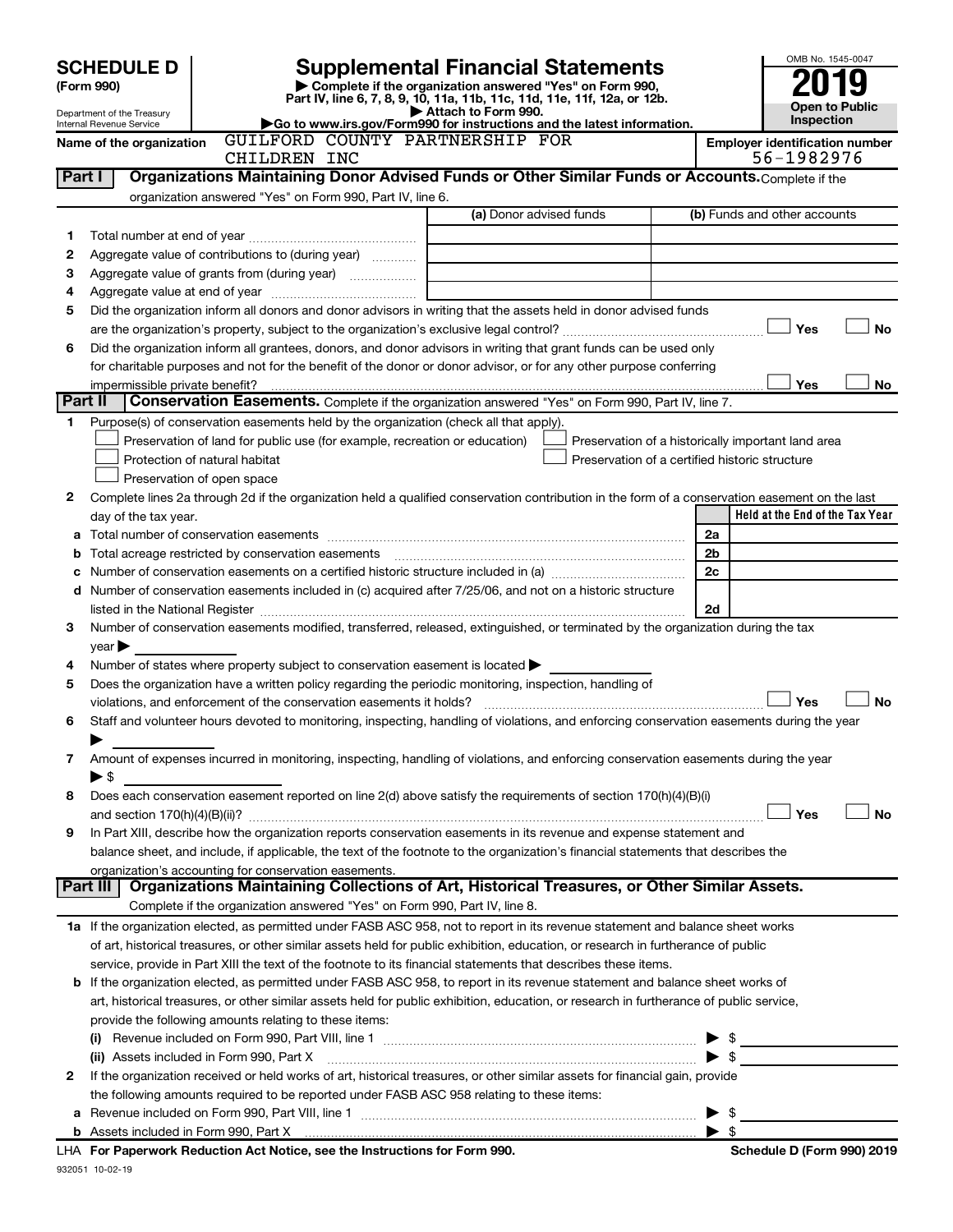|               |                                                                                                                                                                                                                                | GUILFORD COUNTY PARTNERSHIP FOR         |   |                |                                                                                                                                                                                                                                |                                                                             |                                 |                              |           |  |
|---------------|--------------------------------------------------------------------------------------------------------------------------------------------------------------------------------------------------------------------------------|-----------------------------------------|---|----------------|--------------------------------------------------------------------------------------------------------------------------------------------------------------------------------------------------------------------------------|-----------------------------------------------------------------------------|---------------------------------|------------------------------|-----------|--|
|               | CHILDREN INC<br>Schedule D (Form 990) 2019                                                                                                                                                                                     |                                         |   |                |                                                                                                                                                                                                                                |                                                                             |                                 | 56-1982976 <sub>Page</sub> 2 |           |  |
|               | Part III<br>Organizations Maintaining Collections of Art, Historical Treasures, or Other Similar Assets (continued)                                                                                                            |                                         |   |                |                                                                                                                                                                                                                                |                                                                             |                                 |                              |           |  |
| 3             | Using the organization's acquisition, accession, and other records, check any of the following that make significant use of its                                                                                                |                                         |   |                |                                                                                                                                                                                                                                |                                                                             |                                 |                              |           |  |
|               | collection items (check all that apply):                                                                                                                                                                                       |                                         |   |                |                                                                                                                                                                                                                                |                                                                             |                                 |                              |           |  |
| a             | Public exhibition                                                                                                                                                                                                              |                                         | d |                | Loan or exchange program                                                                                                                                                                                                       |                                                                             |                                 |                              |           |  |
| b             | Scholarly research                                                                                                                                                                                                             |                                         | e |                | Other the contract of the contract of the contract of the contract of the contract of the contract of the contract of the contract of the contract of the contract of the contract of the contract of the contract of the cont |                                                                             |                                 |                              |           |  |
| c             | Preservation for future generations                                                                                                                                                                                            |                                         |   |                |                                                                                                                                                                                                                                |                                                                             |                                 |                              |           |  |
| 4             | Provide a description of the organization's collections and explain how they further the organization's exempt purpose in Part XIII.                                                                                           |                                         |   |                |                                                                                                                                                                                                                                |                                                                             |                                 |                              |           |  |
| 5             | During the year, did the organization solicit or receive donations of art, historical treasures, or other similar assets                                                                                                       |                                         |   |                |                                                                                                                                                                                                                                |                                                                             |                                 |                              |           |  |
|               |                                                                                                                                                                                                                                |                                         |   |                |                                                                                                                                                                                                                                |                                                                             |                                 | Yes                          | No        |  |
|               | Part IV<br><b>Escrow and Custodial Arrangements.</b> Complete if the organization answered "Yes" on Form 990, Part IV, line 9, or                                                                                              |                                         |   |                |                                                                                                                                                                                                                                |                                                                             |                                 |                              |           |  |
|               | reported an amount on Form 990, Part X, line 21.                                                                                                                                                                               |                                         |   |                |                                                                                                                                                                                                                                |                                                                             |                                 |                              |           |  |
|               | 1a Is the organization an agent, trustee, custodian or other intermediary for contributions or other assets not included                                                                                                       |                                         |   |                |                                                                                                                                                                                                                                |                                                                             |                                 |                              |           |  |
|               | on Form 990, Part X? [11] matter contracts and contracts and contracts are contracted and contracts are contracted and contract and contract of the contract of the contract of the contract of the contract of the contract o |                                         |   |                |                                                                                                                                                                                                                                |                                                                             |                                 | Yes                          | <b>No</b> |  |
|               | b If "Yes," explain the arrangement in Part XIII and complete the following table:                                                                                                                                             |                                         |   |                |                                                                                                                                                                                                                                |                                                                             |                                 |                              |           |  |
|               |                                                                                                                                                                                                                                |                                         |   |                |                                                                                                                                                                                                                                |                                                                             |                                 | Amount                       |           |  |
|               |                                                                                                                                                                                                                                |                                         |   |                |                                                                                                                                                                                                                                |                                                                             | 1c                              |                              |           |  |
|               |                                                                                                                                                                                                                                |                                         |   |                |                                                                                                                                                                                                                                |                                                                             | 1d                              |                              |           |  |
| е             | Distributions during the year manufactured and an account of the state of the state of the state of the state o                                                                                                                |                                         |   |                |                                                                                                                                                                                                                                |                                                                             | 1e                              |                              |           |  |
| f             |                                                                                                                                                                                                                                |                                         |   |                |                                                                                                                                                                                                                                |                                                                             | 1f                              |                              |           |  |
|               | 2a Did the organization include an amount on Form 990, Part X, line 21, for escrow or custodial account liability?                                                                                                             |                                         |   |                |                                                                                                                                                                                                                                |                                                                             |                                 | Yes                          | <b>No</b> |  |
| <b>Part V</b> | <b>b</b> If "Yes," explain the arrangement in Part XIII. Check here if the explanation has been provided on Part XIII<br><b>Endowment Funds.</b> Complete if the organization answered "Yes" on Form 990, Part IV, line 10.    |                                         |   |                |                                                                                                                                                                                                                                |                                                                             |                                 |                              |           |  |
|               |                                                                                                                                                                                                                                | (a) Current year                        |   | (b) Prior year |                                                                                                                                                                                                                                | (c) Two years back $\vert$ (d) Three years back $\vert$ (e) Four years back |                                 |                              |           |  |
|               | 1a Beginning of year balance                                                                                                                                                                                                   |                                         |   |                |                                                                                                                                                                                                                                |                                                                             |                                 |                              |           |  |
| b             |                                                                                                                                                                                                                                |                                         |   |                |                                                                                                                                                                                                                                |                                                                             |                                 |                              |           |  |
| с             | Net investment earnings, gains, and losses                                                                                                                                                                                     |                                         |   |                |                                                                                                                                                                                                                                |                                                                             |                                 |                              |           |  |
| d             |                                                                                                                                                                                                                                |                                         |   |                |                                                                                                                                                                                                                                |                                                                             |                                 |                              |           |  |
|               | e Other expenditures for facilities                                                                                                                                                                                            |                                         |   |                |                                                                                                                                                                                                                                |                                                                             |                                 |                              |           |  |
|               |                                                                                                                                                                                                                                |                                         |   |                |                                                                                                                                                                                                                                |                                                                             |                                 |                              |           |  |
|               |                                                                                                                                                                                                                                |                                         |   |                |                                                                                                                                                                                                                                |                                                                             |                                 |                              |           |  |
| g             |                                                                                                                                                                                                                                |                                         |   |                |                                                                                                                                                                                                                                |                                                                             |                                 |                              |           |  |
| 2             | Provide the estimated percentage of the current year end balance (line 1g, column (a)) held as:                                                                                                                                |                                         |   |                |                                                                                                                                                                                                                                |                                                                             |                                 |                              |           |  |
| а             | Board designated or quasi-endowment >                                                                                                                                                                                          |                                         | % |                |                                                                                                                                                                                                                                |                                                                             |                                 |                              |           |  |
|               | Permanent endowment >                                                                                                                                                                                                          | %                                       |   |                |                                                                                                                                                                                                                                |                                                                             |                                 |                              |           |  |
|               | $\frac{0}{0}$<br>$\mathbf c$ Term endowment $\blacktriangleright$                                                                                                                                                              |                                         |   |                |                                                                                                                                                                                                                                |                                                                             |                                 |                              |           |  |
|               | The percentages on lines 2a, 2b, and 2c should equal 100%.                                                                                                                                                                     |                                         |   |                |                                                                                                                                                                                                                                |                                                                             |                                 |                              |           |  |
|               | 3a Are there endowment funds not in the possession of the organization that are held and administered for the organization                                                                                                     |                                         |   |                |                                                                                                                                                                                                                                |                                                                             |                                 |                              |           |  |
|               | by:                                                                                                                                                                                                                            |                                         |   |                |                                                                                                                                                                                                                                |                                                                             |                                 |                              | Yes<br>No |  |
|               | (i)                                                                                                                                                                                                                            |                                         |   |                |                                                                                                                                                                                                                                |                                                                             |                                 | 3a(i)                        |           |  |
|               |                                                                                                                                                                                                                                |                                         |   |                |                                                                                                                                                                                                                                |                                                                             |                                 | 3a(ii)                       |           |  |
|               |                                                                                                                                                                                                                                |                                         |   |                |                                                                                                                                                                                                                                |                                                                             |                                 | 3b                           |           |  |
| 4             | Describe in Part XIII the intended uses of the organization's endowment funds.                                                                                                                                                 |                                         |   |                |                                                                                                                                                                                                                                |                                                                             |                                 |                              |           |  |
|               | Land, Buildings, and Equipment.<br><b>Part VI</b>                                                                                                                                                                              |                                         |   |                |                                                                                                                                                                                                                                |                                                                             |                                 |                              |           |  |
|               | Complete if the organization answered "Yes" on Form 990, Part IV, line 11a. See Form 990, Part X, line 10.                                                                                                                     |                                         |   |                |                                                                                                                                                                                                                                |                                                                             |                                 |                              |           |  |
|               | Description of property                                                                                                                                                                                                        | (a) Cost or other<br>basis (investment) |   |                | (b) Cost or other<br>basis (other)                                                                                                                                                                                             |                                                                             | (c) Accumulated<br>depreciation | (d) Book value               |           |  |
|               |                                                                                                                                                                                                                                |                                         |   |                |                                                                                                                                                                                                                                |                                                                             |                                 |                              |           |  |
| b             |                                                                                                                                                                                                                                |                                         |   |                |                                                                                                                                                                                                                                |                                                                             |                                 |                              |           |  |
| с             | Leasehold improvements                                                                                                                                                                                                         |                                         |   |                |                                                                                                                                                                                                                                |                                                                             |                                 |                              |           |  |
| d             |                                                                                                                                                                                                                                |                                         |   |                |                                                                                                                                                                                                                                |                                                                             |                                 |                              |           |  |
|               |                                                                                                                                                                                                                                |                                         |   |                |                                                                                                                                                                                                                                |                                                                             |                                 |                              |           |  |
|               | Total. Add lines 1a through 1e. (Column (d) must equal Form 990, Part X, column (B), line 10c.)                                                                                                                                |                                         |   |                |                                                                                                                                                                                                                                |                                                                             |                                 |                              | 0.        |  |

**Schedule D (Form 990) 2019**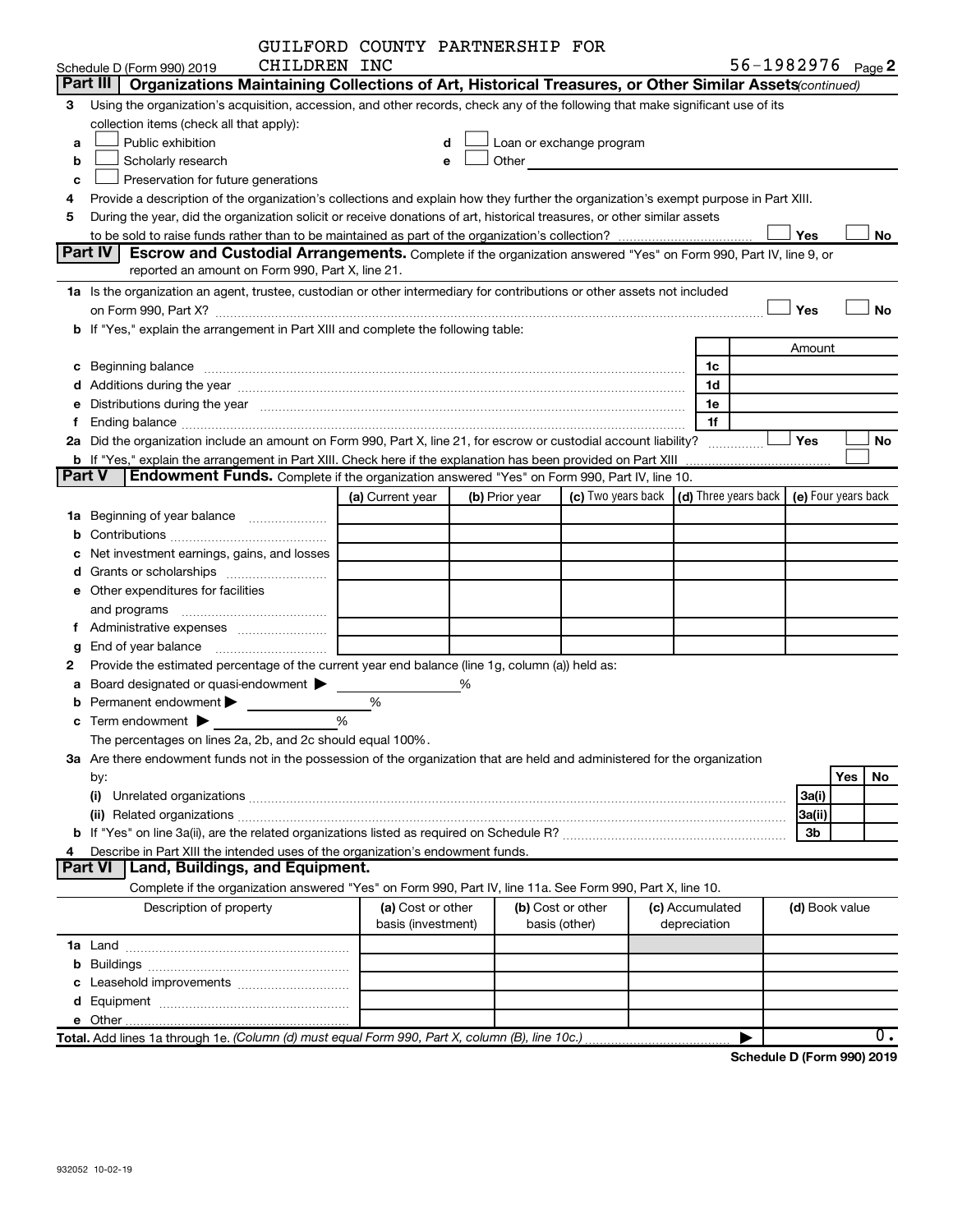|  | GUILFORD COUNTY PARTNERSHIP FOR |  |
|--|---------------------------------|--|
|  |                                 |  |

|                 | CHILDREN INC<br>Schedule D (Form 990) 2019                                                                        |                 |                                                           | 56-1982976 $_{Page}$ 3 |
|-----------------|-------------------------------------------------------------------------------------------------------------------|-----------------|-----------------------------------------------------------|------------------------|
| <b>Part VII</b> | <b>Investments - Other Securities.</b>                                                                            |                 |                                                           |                        |
|                 | Complete if the organization answered "Yes" on Form 990, Part IV, line 11b. See Form 990, Part X, line 12.        |                 |                                                           |                        |
|                 | (a) Description of security or category (including name of security)                                              | (b) Book value  | (c) Method of valuation: Cost or end-of-year market value |                        |
|                 |                                                                                                                   |                 |                                                           |                        |
|                 |                                                                                                                   |                 |                                                           |                        |
| (3) Other       |                                                                                                                   |                 |                                                           |                        |
| (A)             |                                                                                                                   |                 |                                                           |                        |
| (B)             |                                                                                                                   |                 |                                                           |                        |
| (C)             |                                                                                                                   |                 |                                                           |                        |
| (D)             |                                                                                                                   |                 |                                                           |                        |
| (E)             |                                                                                                                   |                 |                                                           |                        |
| (F)             |                                                                                                                   |                 |                                                           |                        |
| (G)             |                                                                                                                   |                 |                                                           |                        |
| (H)             |                                                                                                                   |                 |                                                           |                        |
|                 | Total. (Col. (b) must equal Form 990, Part X, col. (B) line 12.)                                                  |                 |                                                           |                        |
|                 | Part VIII Investments - Program Related.                                                                          |                 |                                                           |                        |
|                 | Complete if the organization answered "Yes" on Form 990, Part IV, line 11c. See Form 990, Part X, line 13.        |                 |                                                           |                        |
|                 | (a) Description of investment                                                                                     | (b) Book value  | (c) Method of valuation: Cost or end-of-year market value |                        |
| (1)             |                                                                                                                   |                 |                                                           |                        |
| (2)             |                                                                                                                   |                 |                                                           |                        |
| (3)             |                                                                                                                   |                 |                                                           |                        |
| (4)             |                                                                                                                   |                 |                                                           |                        |
| (5)             |                                                                                                                   |                 |                                                           |                        |
|                 |                                                                                                                   |                 |                                                           |                        |
| (6)             |                                                                                                                   |                 |                                                           |                        |
| (7)             |                                                                                                                   |                 |                                                           |                        |
| (8)             |                                                                                                                   |                 |                                                           |                        |
| (9)             |                                                                                                                   |                 |                                                           |                        |
| Part IX         | Total. (Col. (b) must equal Form 990, Part X, col. (B) line 13.)<br><b>Other Assets.</b>                          |                 |                                                           |                        |
|                 | Complete if the organization answered "Yes" on Form 990, Part IV, line 11d. See Form 990, Part X, line 15.        |                 |                                                           |                        |
|                 |                                                                                                                   | (a) Description |                                                           | (b) Book value         |
|                 |                                                                                                                   |                 |                                                           |                        |
| (1)             |                                                                                                                   |                 |                                                           |                        |
| (2)             |                                                                                                                   |                 |                                                           |                        |
| (3)             |                                                                                                                   |                 |                                                           |                        |
| (4)             |                                                                                                                   |                 |                                                           |                        |
| (5)             |                                                                                                                   |                 |                                                           |                        |
| (6)             |                                                                                                                   |                 |                                                           |                        |
| (7)             |                                                                                                                   |                 |                                                           |                        |
| (8)             |                                                                                                                   |                 |                                                           |                        |
| (9)             |                                                                                                                   |                 |                                                           |                        |
|                 | Total. (Column (b) must equal Form 990, Part X, col. (B) line 15.)                                                |                 |                                                           |                        |
| Part X          | <b>Other Liabilities.</b>                                                                                         |                 |                                                           |                        |
|                 | Complete if the organization answered "Yes" on Form 990, Part IV, line 11e or 11f. See Form 990, Part X, line 25. |                 |                                                           |                        |
| 1.              | (a) Description of liability                                                                                      |                 |                                                           | (b) Book value         |
| (1)             | Federal income taxes                                                                                              |                 |                                                           |                        |
| (2)             |                                                                                                                   |                 |                                                           |                        |
| (3)             |                                                                                                                   |                 |                                                           |                        |
| (4)             |                                                                                                                   |                 |                                                           |                        |
| (5)             |                                                                                                                   |                 |                                                           |                        |
| (6)             |                                                                                                                   |                 |                                                           |                        |
| (7)             |                                                                                                                   |                 |                                                           |                        |
| (8)             |                                                                                                                   |                 |                                                           |                        |
| (9)             |                                                                                                                   |                 |                                                           |                        |
|                 | Total. (Column (b) must equal Form 990, Part X, col. (B) line 25.).                                               |                 |                                                           |                        |

**2.** Liability for uncertain tax positions. In Part XIII, provide the text of the footnote to the organization's financial statements that reports the organization's liability for uncertain tax positions under FASB ASC 740. Check here if the text of the footnote has been provided in Part XIII ...  $\fbox{\bf X}$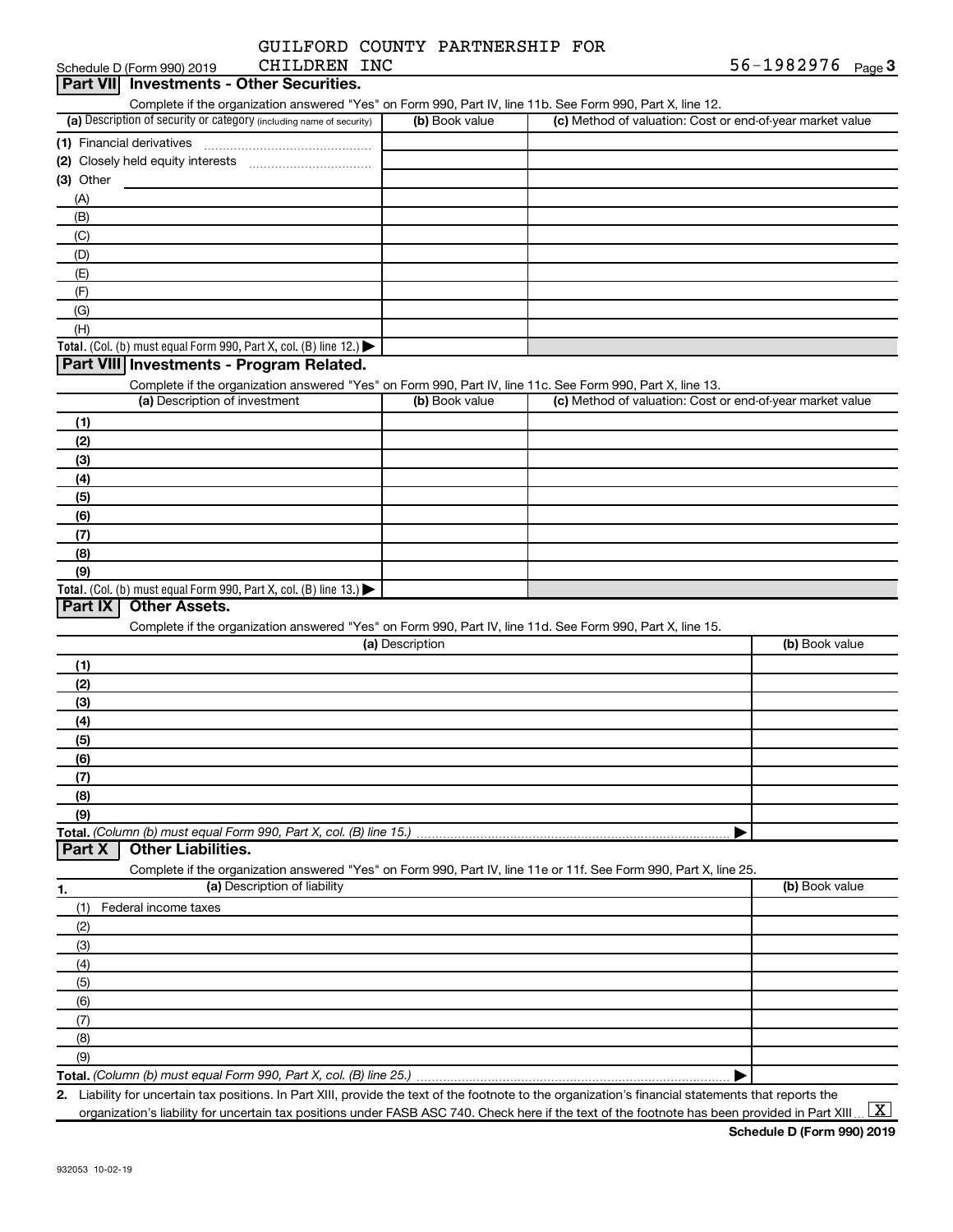|   | GUILFORD COUNTY PARTNERSHIP FOR                                                                                                                             |                |                |                   |
|---|-------------------------------------------------------------------------------------------------------------------------------------------------------------|----------------|----------------|-------------------|
|   | CHILDREN INC<br>Schedule D (Form 990) 2019                                                                                                                  |                |                | 56-1982976 Page 4 |
|   | Reconciliation of Revenue per Audited Financial Statements With Revenue per Return.<br><b>Part XI</b>                                                       |                |                |                   |
|   | Complete if the organization answered "Yes" on Form 990, Part IV, line 12a.                                                                                 |                |                |                   |
| 1 | Total revenue, gains, and other support per audited financial statements [11] [11] Total revenue, gains, and other support per audited financial statements |                | $\overline{1}$ | 14,575,696.       |
| 2 | Amounts included on line 1 but not on Form 990, Part VIII, line 12:                                                                                         |                |                |                   |
| a |                                                                                                                                                             | 2a             |                |                   |
| b |                                                                                                                                                             | 2 <sub>b</sub> |                |                   |
|   |                                                                                                                                                             | 2 <sub>c</sub> |                |                   |
| d |                                                                                                                                                             | 2d             |                |                   |
| e | Add lines 2a through 2d                                                                                                                                     |                | 2e             | υ.                |
| 3 |                                                                                                                                                             |                | $\mathbf{a}$   | 14,575,696.       |
| 4 | Amounts included on Form 990, Part VIII, line 12, but not on line 1:                                                                                        |                |                |                   |
| a | Investment expenses not included on Form 990, Part VIII, line 7b [11, 111, 120]                                                                             | 4a             |                |                   |
| b |                                                                                                                                                             | 4b             |                |                   |
|   | Add lines 4a and 4b                                                                                                                                         |                | 4с             | 0.                |
| 5 |                                                                                                                                                             | 5              | 14,575,696.    |                   |
|   | Part XII   Reconciliation of Expenses per Audited Financial Statements With Expenses per Return.                                                            |                |                |                   |
|   | Complete if the organization answered "Yes" on Form 990, Part IV, line 12a.                                                                                 |                |                |                   |
| 1 |                                                                                                                                                             |                | $\overline{1}$ | 14,725,222.       |
| 2 | Amounts included on line 1 but not on Form 990, Part IX, line 25:                                                                                           |                |                |                   |
| a |                                                                                                                                                             | 2a             |                |                   |
| b |                                                                                                                                                             | 2 <sub>b</sub> |                |                   |
|   |                                                                                                                                                             | 2 <sub>c</sub> |                |                   |
|   |                                                                                                                                                             | 2d             |                |                   |
| e |                                                                                                                                                             |                | 2e             |                   |
| 3 |                                                                                                                                                             |                | $\mathbf{a}$   | 14,725,222.       |
| 4 | Amounts included on Form 990, Part IX, line 25, but not on line 1:                                                                                          |                |                |                   |
| a |                                                                                                                                                             | 4a             |                |                   |
| b |                                                                                                                                                             | 4 <sub>h</sub> |                |                   |
|   | Add lines 4a and 4b                                                                                                                                         |                | 4c             | о.                |
|   |                                                                                                                                                             |                | 5              | 14,725,222.       |
|   | Part XIII Supplemental Information.                                                                                                                         |                |                |                   |

Provide the descriptions required for Part II, lines 3, 5, and 9; Part III, lines 1a and 4; Part IV, lines 1b and 2b; Part V, line 4; Part X, line 2; Part XI, lines 2d and 4b; and Part XII, lines 2d and 4b. Also complete this part to provide any additional information.

PART X, LINE 2:

THE GUILFORD COUNTY PARTNERSHIP FOR CHILDREN IS EXEMPT FROM PAYMENT OF

INCOME TAXES UNDER THE PROVISION OF SECTION 501(C)(3) OF THE INTERAL

REVENUE CODE, EXCEPT TO THE EXTENT OF TAXES ON ANY UNRELATED BUSINESS

INCOME.

FASB ASC 740 PROVIDES GUIDANCE FOR HOW UNCERTAIN TAX POSITIONS SHOULD BE

RECOGNIZED, MEASURED, PRESENTED AND DISCLOSED IN THE FINANCIAL STATEMENTS.

FASB ASC 740 REQUIRES THE EVALUATION OF TAX POSITIONS TAKEN OR EXCPECTED

TO BE TAKEN IN THE COURSE OF PREPARING FINANCIAL STATEMENTS TO DETERMINE

WHETHER THE TAX POSITIONS ARE "MORE-LIKELY-THAN-NOT" TO BE SUSTAINED BY

THE APPLICABLE TAX AUTHORITY.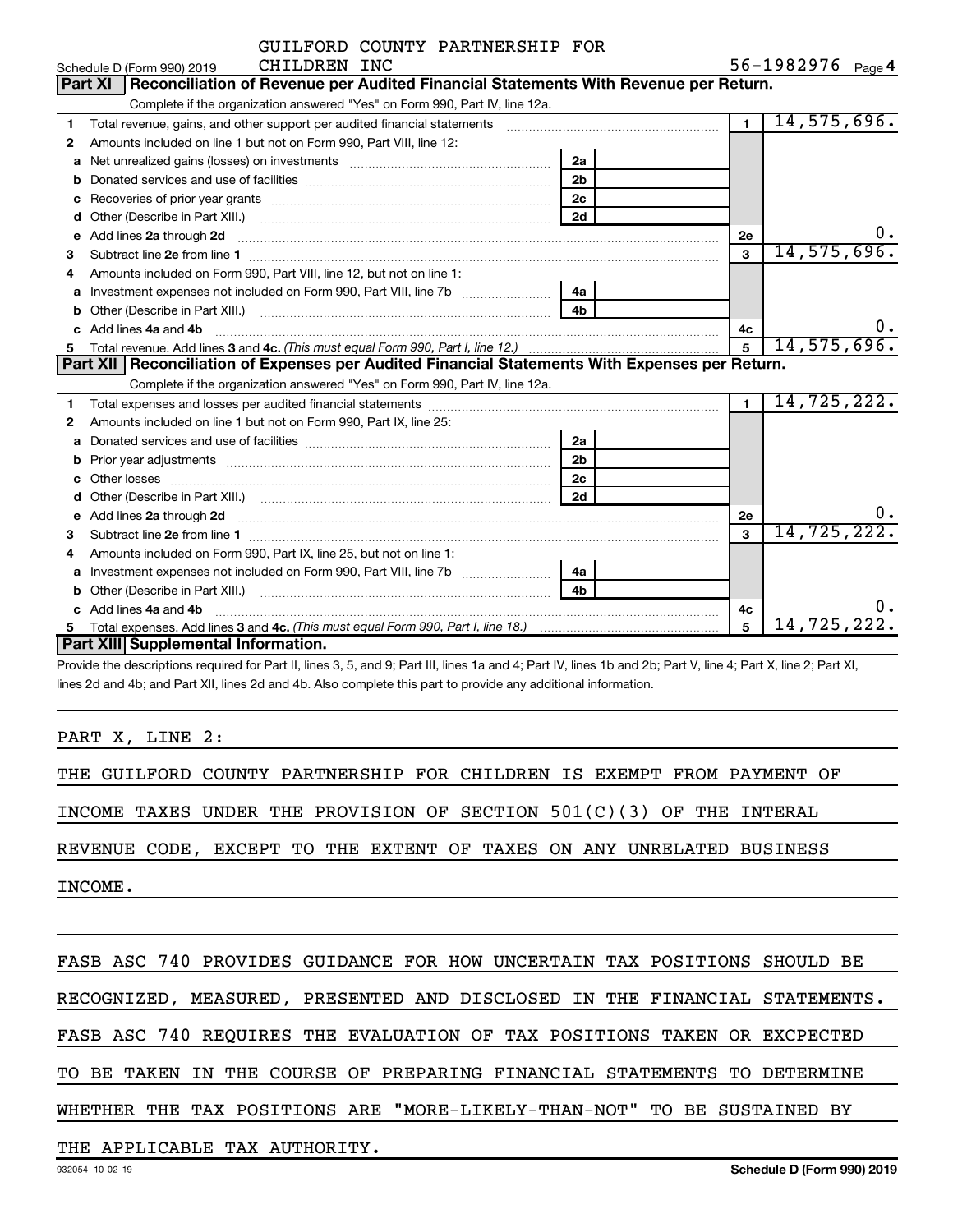| Schedule D (Form 990) 2019 |                                                         | CHILDREN INC |  | 56-1982976 <sub>Page 5</sub> |  |
|----------------------------|---------------------------------------------------------|--------------|--|------------------------------|--|
|                            | <b>Part XIII   Supplemental Information (continued)</b> |              |  |                              |  |

THE GUILFORD COUNTY PARTNERSHIP FOR CHILDREN DOES NOT BELIEVE THERE ARE

ANY UNRECOGNIZED TAX BENEFITS OR COSTS AS OF JUNE 30, 2020. INCOME TAX

RETURNS FROM 2017 THROUGH 2019 ARE OPEN FOR EXAMINATION BY THE TAX

AUTHORITIES.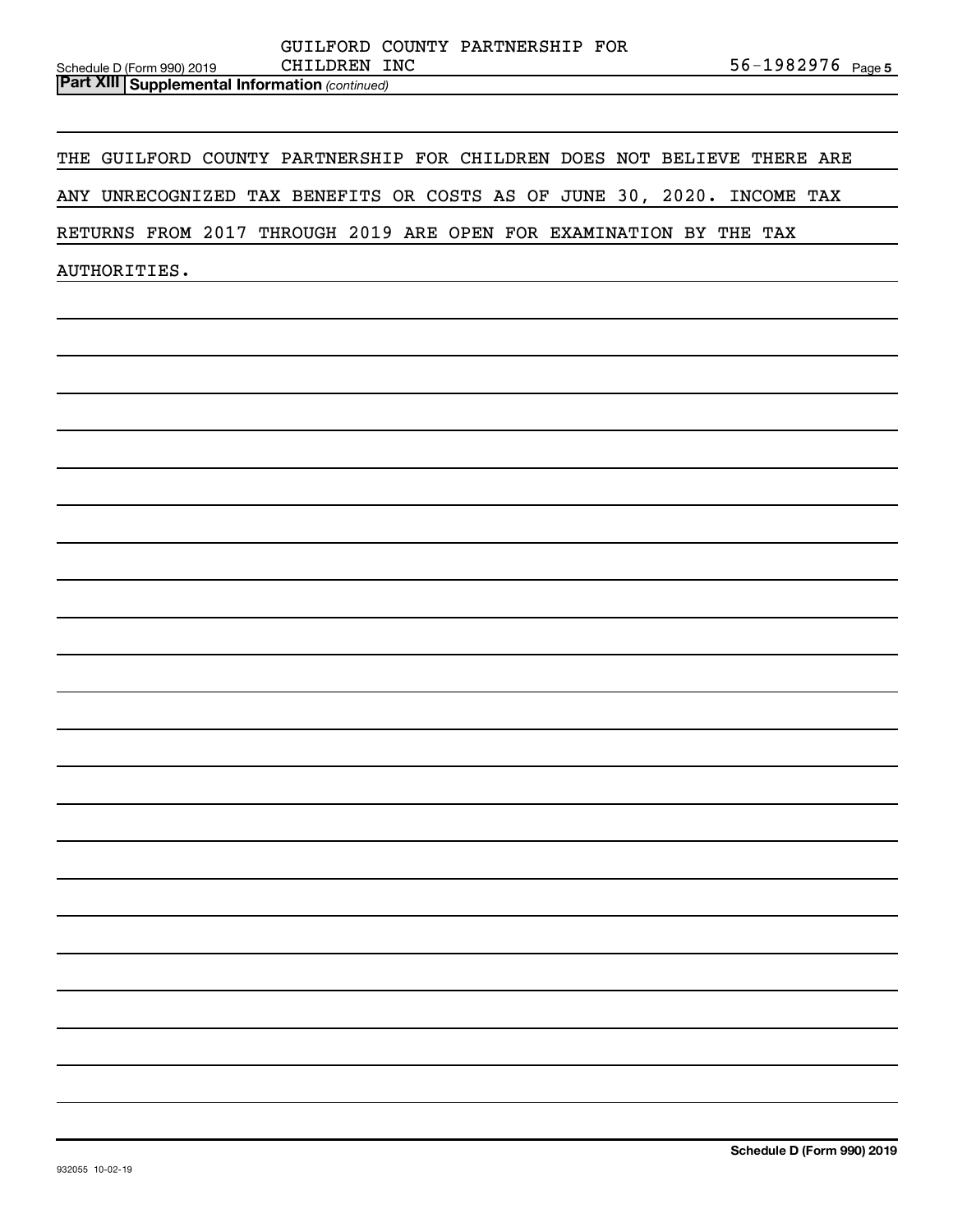| <b>SCHEDULE I</b>                                                                                                                                                                                                                                                                                   |                | <b>Grants and Other Assistance to Organizations,</b>                                                                                  |                                                                              |                                         |                                               |                                          | OMB No. 1545-0047                                   |
|-----------------------------------------------------------------------------------------------------------------------------------------------------------------------------------------------------------------------------------------------------------------------------------------------------|----------------|---------------------------------------------------------------------------------------------------------------------------------------|------------------------------------------------------------------------------|-----------------------------------------|-----------------------------------------------|------------------------------------------|-----------------------------------------------------|
| (Form 990)                                                                                                                                                                                                                                                                                          |                | Governments, and Individuals in the United States<br>Complete if the organization answered "Yes" on Form 990, Part IV, line 21 or 22. |                                                                              |                                         |                                               |                                          | 2019                                                |
| Department of the Treasury<br>Internal Revenue Service                                                                                                                                                                                                                                              |                |                                                                                                                                       | Attach to Form 990.<br>Go to www.irs.gov/Form990 for the latest information. |                                         |                                               |                                          | <b>Open to Public</b><br>Inspection                 |
| Name of the organization<br>CHILDREN INC                                                                                                                                                                                                                                                            |                | GUILFORD COUNTY PARTNERSHIP FOR                                                                                                       |                                                                              |                                         |                                               |                                          | <b>Employer identification number</b><br>56-1982976 |
| Part I<br><b>General Information on Grants and Assistance</b>                                                                                                                                                                                                                                       |                |                                                                                                                                       |                                                                              |                                         |                                               |                                          |                                                     |
| Does the organization maintain records to substantiate the amount of the grants or assistance, the grantees' eligibility for the grants or assistance, and the selection<br>1<br>Describe in Part IV the organization's procedures for monitoring the use of grant funds in the United States.<br>2 |                |                                                                                                                                       |                                                                              |                                         |                                               |                                          | $ \mathrm{X} $ Yes<br>l No                          |
| Part II<br>Grants and Other Assistance to Domestic Organizations and Domestic Governments. Complete if the organization answered "Yes" on Form 990, Part IV, line 21, for any                                                                                                                       |                |                                                                                                                                       |                                                                              |                                         |                                               |                                          |                                                     |
| recipient that received more than \$5,000. Part II can be duplicated if additional space is needed.                                                                                                                                                                                                 |                |                                                                                                                                       |                                                                              |                                         | (f) Method of                                 |                                          |                                                     |
| 1 (a) Name and address of organization<br>or government                                                                                                                                                                                                                                             | $(b)$ EIN      | (c) IRC section<br>(if applicable)                                                                                                    | (d) Amount of<br>cash grant                                                  | (e) Amount of<br>non-cash<br>assistance | valuation (book,<br>FMV, appraisal,<br>other) | (g) Description of<br>noncash assistance | (h) Purpose of grant<br>or assistance               |
| BENNETT COLLEGE                                                                                                                                                                                                                                                                                     |                |                                                                                                                                       |                                                                              |                                         |                                               |                                          |                                                     |
| 900 EAST WASHINGTON ST                                                                                                                                                                                                                                                                              |                |                                                                                                                                       |                                                                              |                                         |                                               |                                          |                                                     |
| GREENSBORO, NC 27401                                                                                                                                                                                                                                                                                | 56-0532296     | 501(C)(3)                                                                                                                             | 157,260                                                                      | $\mathbf{0}$                            |                                               |                                          | NC PRE-K TUITION                                    |
| CHILDCARE NETWORK<br>1405 WEST FRIENDLY AVE                                                                                                                                                                                                                                                         |                |                                                                                                                                       |                                                                              |                                         |                                               |                                          |                                                     |
| GREENSBORO, NC 27403                                                                                                                                                                                                                                                                                | 63-0986576     |                                                                                                                                       | 1,860,711,                                                                   | $\mathbf{0}$                            |                                               |                                          | NC PRE-K TUITION                                    |
| COALITION ON INFANT MORTALITY<br>1203 MAPLE STREET                                                                                                                                                                                                                                                  |                |                                                                                                                                       |                                                                              |                                         |                                               |                                          |                                                     |
| GREENSBORO, NC 27405                                                                                                                                                                                                                                                                                | 56-1804884     |                                                                                                                                       | 88,392.                                                                      | $\mathbf{0}$                            |                                               |                                          | HEALTH & SAFETY                                     |
| DE PAUL ACADEMY<br>1225 ELON PLACE                                                                                                                                                                                                                                                                  |                |                                                                                                                                       |                                                                              |                                         |                                               |                                          |                                                     |
| ARCHDALE, NC 27263                                                                                                                                                                                                                                                                                  | $02 - 0653490$ |                                                                                                                                       | 230,529                                                                      | $\mathbf 0$                             |                                               |                                          | NC PRE-K TUITION                                    |
| FAMILY SERVICE OF THE PIEDMONT<br>902 BONNER DRIVE                                                                                                                                                                                                                                                  |                |                                                                                                                                       |                                                                              |                                         |                                               |                                          |                                                     |
| JAMESTOWN, NC 27282                                                                                                                                                                                                                                                                                 | 56-2061741     |                                                                                                                                       | 285,228                                                                      | 0.                                      |                                               |                                          | FAMILY SUPPORT                                      |
| FAMILY SUPPORT NETWORK OF CENTRAL<br>CAROLINA - 801 GREEN VALLEY ROAD                                                                                                                                                                                                                               |                |                                                                                                                                       |                                                                              |                                         |                                               |                                          |                                                     |
| GREENSBORO, NC 27408                                                                                                                                                                                                                                                                                | 56-1641963     | 501(C)(3)                                                                                                                             | 156,487.                                                                     | $\mathbf 0$                             |                                               |                                          | HEALTH & SAFETY<br>10.                              |
| 2 Enter total number of section 501(c)(3) and government organizations listed in the line 1 table<br>3 Enter total number of other organizations listed in the line 1 table                                                                                                                         |                |                                                                                                                                       |                                                                              |                                         |                                               |                                          | 15.                                                 |

**For Paperwork Reduction Act Notice, see the Instructions for Form 990. Schedule I (Form 990) (2019)** LHA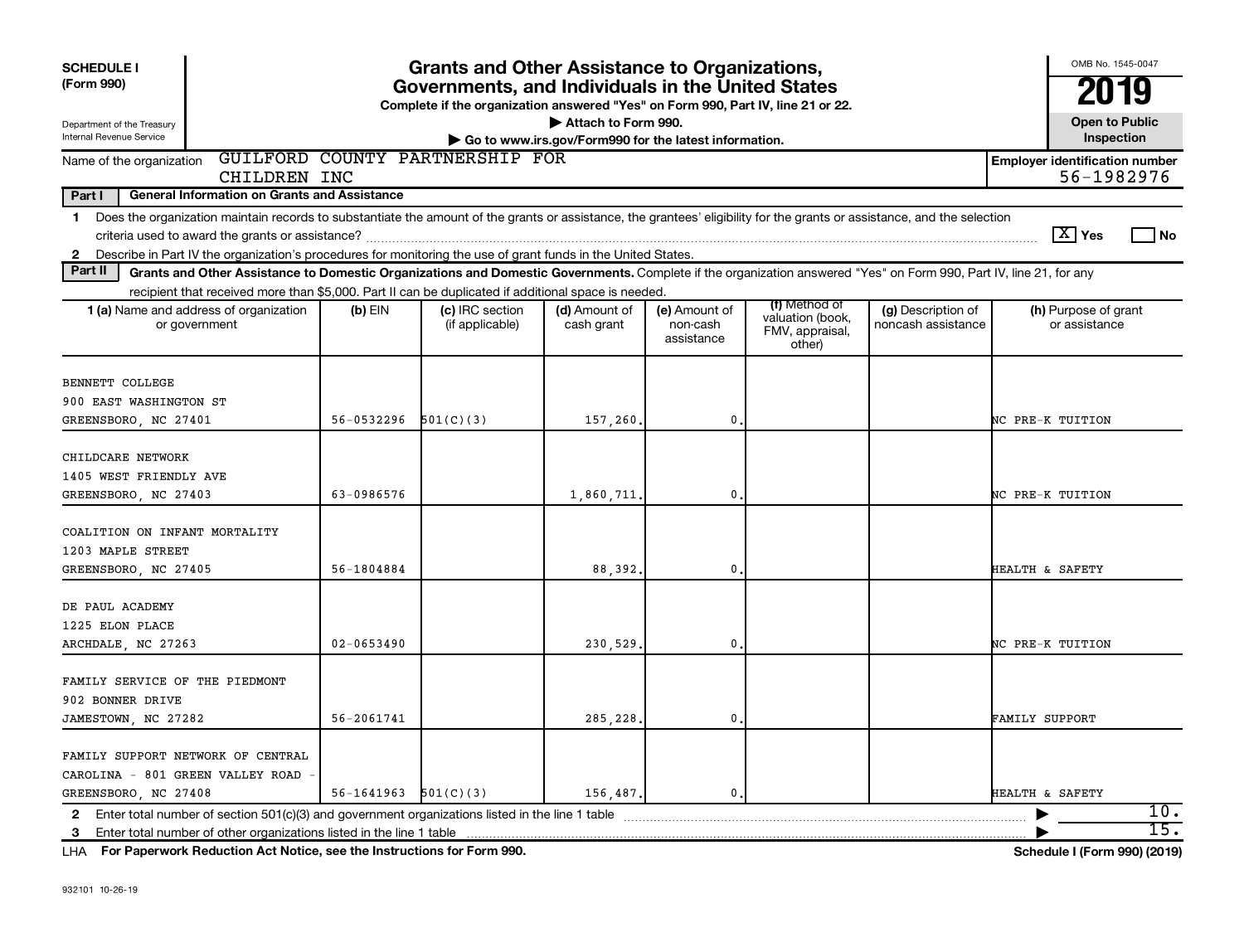Schedule I (Form 990) CHILDREN INC 56-1982976 <sub>Page 1</sub>

| (a) Name and address of<br>organization or government                                  | $(b)$ EIN                | (c) IRC section<br>if applicable | (d) Amount of<br>cash grant | (e) Amount of<br>non-cash<br>assistance | (f) Method of<br>valuation<br>(book, FMV,<br>appraisal, other) | (g) Description of<br>non-cash assistance | (h) Purpose of grant<br>or assistance                                              |
|----------------------------------------------------------------------------------------|--------------------------|----------------------------------|-----------------------------|-----------------------------------------|----------------------------------------------------------------|-------------------------------------------|------------------------------------------------------------------------------------|
| GUILFORD CHILD DEVELOPMENT<br>1200 ARLINGTON STREET                                    | 56-0863474               | 501(C)(3)                        |                             | $\mathbf 0$                             |                                                                |                                           | NC PRE-K TUITION & CHILD<br>CARE AND EDUCATION<br>AFFORDABILITY; FAMILY<br>SUPPORT |
| GREENSBORO, NC 27406                                                                   |                          |                                  | 2,409,776.                  |                                         |                                                                |                                           |                                                                                    |
| GUILFORD COUNTY DEPT OF PUBLIC<br>HEALTH - 1203 MAPLE STREET -<br>GREENSBORO, NC 27405 | 56-6000305               | GOVERNMENT                       | 803,396.                    | $\mathbf{0}$                            |                                                                |                                           | HEALTH & SAFETY                                                                    |
|                                                                                        |                          |                                  |                             |                                         |                                                                |                                           |                                                                                    |
| GUILFORD COUNTY PUBLIC SCHOOLS<br>712 NORTH ELM STREET                                 |                          |                                  |                             |                                         |                                                                |                                           |                                                                                    |
| GREENSBORO, NC 27401                                                                   | 56-6000522               | GOVERNMENT                       | 3,769,800.                  | $\mathbf 0$                             |                                                                |                                           | NC PRE-K TUITION                                                                   |
| HIS GLORY CHILDCARE CENTER<br>3412-A EAST WENDOVER AVE                                 |                          |                                  |                             |                                         |                                                                |                                           |                                                                                    |
| GREENSBORO, NC 27420                                                                   | 20-4280366               | 501(C)(3)                        | 364,854.                    | $\mathbf{0}$                            |                                                                |                                           | NC PRE-K TUITION                                                                   |
| KIDS APPEAL LEARNING CENTER<br>1010 GREENSBORO ROAD                                    |                          |                                  |                             |                                         |                                                                |                                           |                                                                                    |
| HIGH POINT, NC 27260                                                                   | 52-2316704               |                                  | 480.954.                    | $\mathbf{0}$                            |                                                                |                                           | NC PRE-K TUITION                                                                   |
| KIDS ARE KIDS LEARNING ACADEMY<br>514 PISGAH CHURCH ROAD                               |                          |                                  |                             |                                         |                                                                |                                           |                                                                                    |
| GREENSBORO, NC 27455                                                                   | 26-4506255               |                                  | 362,543.                    | $\mathbf{0}$                            |                                                                |                                           | NC PRE-K TUITION                                                                   |
| PARENTS AS TEACHERS GUILFORD<br>COUNTY - 415 NORTH EDGEWORTH ST,                       |                          |                                  |                             |                                         |                                                                |                                           |                                                                                    |
| SUITE 206 - GREENSBORO, NC 27401                                                       | 33-1063509               | 501(C)(3)                        | 170,903.                    | $\mathbf{0}$                            |                                                                |                                           | FAMILY SUPPORT                                                                     |
| PHILLIPS AVENUE CHILD DEVELOPMENT<br>CENTER LLC - 2312 PHILLIPS AVE -                  |                          |                                  |                             |                                         |                                                                |                                           |                                                                                    |
| GREENSBORO, NC 27405                                                                   | 20-0707847               |                                  | 111,728.                    | $\mathbf{0}$                            |                                                                |                                           | NC PRE-K TUITION                                                                   |
| READING CONNECTIONS<br>1301 N. ELM STREET                                              |                          |                                  |                             |                                         |                                                                |                                           |                                                                                    |
| GREENSBORO, NC 27401                                                                   | $56-1726754$ $501(C)(3)$ |                                  | 47,407.                     | $\mathbf 0$ .                           |                                                                |                                           | FAMILY SUPPORT                                                                     |

**Schedule I (Form 990)**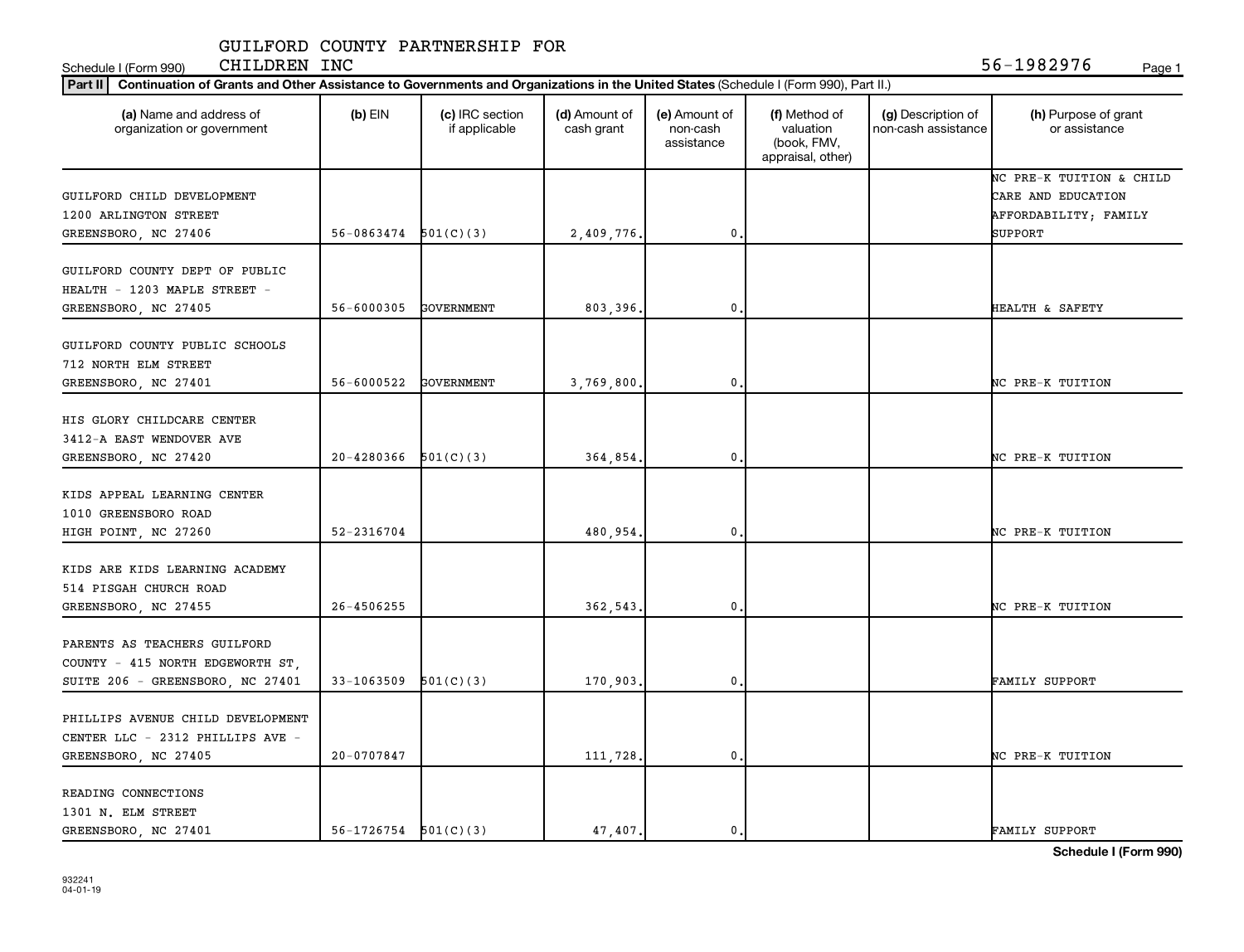Schedule I (Form 990) CHILDREN INC 56-1982976 <sub>Page 1</sub>

| (a) Name and address of<br>organization or government | $(b)$ EIN                 | (c) IRC section<br>if applicable | (d) Amount of<br>cash grant | (e) Amount of<br>non-cash<br>assistance | (f) Method of<br>valuation<br>(book, FMV,<br>appraisal, other) | (g) Description of<br>non-cash assistance | (h) Purpose of grant<br>or assistance |
|-------------------------------------------------------|---------------------------|----------------------------------|-----------------------------|-----------------------------------------|----------------------------------------------------------------|-------------------------------------------|---------------------------------------|
| TRIAD CHILD DEVELOPMENT CENTER INC                    |                           |                                  |                             |                                         |                                                                |                                           |                                       |
| 311 OLD WINSTON RD                                    |                           |                                  |                             |                                         |                                                                |                                           |                                       |
| HIGH POINT, NC 27265                                  | 56-1991438                |                                  | 246,216.                    | 0                                       |                                                                |                                           | NC PRE-K TUITION                      |
|                                                       |                           |                                  |                             |                                         |                                                                |                                           |                                       |
| UNVERSITY OF NORTH CAROLINA AT                        |                           |                                  |                             |                                         |                                                                |                                           | HEALTH & SAFETY;                      |
| GREENSBORO - 1111 SPRING GARDEN                       |                           |                                  |                             |                                         |                                                                |                                           | CHILDCARE EDUCATION;                  |
| STREET - GREENSBORO, NC 27412                         | 56-6001468                | GOVERNMENT                       | 896,126.                    | 0                                       |                                                                |                                           | <b>FAMILY SUPPORT</b>                 |
| HAYES-TAYLOR YMCA                                     |                           |                                  |                             |                                         |                                                                |                                           |                                       |
| 2603 E. FLORIDA ST                                    |                           |                                  |                             |                                         |                                                                |                                           |                                       |
| GREENSBORO, NC 27401                                  | $56-0543243$ $501$ (C)(3) |                                  | 124,365.                    | $\mathbf{0}$                            |                                                                |                                           | NC PRE-K TUITION                      |
|                                                       |                           |                                  |                             |                                         |                                                                |                                           |                                       |
| TRIAD ADULT AND PEDIATRIC MEDICINE                    |                           |                                  |                             |                                         |                                                                |                                           |                                       |
| INC - 1002 SOUTH EUGENE ST -                          |                           |                                  |                             |                                         |                                                                |                                           | FAMILY SUPPORT/LITERACY -             |
| GREENSBORO, NC 27406                                  | 56-1991438                |                                  | 14,047.                     | 0                                       |                                                                |                                           | REACH OUT AND READ                    |
| EDUCATIONAL PLAYTIME TOO!                             |                           |                                  |                             |                                         |                                                                |                                           |                                       |
| 2300 SPRING GARDEN STREET                             |                           |                                  |                             |                                         |                                                                |                                           |                                       |
| GREENSBORO, NC 27401                                  | 45-2347323                |                                  | 112,029.                    | 0                                       |                                                                |                                           | NC PRE-K TUITION                      |
|                                                       |                           |                                  |                             |                                         |                                                                |                                           |                                       |
| QUALITY CHILDCARE                                     |                           |                                  |                             |                                         |                                                                |                                           |                                       |
| 2313 YANCEYVILLE STREET                               |                           |                                  |                             |                                         |                                                                |                                           |                                       |
| GREENSBORO, NC 27405                                  | 56-2187810                |                                  | 115,365.                    | 0                                       |                                                                |                                           | NC PRE-K TUITION                      |
| KINDERNOGGIN                                          |                           |                                  |                             |                                         |                                                                |                                           |                                       |
| 2206 DEEP RIVER ROAD                                  |                           |                                  |                             |                                         |                                                                |                                           |                                       |
| HIGH POINT, NC 27265                                  | 45-2114418                |                                  | 245, 247.                   | $\mathbf 0$ .                           |                                                                |                                           | NC PRE-K TUITION                      |
|                                                       |                           |                                  |                             |                                         |                                                                |                                           |                                       |
| REEDY FORK EARLY LEARNING ACADEMY                     |                           |                                  |                             |                                         |                                                                |                                           |                                       |
| 4440 REEDY FORK PKWY                                  |                           |                                  |                             |                                         |                                                                |                                           |                                       |
| GREENSBORO, NC 27405                                  | 56-1970426                |                                  | 64,891.                     | $\mathbf{0}$                            |                                                                |                                           | NC PRE-K TUITION                      |
| HESTER'S CREATIVE SCHOOLS                             |                           |                                  |                             |                                         |                                                                |                                           |                                       |
| 1806 W. VANDALIA RD                                   |                           |                                  |                             |                                         |                                                                |                                           |                                       |
| GREENSBORO, NC 27406                                  | 46-0796589                |                                  | 124,554.                    | $\mathbf 0$ .                           |                                                                |                                           | NC PRE-K TUITION                      |
|                                                       |                           |                                  |                             |                                         |                                                                |                                           |                                       |

**Schedule I (Form 990)**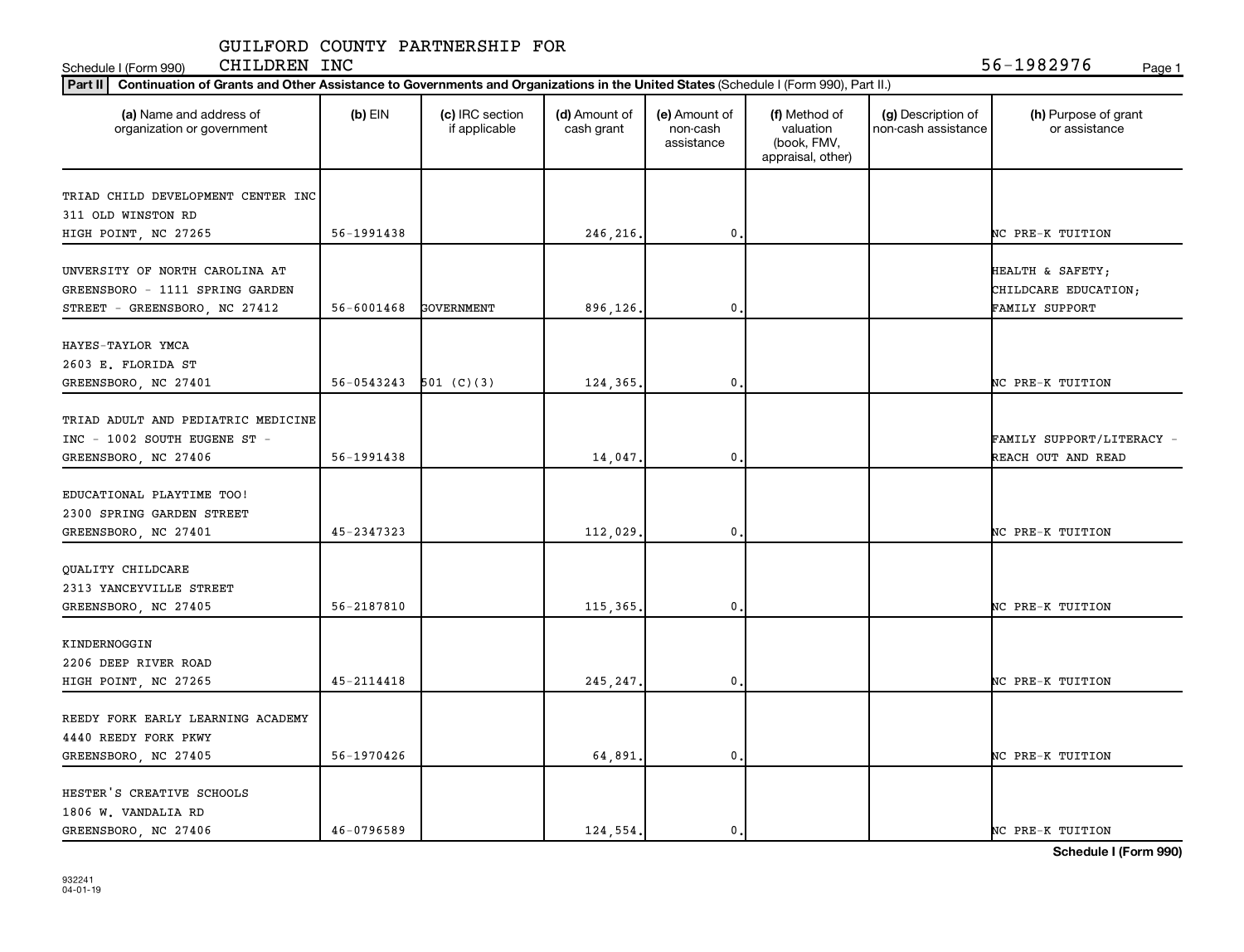Schedule I (Form 990) CHILDREN INC 56-1982976 <sub>Page 1</sub>

| Part II   Continuation of Grants and Other Assistance to Governments and Organizations in the United States (Schedule I (Form 990), Part II.) |            |                                  |                             |                                         |                                                                |                                           |                                       |
|-----------------------------------------------------------------------------------------------------------------------------------------------|------------|----------------------------------|-----------------------------|-----------------------------------------|----------------------------------------------------------------|-------------------------------------------|---------------------------------------|
| (a) Name and address of<br>organization or government                                                                                         | $(b)$ EIN  | (c) IRC section<br>if applicable | (d) Amount of<br>cash grant | (e) Amount of<br>non-cash<br>assistance | (f) Method of<br>valuation<br>(book, FMV,<br>appraisal, other) | (g) Description of<br>non-cash assistance | (h) Purpose of grant<br>or assistance |
| YESS LEARNING CENTER                                                                                                                          |            |                                  |                             |                                         |                                                                |                                           |                                       |
| 4211 HILL TOP ROAD                                                                                                                            |            |                                  |                             |                                         |                                                                |                                           |                                       |
| GREENSBORO, NC 27407                                                                                                                          | 14-1921359 |                                  | 110,793.                    | $\mathbf 0$ .                           |                                                                |                                           | NC PRE-K TUITION                      |
|                                                                                                                                               |            |                                  |                             |                                         |                                                                |                                           |                                       |
|                                                                                                                                               |            |                                  |                             |                                         |                                                                |                                           |                                       |
|                                                                                                                                               |            |                                  |                             |                                         |                                                                |                                           |                                       |
|                                                                                                                                               |            |                                  |                             |                                         |                                                                |                                           |                                       |
|                                                                                                                                               |            |                                  |                             |                                         |                                                                |                                           |                                       |
|                                                                                                                                               |            |                                  |                             |                                         |                                                                |                                           |                                       |
|                                                                                                                                               |            |                                  |                             |                                         |                                                                |                                           |                                       |
|                                                                                                                                               |            |                                  |                             |                                         |                                                                |                                           |                                       |
|                                                                                                                                               |            |                                  |                             |                                         |                                                                |                                           |                                       |
|                                                                                                                                               |            |                                  |                             |                                         |                                                                |                                           |                                       |
|                                                                                                                                               |            |                                  |                             |                                         |                                                                |                                           |                                       |
|                                                                                                                                               |            |                                  |                             |                                         |                                                                |                                           |                                       |
|                                                                                                                                               |            |                                  |                             |                                         |                                                                |                                           |                                       |
|                                                                                                                                               |            |                                  |                             |                                         |                                                                |                                           |                                       |
|                                                                                                                                               |            |                                  |                             |                                         |                                                                |                                           |                                       |
|                                                                                                                                               |            |                                  |                             |                                         |                                                                |                                           |                                       |
|                                                                                                                                               |            |                                  |                             |                                         |                                                                |                                           |                                       |
|                                                                                                                                               |            |                                  |                             |                                         |                                                                |                                           |                                       |
|                                                                                                                                               |            |                                  |                             |                                         |                                                                |                                           |                                       |
|                                                                                                                                               |            |                                  |                             |                                         |                                                                |                                           |                                       |
|                                                                                                                                               |            |                                  |                             |                                         |                                                                |                                           |                                       |
|                                                                                                                                               |            |                                  |                             |                                         |                                                                |                                           |                                       |
|                                                                                                                                               |            |                                  |                             |                                         |                                                                |                                           |                                       |
|                                                                                                                                               |            |                                  |                             |                                         |                                                                |                                           |                                       |
|                                                                                                                                               |            |                                  |                             |                                         |                                                                |                                           |                                       |
|                                                                                                                                               |            |                                  |                             |                                         |                                                                |                                           |                                       |
|                                                                                                                                               |            |                                  |                             |                                         |                                                                |                                           |                                       |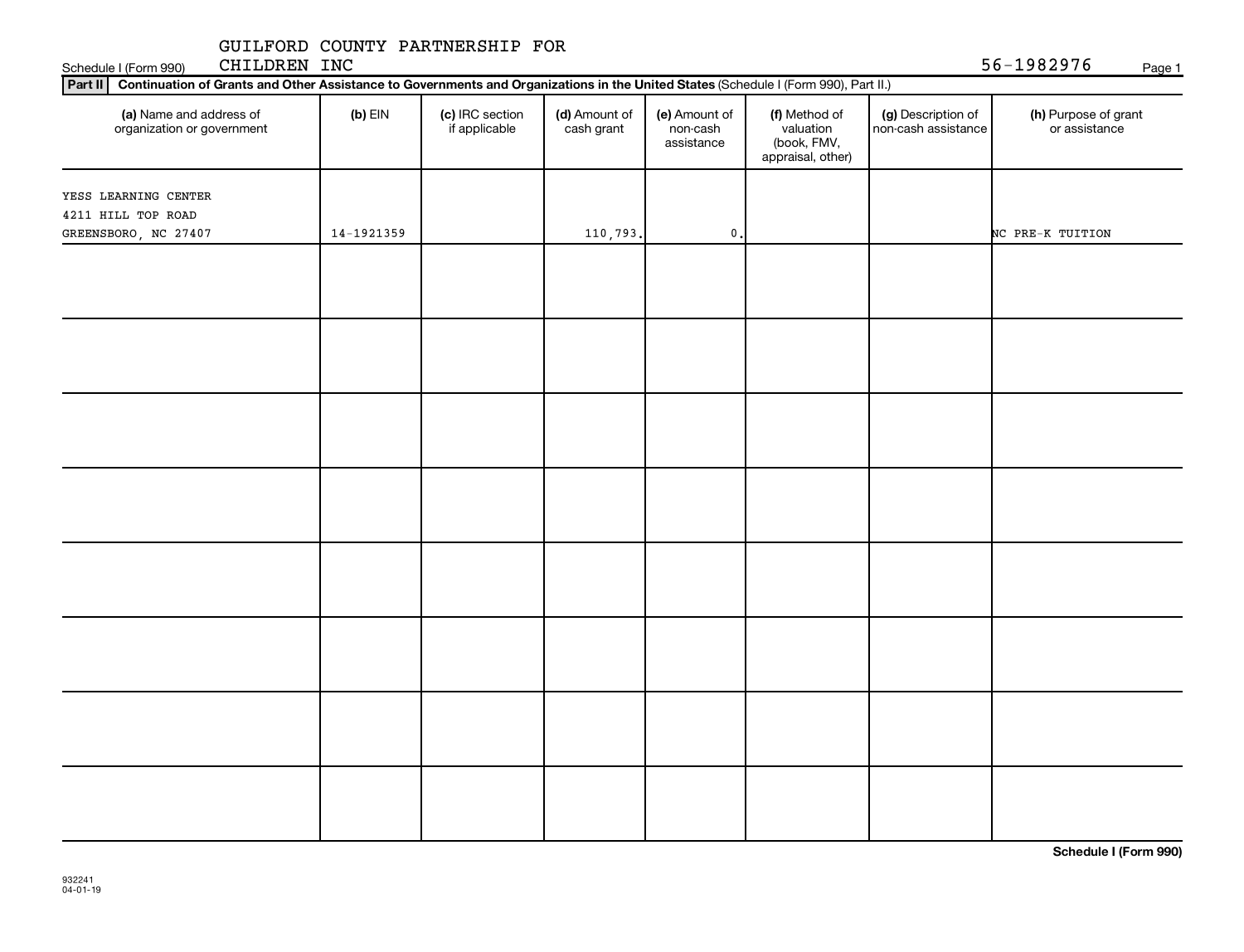Schedule I (Form 990) (2019) CHILDREN INC  $56-1982976$ CHILDREN INC

**2**

Part III | Grants and Other Assistance to Domestic Individuals. Complete if the organization answered "Yes" on Form 990, Part IV, line 22. Part III can be duplicated if additional space is needed.

| (a) Type of grant or assistance                                                                                                                      | (b) Number of<br>recipients | (c) Amount of<br>cash grant | (d) Amount of non-<br>cash assistance | (e) Method of valuation<br>(book, FMV, appraisal, other) | (f) Description of noncash assistance |
|------------------------------------------------------------------------------------------------------------------------------------------------------|-----------------------------|-----------------------------|---------------------------------------|----------------------------------------------------------|---------------------------------------|
|                                                                                                                                                      |                             |                             |                                       |                                                          |                                       |
|                                                                                                                                                      |                             |                             |                                       |                                                          |                                       |
| ADMINISTRATION                                                                                                                                       | 14                          | 1,805.                      | 0.                                    |                                                          |                                       |
|                                                                                                                                                      |                             |                             |                                       |                                                          |                                       |
|                                                                                                                                                      |                             | 311.                        |                                       |                                                          |                                       |
| SHAPE NC                                                                                                                                             |                             |                             | 0                                     |                                                          |                                       |
|                                                                                                                                                      |                             |                             |                                       |                                                          |                                       |
| FARM TO CC/LOCAL FARMER                                                                                                                              |                             | 2,400.                      | 0.                                    |                                                          |                                       |
|                                                                                                                                                      |                             |                             |                                       |                                                          |                                       |
|                                                                                                                                                      |                             |                             |                                       |                                                          |                                       |
| PRESCHOOL DEVELOPMENT GRANT                                                                                                                          | 71                          | 8,503,                      | 0                                     |                                                          |                                       |
|                                                                                                                                                      |                             |                             |                                       |                                                          |                                       |
| FAMILY CHILDCARE HOME PROVIDER                                                                                                                       |                             | 1,800.                      | $\mathbf{0}$                          |                                                          |                                       |
| Part IV<br>Supplemental Information. Provide the information required in Part I, line 2; Part III, column (b); and any other additional information. |                             |                             |                                       |                                                          |                                       |
|                                                                                                                                                      |                             |                             |                                       |                                                          |                                       |
| PART I, LINE 2:                                                                                                                                      |                             |                             |                                       |                                                          |                                       |
| MONITORING IS DONE ANNUALLY ON ALL ORGANIZATIONS, ENTITIES, AND CENTERS.                                                                             |                             |                             |                                       |                                                          |                                       |
| FOR ALL NC PRE-K TUITION GRANT RECIPIENTS, THE TEACHERS, ASSISTANT                                                                                   |                             |                             |                                       |                                                          |                                       |
| TEACHERS, AND STAFF AT THE CHILDCARE CENTERS ARE MONITORED TO DETERMINE                                                                              |                             |                             |                                       |                                                          |                                       |
|                                                                                                                                                      |                             |                             |                                       |                                                          |                                       |
| COMPLIANCE WITH STANDARDS SET BY THE STATE OF NORTH CAROLINA. FOR ALL OTHER                                                                          |                             |                             |                                       |                                                          |                                       |

GRANT RECIPIENTS THEY ARE MONITORED TO ENSURE COMPLIANCE WITH GRANT

REQUIREMENTS. ALL MONITORINGS ARE ADEQUATELY DOCUMENTED TO SUBSTANTIATE THE

WORK PERFORMED, ISSUES NOTED AND RESOLUTION OF ISSUES. THE EXECUTIVE

#### DIRECTOR PROVIDES PERIODIC REPORTS TO THE BOARD OF DIRECTORS SUMMARIZING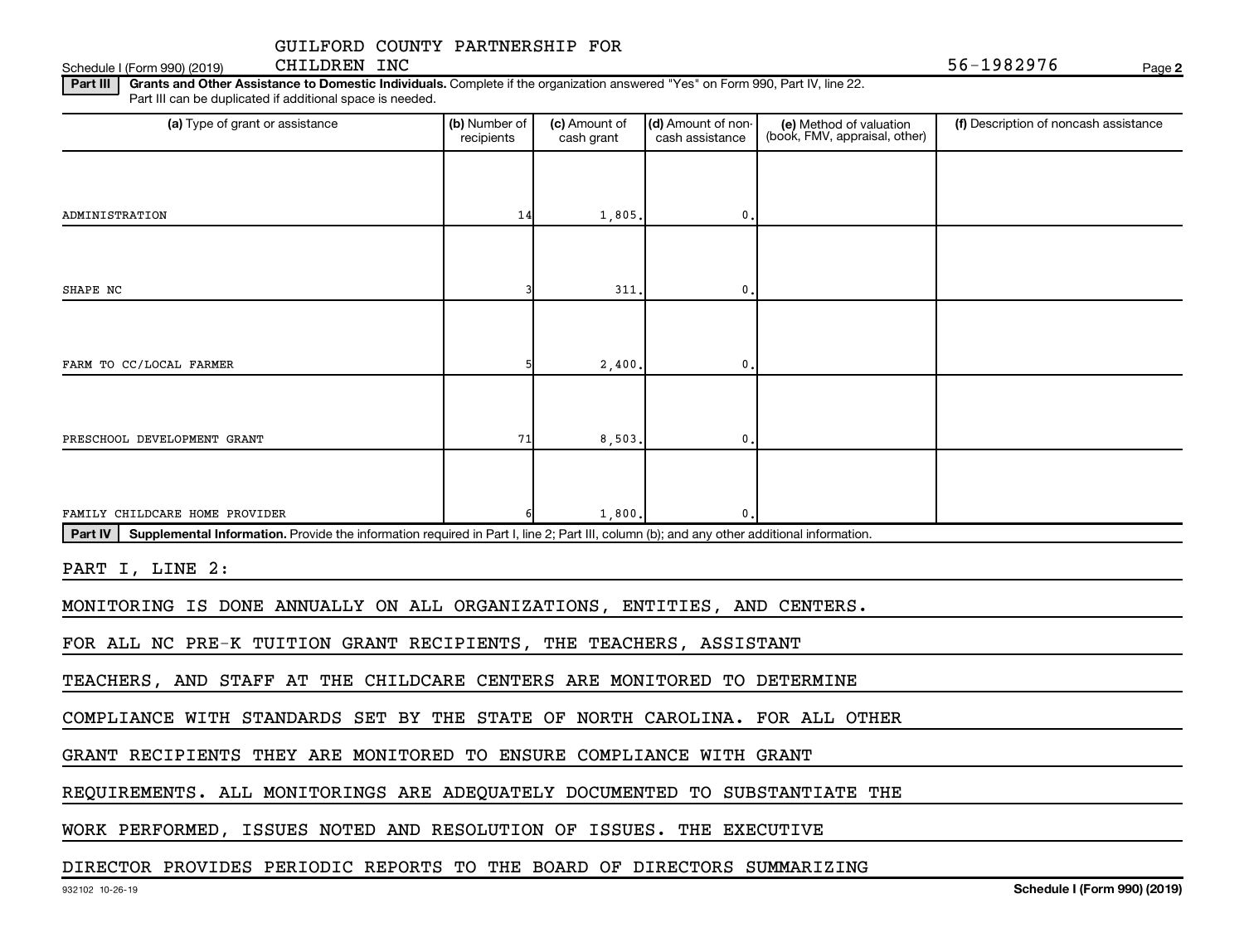| GUILFORD COUNTY PARTNERSHIP FOR<br>CHILDREN INC<br>Schedule I (Form 990)                                                    | 56-1982976                  |                             |                                       |                                                             |                                        |
|-----------------------------------------------------------------------------------------------------------------------------|-----------------------------|-----------------------------|---------------------------------------|-------------------------------------------------------------|----------------------------------------|
| Part III Continuation of Grants and Other Assistance to Individuals in the United States (Schedule I (Form 990), Part III.) |                             |                             |                                       |                                                             | Page 2                                 |
| (a) Type of grant or assistance                                                                                             | (b) Number of<br>recipients | (c) Amount of<br>cash grant | (d) Amount of non-<br>cash assistance | (e) Method of<br>valuation (book, FMV,<br>appraisal, other) | (f) Description of non-cash assistance |
|                                                                                                                             |                             |                             |                                       |                                                             |                                        |
| NC PRE-K CCDF                                                                                                               | 3.                          | 3,030.                      | $\mathbf 0$ .                         |                                                             |                                        |
|                                                                                                                             |                             |                             |                                       |                                                             |                                        |
|                                                                                                                             |                             |                             |                                       |                                                             |                                        |
|                                                                                                                             |                             |                             |                                       |                                                             |                                        |
|                                                                                                                             |                             |                             |                                       |                                                             |                                        |
|                                                                                                                             |                             |                             |                                       |                                                             |                                        |
|                                                                                                                             |                             |                             |                                       |                                                             |                                        |
|                                                                                                                             |                             |                             |                                       |                                                             |                                        |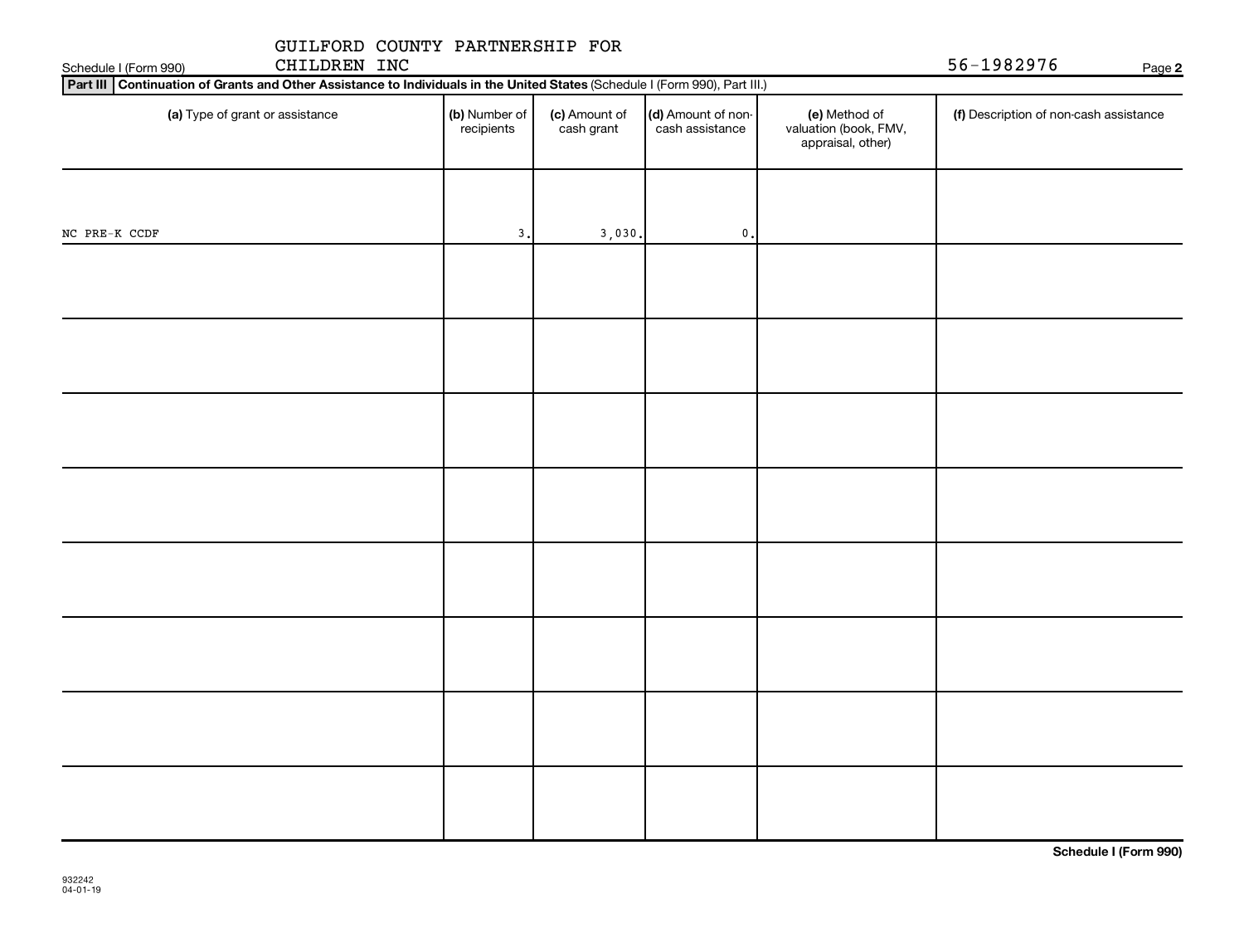| GUILFORD COUNTY PARTNERSHIP FOR                                                                          |
|----------------------------------------------------------------------------------------------------------|
| CHILDREN INC<br>56-1982976 Page 2<br>Schedule I (Form 990)<br><b>Supplemental Information</b><br>Part IV |
|                                                                                                          |
| THOSE ORGANIZATIONS/ ENTITIES/ CENTERS MONITORED, ISSUES AND RESOLUTION OF                               |
| ISSUES. ISSUES OF NONCOMPLIANCE THAT CANNOT BE RESOLVED THROUGH THE                                      |
| MONITORING PROCESS ARE REFERRED TO THE BOARD OF DIRECTORS FOR DETERMINATION                              |
| FURTHER ACTION(S) TO BE TAKEN.<br>OF                                                                     |
|                                                                                                          |
|                                                                                                          |
|                                                                                                          |
|                                                                                                          |
|                                                                                                          |
|                                                                                                          |
|                                                                                                          |
|                                                                                                          |
|                                                                                                          |
|                                                                                                          |
|                                                                                                          |
|                                                                                                          |
|                                                                                                          |
|                                                                                                          |
|                                                                                                          |
|                                                                                                          |
|                                                                                                          |
|                                                                                                          |
|                                                                                                          |
|                                                                                                          |
|                                                                                                          |
|                                                                                                          |
|                                                                                                          |
|                                                                                                          |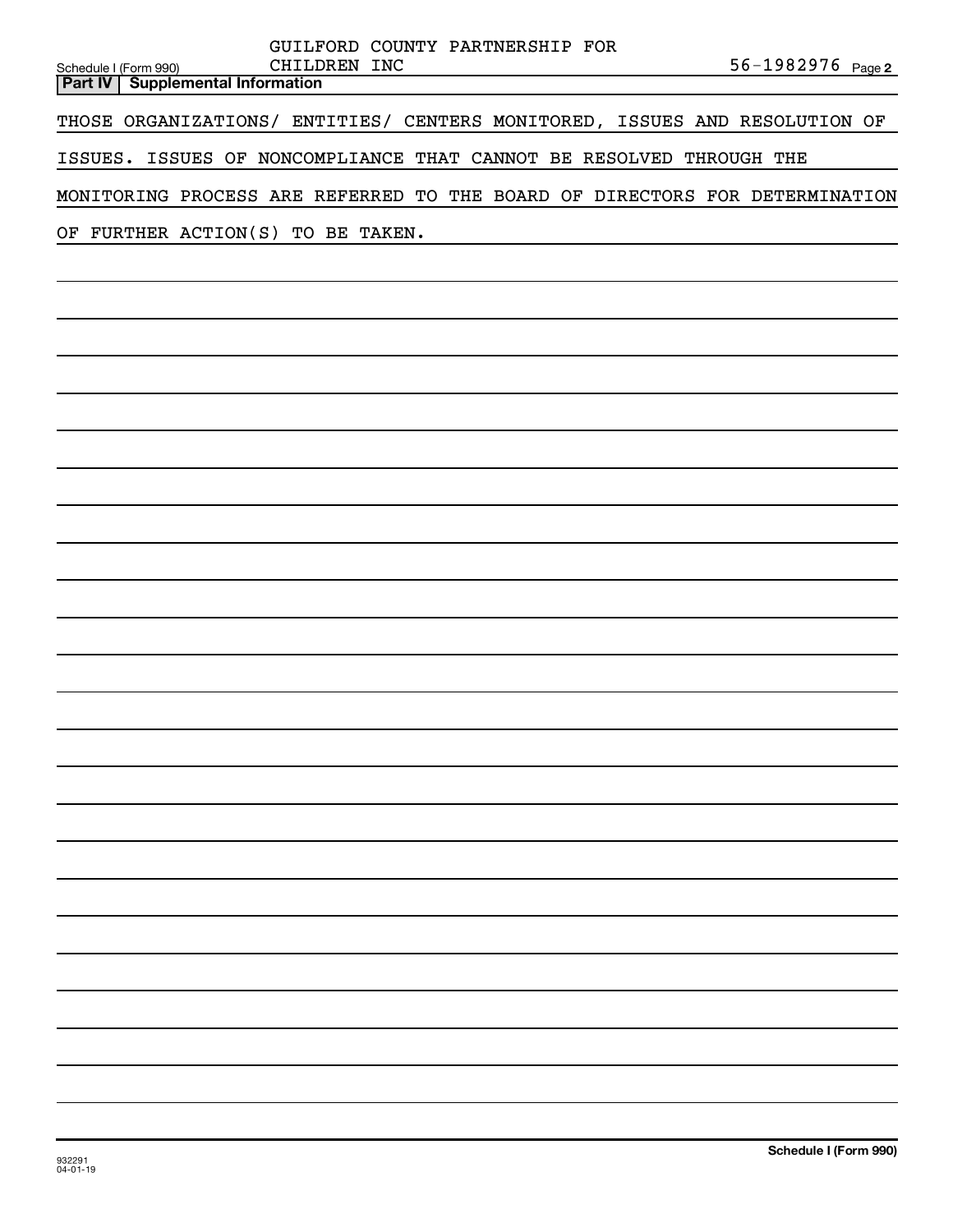|              | <b>SCHEDULE L</b>                                                                                             |                   | <b>Transactions With Interested Persons</b>                                                                                                                   |    |               |  |                                    |                                |     |                          |                     | OMB No. 1545-0047                   |              |                                       |
|--------------|---------------------------------------------------------------------------------------------------------------|-------------------|---------------------------------------------------------------------------------------------------------------------------------------------------------------|----|---------------|--|------------------------------------|--------------------------------|-----|--------------------------|---------------------|-------------------------------------|--------------|---------------------------------------|
|              | (Form 990 or 990-EZ)                                                                                          |                   | ▶ Complete if the organization answered "Yes" on Form 990, Part IV, line 25a, 25b, 26, 27, 28a,                                                               |    |               |  |                                    |                                |     |                          |                     | 2019                                |              |                                       |
|              |                                                                                                               |                   | 28b, or 28c, or Form 990-EZ, Part V, line 38a or 40b.                                                                                                         |    |               |  | Attach to Form 990 or Form 990-EZ. |                                |     |                          |                     | <b>Open To Public</b>               |              |                                       |
|              | Department of the Treasury<br>Internal Revenue Service                                                        |                   | Go to www.irs.gov/Form990 for instructions and the latest information.                                                                                        |    |               |  |                                    |                                |     |                          |                     | Inspection                          |              |                                       |
|              | Name of the organization                                                                                      |                   | GUILFORD COUNTY PARTNERSHIP FOR                                                                                                                               |    |               |  |                                    |                                |     |                          |                     |                                     |              | <b>Employer identification number</b> |
|              |                                                                                                               | CHILDREN INC      |                                                                                                                                                               |    |               |  |                                    |                                |     |                          | 56-1982976          |                                     |              |                                       |
| Part I       |                                                                                                               |                   | Excess Benefit Transactions (section 501(c)(3), section 501(c)(4), and section 501(c)(29) organizations only).                                                |    |               |  |                                    |                                |     |                          |                     |                                     |              |                                       |
| 1            |                                                                                                               |                   | Complete if the organization answered "Yes" on Form 990, Part IV, line 25a or 25b, or Form 990-EZ, Part V, line 40b.<br>(b) Relationship between disqualified |    |               |  |                                    |                                |     |                          |                     |                                     |              | (d) Corrected?                        |
|              | (a) Name of disqualified person                                                                               |                   | person and organization                                                                                                                                       |    |               |  |                                    | (c) Description of transaction |     |                          |                     |                                     | Yes          | No                                    |
|              |                                                                                                               |                   |                                                                                                                                                               |    |               |  |                                    |                                |     |                          |                     |                                     |              |                                       |
|              |                                                                                                               |                   |                                                                                                                                                               |    |               |  |                                    |                                |     |                          |                     |                                     |              |                                       |
|              |                                                                                                               |                   |                                                                                                                                                               |    |               |  |                                    |                                |     |                          |                     |                                     |              |                                       |
|              |                                                                                                               |                   |                                                                                                                                                               |    |               |  |                                    |                                |     |                          |                     |                                     |              |                                       |
|              |                                                                                                               |                   |                                                                                                                                                               |    |               |  |                                    |                                |     |                          |                     |                                     |              |                                       |
|              | 2 Enter the amount of tax incurred by the organization managers or disqualified persons during the year under |                   |                                                                                                                                                               |    |               |  |                                    |                                |     |                          |                     |                                     |              |                                       |
|              | section 4958                                                                                                  |                   |                                                                                                                                                               |    |               |  |                                    |                                |     |                          | $\triangleright$ \$ |                                     |              |                                       |
|              |                                                                                                               |                   |                                                                                                                                                               |    |               |  |                                    |                                |     | $\blacktriangleright$ \$ |                     |                                     |              |                                       |
| Part II      |                                                                                                               |                   | Loans to and/or From Interested Persons.                                                                                                                      |    |               |  |                                    |                                |     |                          |                     |                                     |              |                                       |
|              |                                                                                                               |                   | Complete if the organization answered "Yes" on Form 990-EZ, Part V, line 38a or Form 990, Part IV, line 26; or if the organization                            |    |               |  |                                    |                                |     |                          |                     |                                     |              |                                       |
|              |                                                                                                               |                   | reported an amount on Form 990, Part X, line 5, 6, or 22.                                                                                                     |    |               |  |                                    |                                |     |                          |                     |                                     |              |                                       |
|              | (a) Name of                                                                                                   | (b) Relationship  | (d) Loan to or<br>(c) Purpose<br>from the                                                                                                                     |    |               |  | (e) Original                       | (f) Balance due                |     | $(g)$ In                 |                     | <b>(h)</b> Approved<br>`by board or |              | (i) Written                           |
|              | interested person                                                                                             | with organization | of loan                                                                                                                                                       |    | organization? |  | principal amount                   |                                |     | default?                 |                     | committee?                          |              | agreement?                            |
|              |                                                                                                               |                   |                                                                                                                                                               | To | From          |  |                                    |                                | Yes | No.                      | Yes                 | No.                                 | Yes          | No.                                   |
|              |                                                                                                               |                   |                                                                                                                                                               |    |               |  |                                    |                                |     |                          |                     |                                     |              |                                       |
|              |                                                                                                               |                   |                                                                                                                                                               |    |               |  |                                    |                                |     |                          |                     |                                     |              |                                       |
|              |                                                                                                               |                   |                                                                                                                                                               |    |               |  |                                    |                                |     |                          |                     |                                     |              |                                       |
|              |                                                                                                               |                   |                                                                                                                                                               |    |               |  |                                    |                                |     |                          |                     |                                     |              |                                       |
|              |                                                                                                               |                   |                                                                                                                                                               |    |               |  |                                    |                                |     |                          |                     |                                     |              |                                       |
|              |                                                                                                               |                   |                                                                                                                                                               |    |               |  |                                    |                                |     |                          |                     |                                     |              |                                       |
|              |                                                                                                               |                   |                                                                                                                                                               |    |               |  |                                    |                                |     |                          |                     |                                     |              |                                       |
|              |                                                                                                               |                   |                                                                                                                                                               |    |               |  |                                    |                                |     |                          |                     |                                     |              |                                       |
| <b>Total</b> |                                                                                                               |                   |                                                                                                                                                               |    |               |  | -\$                                |                                |     |                          |                     |                                     |              |                                       |
| Part II      |                                                                                                               |                   | <b>Grants or Assistance Benefiting Interested Persons.</b>                                                                                                    |    |               |  |                                    |                                |     |                          |                     |                                     |              |                                       |
|              |                                                                                                               |                   | Complete if the organization answered "Yes" on Form 990, Part IV, line 27.                                                                                    |    |               |  |                                    |                                |     |                          |                     |                                     |              |                                       |
|              | (a) Name of interested person                                                                                 |                   | (b) Relationship between<br>interested person and<br>the organization                                                                                         |    |               |  | (c) Amount of<br>assistance        | (d) Type of<br>assistance      |     |                          |                     | (e) Purpose of<br>assistance        |              |                                       |
|              |                                                                                                               |                   |                                                                                                                                                               |    |               |  |                                    |                                |     |                          |                     |                                     |              |                                       |
|              |                                                                                                               |                   |                                                                                                                                                               |    |               |  |                                    |                                |     |                          |                     |                                     |              |                                       |
|              |                                                                                                               |                   |                                                                                                                                                               |    |               |  |                                    |                                |     |                          |                     |                                     |              |                                       |
|              |                                                                                                               |                   |                                                                                                                                                               |    |               |  |                                    |                                |     |                          |                     |                                     |              |                                       |
|              |                                                                                                               |                   |                                                                                                                                                               |    |               |  |                                    |                                |     |                          |                     |                                     |              |                                       |
|              |                                                                                                               |                   |                                                                                                                                                               |    |               |  |                                    |                                |     |                          |                     |                                     |              |                                       |
|              |                                                                                                               |                   |                                                                                                                                                               |    |               |  |                                    |                                |     |                          |                     |                                     |              |                                       |
|              |                                                                                                               |                   |                                                                                                                                                               |    |               |  |                                    |                                |     |                          |                     |                                     |              |                                       |
|              |                                                                                                               |                   |                                                                                                                                                               |    |               |  | 000F7                              |                                |     |                          |                     |                                     | 0.00.520.004 |                                       |

LHA For Paperwork Reduction Act Notice, see the Instructions for Form 990 or 990-EZ. Schedule L (Form 990 or 990-EZ) 2019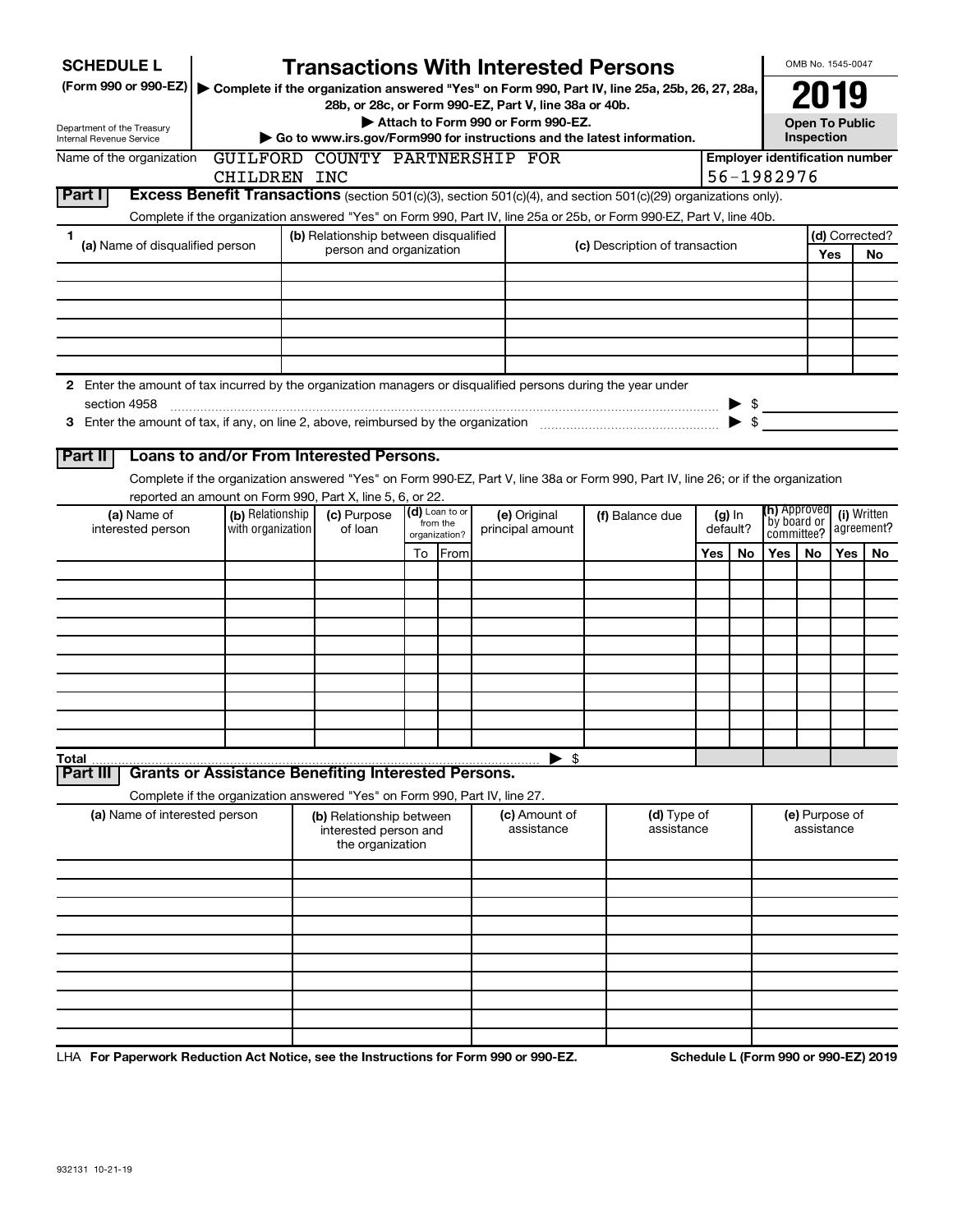Schedule L (Form 990 or 990-EZ) 2019 CHILDREN INC  $56-1982976$  Page

#### **Part IV** Business Transactions Involving Interested Persons.

Complete if the organization answered "Yes" on Form 990, Part IV, line 28a, 28b, or 28c.

| (a) Name of interested person | (b) Relationship between interested<br>person and the organization |                 | (c) Amount of<br>transaction | (d) Description of<br>transaction | (e) Sharing of<br>organization's<br>revenues? |                                        |     |    |
|-------------------------------|--------------------------------------------------------------------|-----------------|------------------------------|-----------------------------------|-----------------------------------------------|----------------------------------------|-----|----|
|                               |                                                                    |                 |                              |                                   |                                               |                                        | Yes | No |
| <b>JOHN WEIL</b>              | KEY                                                                | <b>EMPLOYEE</b> | OF                           | UNI                               |                                               | 896, 126. UNIVERSITY                   |     | х  |
| NAKIA HARDY                   | KEY                                                                |                 |                              |                                   |                                               | EMPLOYEE OF GUI 3,769,800. GUILFORD CO |     | х  |
|                               |                                                                    |                 |                              |                                   |                                               |                                        |     |    |
|                               |                                                                    |                 |                              |                                   |                                               |                                        |     |    |
|                               |                                                                    |                 |                              |                                   |                                               |                                        |     |    |
|                               |                                                                    |                 |                              |                                   |                                               |                                        |     |    |
|                               |                                                                    |                 |                              |                                   |                                               |                                        |     |    |
|                               |                                                                    |                 |                              |                                   |                                               |                                        |     |    |
|                               |                                                                    |                 |                              |                                   |                                               |                                        |     |    |
|                               |                                                                    |                 |                              |                                   |                                               |                                        |     |    |

**Part V Supplemental Information.**

Provide additional information for responses to questions on Schedule L (see instructions).

SCH L, PART IV, BUSINESS TRANSACTIONS INVOLVING INTERESTED PERSONS:

(A) NAME OF PERSON: JOHN WEIL

(B) RELATIONSHIP BETWEEN INTERESTED PERSON AND ORGANIZATION:

KEY EMPLOYEE OF UNIVERSITY OF NORTH CAROLINA-GREENSBORO (UNC-G)

(D) DESCRIPTION OF TRANSACTION: UNIVERSITY OF NORTH CAROLINA-GREENSBORO

IS A DIRECT SERVICE PROVIDER

(A) NAME OF PERSON: NAKIA HARDY

(B) RELATIONSHIP BETWEEN INTERESTED PERSON AND ORGANIZATION:

KEY EMPLOYEE OF GUILFURD COUNTY SCHOOLS

(D) DESCRIPTION OF TRANSACTION: GUILFORD COUNTY SCHOOLS IS A DIRECT

SERVICE PROVIDER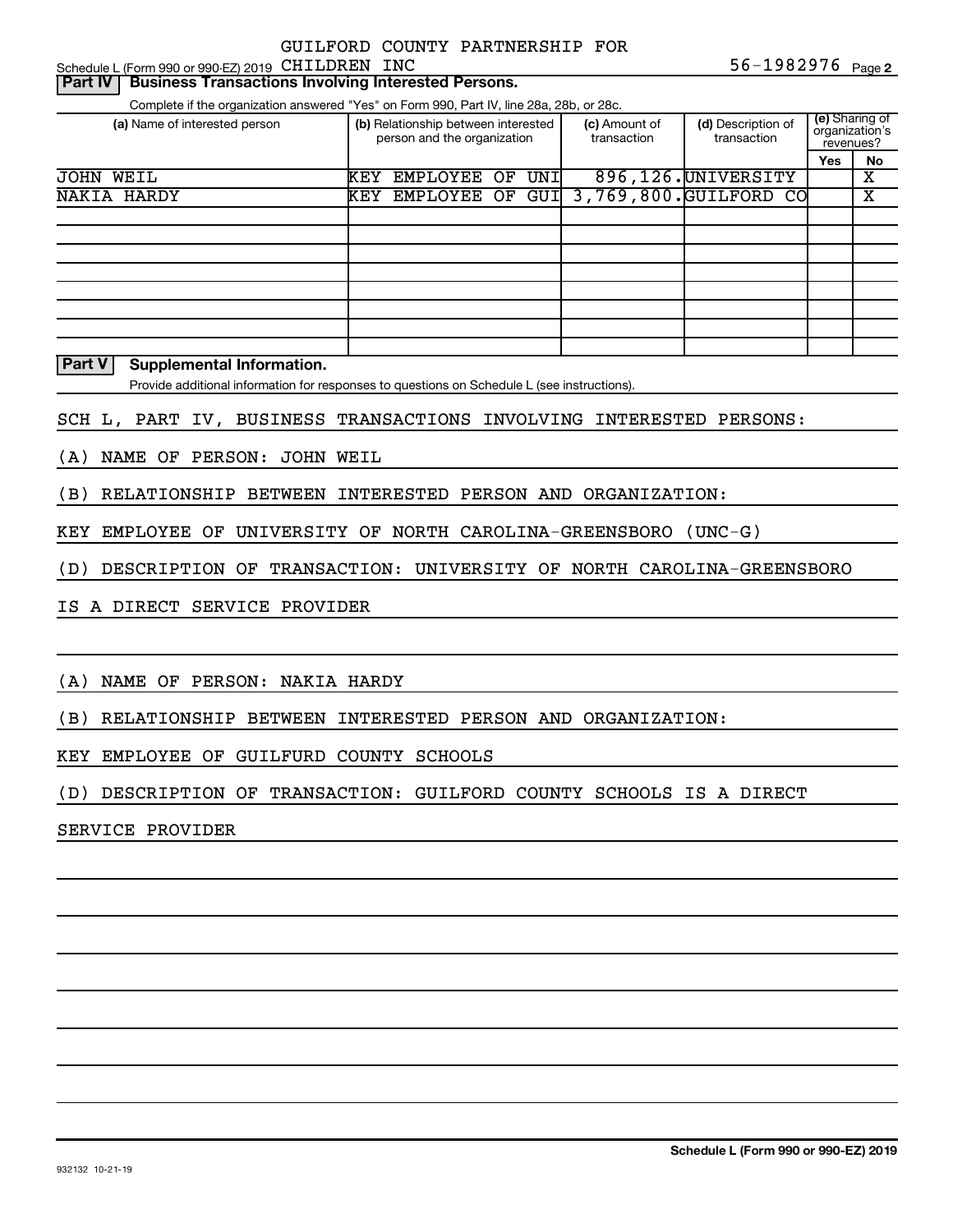Internal Revenue Service

Department of the Treasury **(Form 990 or 990-EZ)**

Name of the organization

**Complete to provide information for responses to specific questions on Form 990 or 990-EZ or to provide any additional information. | Attach to Form 990 or 990-EZ. | Go to www.irs.gov/Form990 for the latest information. SCHEDULE O Supplemental Information to Form 990 or 990-EZ 2019** 



GUILFORD COUNTY PARTNERSHIP FOR CHILDREN INC 36-1982976

FORM 990, PART I, LINE 1, DESCRIPTION OF ORGANIZATION MISSION:

ACCESS TO HIGH QUALITY CHILD CARE, TO IMPROVE PRENATAL AND CHILD

HEALTH, AND TO SUPPORT AND STRENGTHEN FAMILIES OF PRESCHOOL CHILDREN.

FORM 990, PART III, LINE 4B, PROGRAM SERVICE ACCOMPLISHMENTS:

CIRCUMSTANCES OF THEIR INFANT CHILDREN HOSPITALIZED IN A NEONATAL

INTENSIVE CARE UNIT FOR PREMATURE BIRTHS OR LIFE THREATENING

CONDITIONS. THE PROGRAM PROVIDED 1-ON-1 EDUCATION AND SUPPORT TO 335

FAMILIES DURING THEIR HOSPITAL STAY AND PERSONAL VISITS WITH FAMILIES.

FORM 990, PART III, LINE 4C, PROGRAM SERVICE ACCOMPLISHMENTS:

NUMBER DETERMINED BY THE FAMILY'S RISK FACTORS, TWELVE GROUP

CONNECTIONS PER YEAR, ANNUAL DEVELOPMENTAL SCCREENINGS AND A HEALTH

REVIEW, AND REFERRALS TO COMMUNITY RESOURCES AS NEEDED WITH A GOAL OF

DECREASING THE RATE OF INVESTIGATED REPORTS OF CHILD ABUSE/NEGLECT TO

LOWER THAN 12%. FAMILY LITERACY PROGRAMS ENCOURAGE PARENTS TO WORK

TOWARDS INCREASING THE RATES OF READING TO THEIR CHILDREN 4-6 TIMES PER

WEEK TO 90% AND DAILY TO BETWEEN 55 AND 70%.

FORM 990, PART III, LINE 4D, OTHER PROGRAM SERVICES:

CHILDCARE EDUCATION, QUALITY AND AFFORDABILITY - GUIDING HEALTHY

BEHAVIORS PROVIDES SUPPORT TO BOTH EARLY CHILDCARE PROVIDERS AND THE

COMMUNITY TO PROMOTE CHILDREN'S HEALTHY DEVELOPMENT AND WEIGHT THROUGH

THE USE OF PROFESSIONAL DEVELOPMENT OPPORTUNITIES, ON-SITE CONSULTATION

AND COACHING USING THE NAPSACC WITH THE INTENT OF 60% OF LOW INCOME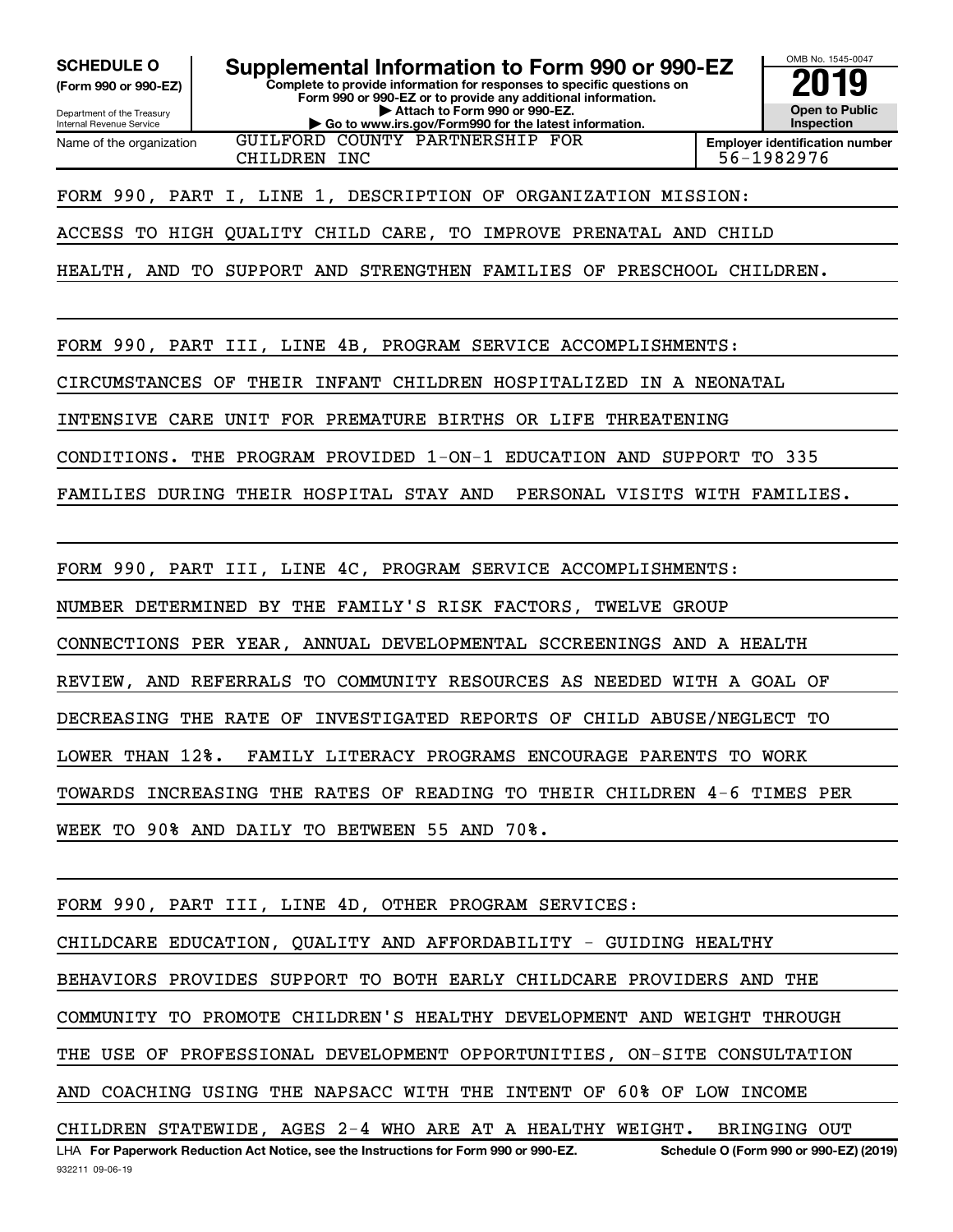| Schedule O (Form 990 or 990-EZ) (2019)                                      | Page 2                                              |
|-----------------------------------------------------------------------------|-----------------------------------------------------|
| GUILFORD COUNTY PARTNERSHIP FOR<br>Name of the organization<br>CHILDREN INC | <b>Employer identification number</b><br>56-1982976 |
| THE BEST SEEKS TO ENHANCE THE SOCIAL EMOTIONAL DEVELOPMENT OF YOUNG         |                                                     |
| CHILDREN IN GUILFORD COUNTY BY BUILDING AND IMPROVING CHILDCARE             |                                                     |
| PROVIDER COMPETENCIES, INCREASE FAMILY/CAREGIVER CAPACITY TO SUPPORT        |                                                     |
| THEIR CHILDREN'S SOCIAL EMOTIONAL DEVELOPMENT AND SERVE IN A                |                                                     |
| COLLABORATIVE EFFORT TO BUILD A SYSTEM OF CARE FOR GUILFORD'S YOUNGEST      |                                                     |
| THE GOAL IS TO ENSURE THAT 60% OF<br>CHILDREN AND THEIR FAMILIES.           |                                                     |
| CHILDREN IN EACH AGE GROUP RECEIVE 4 OR 5 STAR RATED CARE.                  | EDUCATION,                                          |
| QUALITY IMPROVEMENT AND PROFESSIONAL DEVELOPMENT (EQUIPD) ADDRESSES THE     |                                                     |
| CRITICAL NEED OF IMPROVEMENT OF QUALITY IN CHILDCARE SETTINGS.              | EOUIPD                                              |
| PROVIDES PROFESSIONAL DEVELOPMENT, PROGRAM ENHANCEMENT THROUGH              |                                                     |
| INDIVIDUAL CONSULTATION, PEER MENTORING, COMMUNITY LEARNING SESSIONS        |                                                     |
| AND WORKFORCE RETENTION STRATEGIES TO FAMILY CHILD CARE HOMES AND           |                                                     |
| THE GOAL OF IMPROVING OR MAINTAINING THE QUALITY OF PROGRAMS<br>CENTERS.    |                                                     |
| IS DEFINED AS 50% OF CHILDREN ARE ENROLLED IN PROGRAMS WITH 75% OF LEAD     |                                                     |
| TEACHERS HAVING COLLEGE DEGREES AND 60% OF CHILDREN ENROLLED IN             |                                                     |
| PROGRAMS WHO HAVE A DIRECTOR WITH A COLLEGE DEGREE.                         |                                                     |
| INCLUDING GRANTS OF \$ 614,357. REVENUE \$ 0.<br>EXPENSES \$ 614,357.       |                                                     |

FORM 990, PART VI, SECTION B, LINE 11B:

A COPY OF THE 990 IS DISTRIBUTED TO THE MEMBERS OF THE AUDIT & FINANCE COMMITTEE, VIA EMAIL, PRIOR TO THE FILING OF THE RETURN AND APPROVED BY THE EXECUTIVE COMMITTEE PRIOR TO THE FILING OF THE RETURN. COPIES OF THE RETURN ARE MADE AVAILABLE TO THE ENTIRE BOARD AFTER THE APPROVAL BY THE EXECUTIVE COMMITTEE AND PRIOR TO THE FILING OF THE RETURN.

FORM 990, PART VI, SECTION B, LINE 12C:

MEMBERS FILE DISCLOSURE STATEMENTS AND CONFLICTS OF INTEREST ARE ANNOUNCED

932212 09-06-19 **Schedule O (Form 990 or 990-EZ) (2019)** BEFORE EACH VOTE. MEMBERS WITH CONFLICTS ARE REQUIRED TO ABSTAIN FROM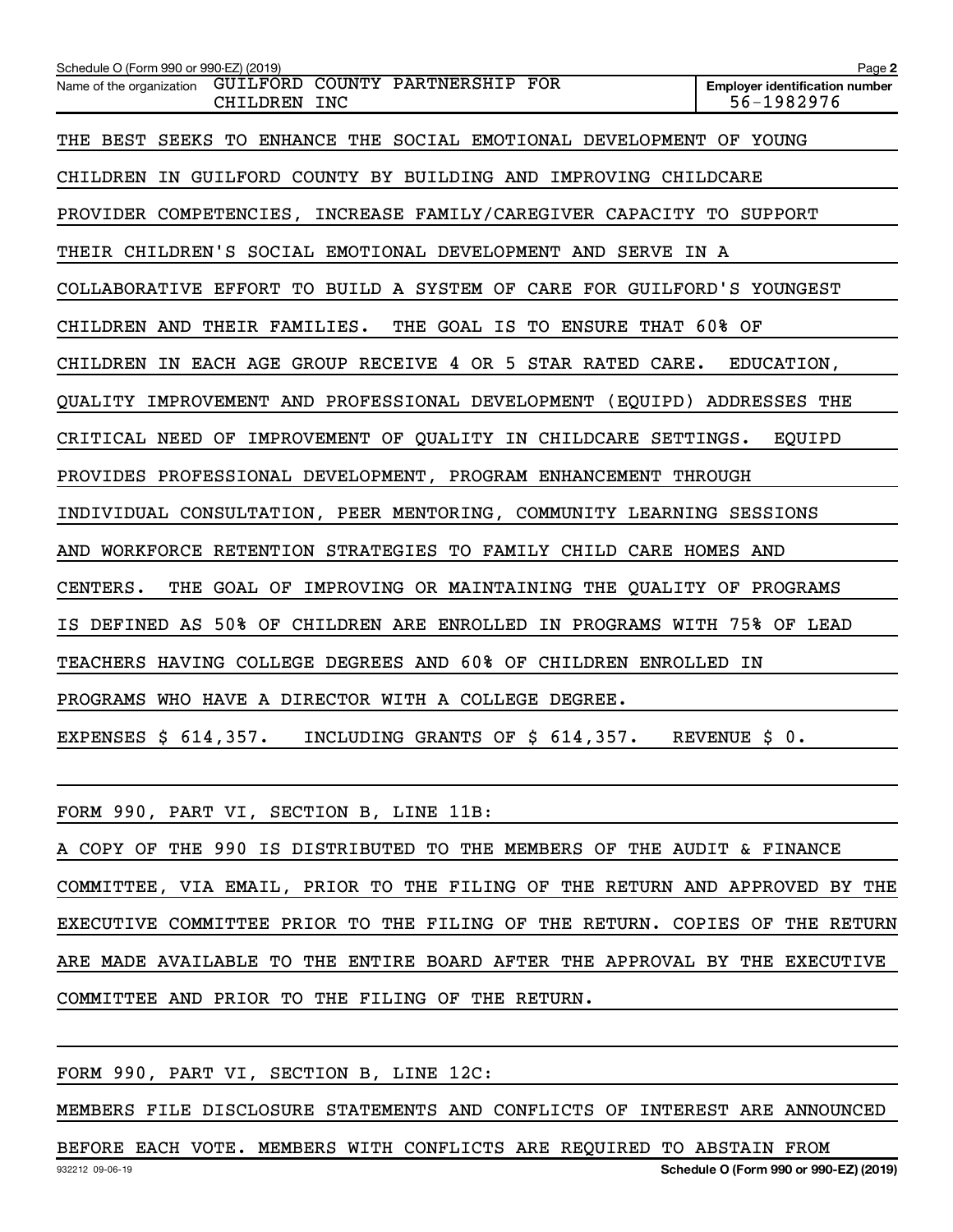| Schedule O (Form 990 or 990-EZ) (2019)<br>Page 2         |          |     |  |  |                                                     |  |  |  |
|----------------------------------------------------------|----------|-----|--|--|-----------------------------------------------------|--|--|--|
| Name of the organization GUILFORD COUNTY PARTNERSHIP FOR | CHILDREN | INC |  |  | <b>Emplover identification number</b><br>56-1982976 |  |  |  |

VOTING ON MATTERS WHICH THEY HAVE A CONFLICT. ALL ABSTENTIONS ARE

DOCUMENTED IN THE MEETING MINUTES.

FORM 990, PART VI, SECTION B, LINE 15:

THE BOARD UTILIZED AN INDEPENDENT HUMAN RESOURCE FIRM TO REVIEW AND DEVELOP THE CURRENT EXECUTIVE DIRECTOR JOB DESCRIPTION AND COMPENSATION.

FORM 990, PART VI, SECTION C, LINE 19:

THE ORGANIZATION OPERATES UNDER THE NC PUBLIC RECORDS LAW. THE NOTED

DOCUMENTS ARE KEPT AT THE ORGANIZATION'S OFFICE AND ARE AVAILABLE UPON

REQUEST. THE ORGANIZATION ALSO WILL POST THIS INFORMATION ON IT'S WEBSITE.

FORM 990, PART XI, FINANCIAL STATEMENTS AND REPORTING, QUESTION 1

THE ORGANIZATION USES THE MODIFIED CASH BASIS OF ACCOUNTING FOR ITS

BOOKS AND RECORDS AND ALSO FOR 990 PURPOSES. THIS METHOD OF ACCOUNTING

IS REQUIRED BY THE NC STATE AUDITORS OFFICE AS WELL AS THE NORTH

CAROLINA PARTNERSHIP FOR CHILDREN, INC. THESE ORGANIZATIONS HAVE

REGULATORY OVERSIGHT OF GUILFORD COUNTY PARTNERSHIP FOR CHILDREN INC.

PART XII, 2C

932212 09-06-19

THE NORTH CAROLINA GENERAL STATUTES REQUIRE A BI-ANNUAL AUDIT. THE NORTH CAROLINA PARTNERSHIP FOR CHILDREN, INC OVERSEES A STATEWIDE BID PROCESS IN ORDER TO SELECT AN INDEPENDENT AUDIT FIRM. EACH LOCAL PARTNERSHIP'S STAFF AND BOARD ASSUMES THE OVERSIGHT OF THEIR AUDIT.